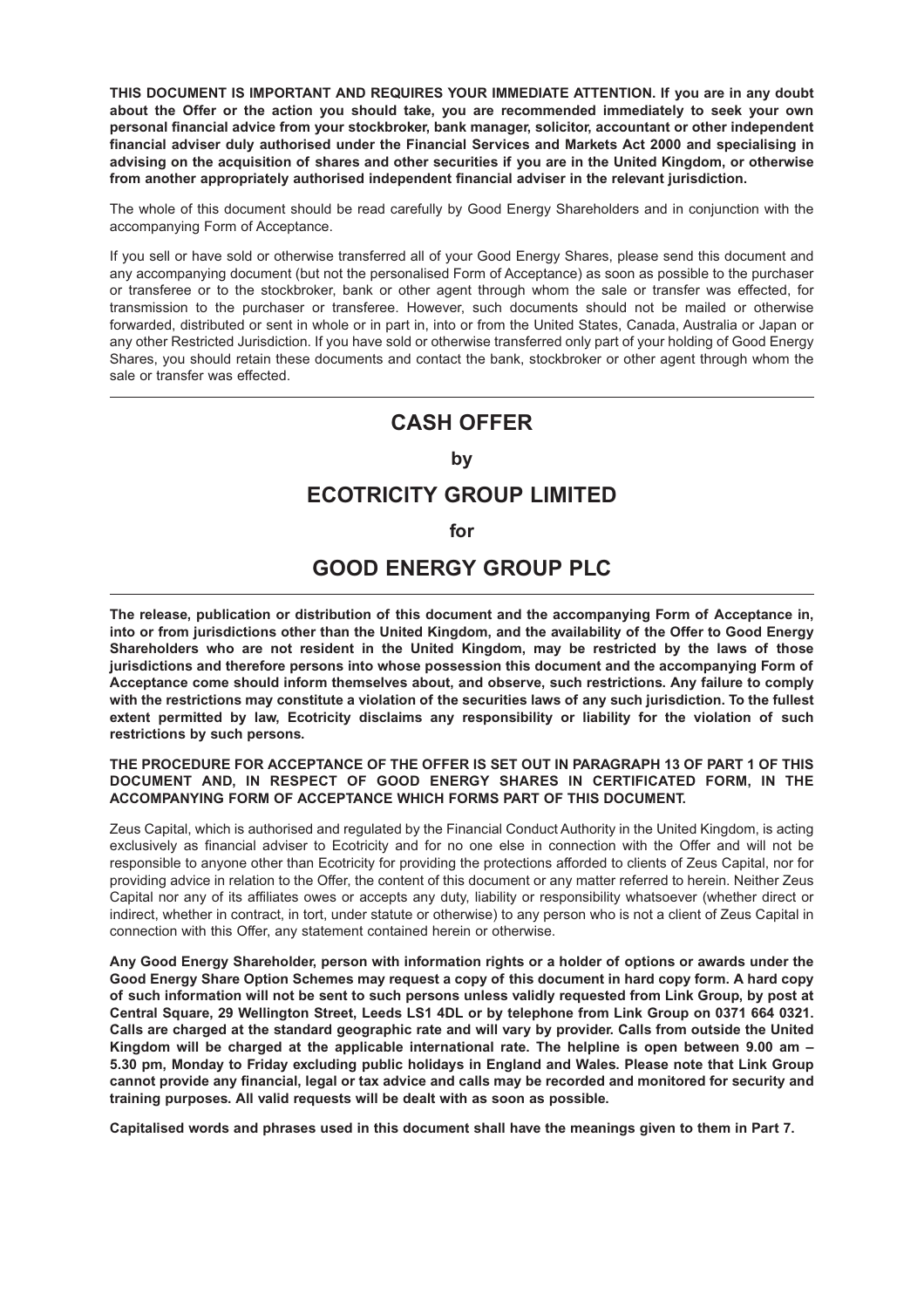## **IMPORTANT NOTICES**

#### **Overseas shareholders**

The Offer is not being made, directly or indirectly, in, into or from the United States, Canada, Australia or Japan or to any resident of the United States, Canada, Australia or Japan or any other Restricted Jurisdiction. Accordingly, copies of this document, the Form of Acceptance and any related offering documents are not being, and must not be, mailed or otherwise forwarded, distributed or sent in, into or from the United States, Canada, Australia or Japan or to any resident of the United States, Canada, Australia or Japan or any other Restricted Jurisdiction. Doing so may render invalid any purported acceptance. Further details in this regard are contained in paragraph 7 of Section C of Part 2 of this document. Any person (including, without limitation, custodians, nominees and trustees) who may have a contractual or legal obligation, or may otherwise intend, to forward this document and any accompanying documents outside the United Kingdom should read such paragraphs before taking any action.

#### **Rounding**

Certain figures included in this document have been subjected to rounding adjustments. Accordingly, figures shown for the same category presented in different tables may vary slightly and figures shown as totals in certain tables may not be an arithmetic aggregation of the figures that precede them.

#### **Purchases outside the Offer**

Ecotricity may purchase Good Energy Shares otherwise than under the Offer, such as in the open market or through privately negotiated purchases. Such purchases shall comply with the Code, the rules of the London Stock Exchange and the applicable laws of England and Wales as well as the articles of association of Good Energy.

#### **Disclosure requirements of the Code**

Under Rule 8.3(a) of the Code, any person who is interested in 1 per cent. or more of any class of relevant securities of an offeree company or of any securities exchange offeror (being any offeror other than an offeror in respect of which it has been announced that its offer is, or is likely to be, solely in cash) must make an Opening Position Disclosure following the commencement of the offer period and, if later, following the announcement in which any securities exchange offeror is first identified. An Opening Position Disclosure must contain details of the person's interests and short positions in, and rights to subscribe for, any relevant securities of each of (i) the offeree company and (ii) any securities exchange offeror(s). An Opening Position Disclosure by a person to whom Rule 8.3(a) of the Code applies must be made by no later than 3.30 pm (London time) on the 10th Business Day following the commencement of the offer period and, if appropriate, by no later than 3.30 pm (London time) on the 10th Business Day following the announcement in which any securities exchange offeror is first identified. Relevant persons who deal in the relevant securities of the offeree company or of a securities exchange offeror prior to the deadline for making an Opening Position Disclosure must instead make a Dealing Disclosure.

Under Rule 8.3(b) of the Code, any person who is, or becomes, interested in 1 per cent. or more of any class of relevant securities of the offeree company or of any securities exchange offeror must make a Dealing Disclosure if the person deals in any relevant securities of the offeree company or of any securities exchange offeror. A Dealing Disclosure must contain details of the dealing concerned and of the person's interests and short positions in, and rights to subscribe for, any relevant securities of each of (i) the offeree company and (ii) any securities exchange offeror, save to the extent that these details have previously been disclosed under Rule 8 of the Code. A Dealing Disclosure by a person to whom Rule 8.3(b) of the Code applies must be made by no later than 3.30 pm (London time) on the Business Day following the date of the relevant dealing.

If two or more persons act together pursuant to an agreement or understanding, whether formal or informal, to acquire or control an interest in relevant securities of an offeree company or a securities exchange offeror, they will be deemed to be a single person for the purpose of Rule 8.3 of the Code.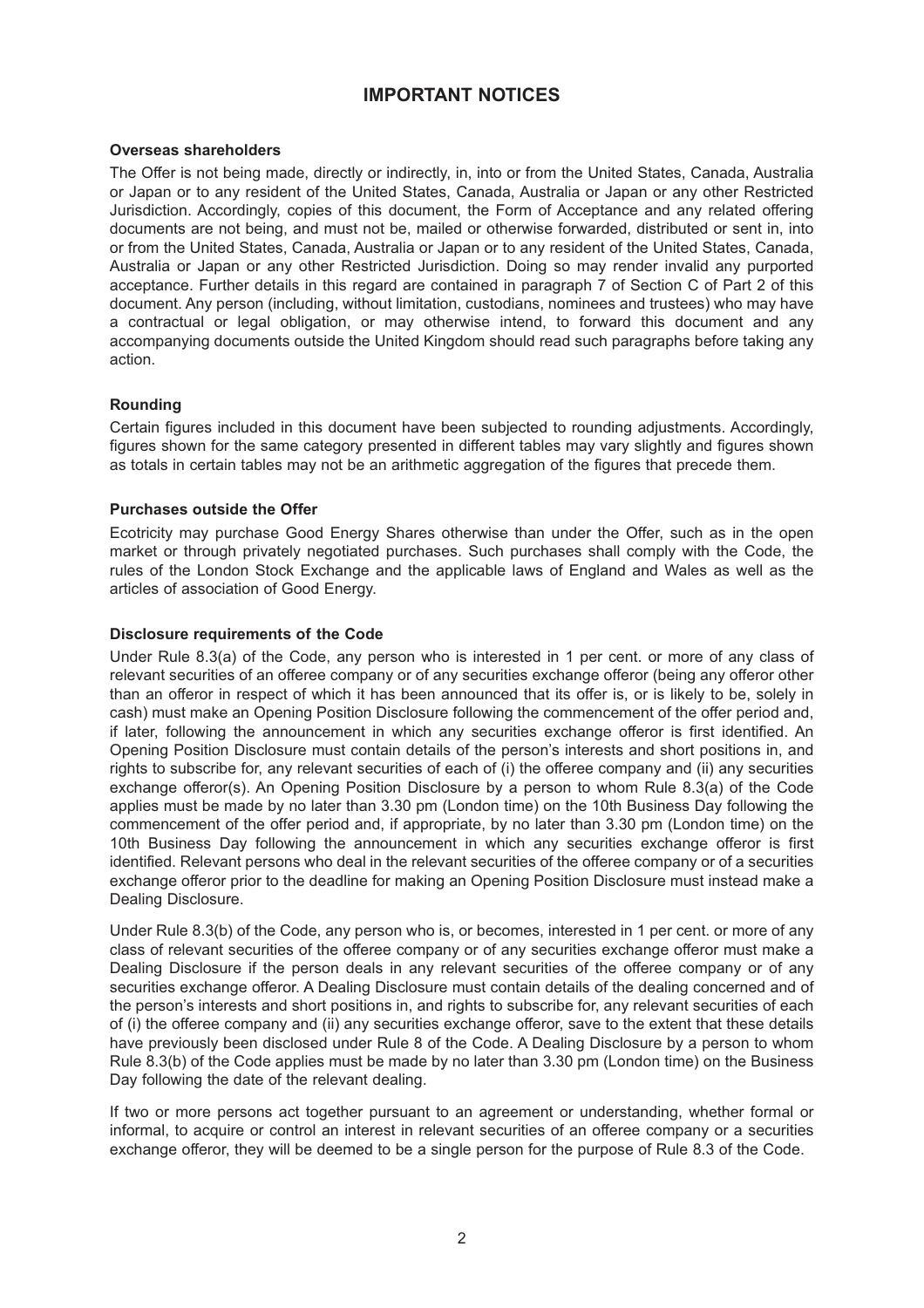Opening Position Disclosures must also be made by the offeree company and by any offeror and Dealing Disclosures must also be made by the offeree company, by any offeror and by any persons acting in concert with any of them (see Rules 8.1, 8.2 and 8.4 of the Code).

Details of the offeree and offeror companies in respect of whose relevant securities Opening Position Disclosures and Dealing Disclosures must be made can be found in the Disclosure Table on the Panel's website at www.thetakeoverpanel.org.uk, including details of the number of relevant securities in issue, when the offer period commenced and when any offeror was first identified. You should contact the Panel's Market Surveillance Unit on +44 (0)20 7638 0129 if you are in any doubt as to whether you are required to make an Opening Position Disclosure or a Dealing Disclosure.

#### **Publication on website**

Copies of this document and the display documents required to be published pursuant to Rule 26.2 of the Takeover Code will be made available, subject to certain restrictions relating to persons resident in any Restricted Jurisdiction, on the Ecotricity Group's website at www.ecotricity.co.uk by no later than 12 noon (London time) on the day following the date of this document until the end of the Offer Period.

#### **Forward-looking statements**

This document includes certain "forward-looking statements". The forward-looking statements contained herein may include statements about Ecotricity's plans, objectives and expected performance. Forward-looking statements include, without limitation, statements typically containing words such as "intends", "expects", "anticipates", "targets", "estimates" and words of similar import. These statements are based on certain assumptions, the current expectations of Ecotricity and are naturally subject to uncertainty and changes in circumstances. By their nature, forward-looking statements involve risk and uncertainty because they relate to events and depend on circumstances that will occur in the future. There are a number of factors that could cause actual results and developments to differ materially from those expressed or implied by such forward-looking statements. These factors include, but are not limited to, the satisfaction of the Conditions to the Offer, continued demand for Good Energy's products and services, competition in the markets in which Good Energy operates, changes in economic conditions, changes in the level of capital investment, success of business and operating initiatives and restructuring objectives, customers' strategies and stability, changes in the regulatory environment, fluctuations in interest and exchange rates, the outcome of litigation, government actions and natural phenomena such as floods, earthquakes and hurricanes. Other unknown or unpredictable factors could cause actual results to differ materially from those in the forward-looking statements. Accordingly, readers are cautioned not to place undue reliance on such forward-looking statements, which speak only as of the date of this document. Ecotricity expressly disclaims any obligation to update publicly or revise forward-looking statements, whether as a result of new information, future events or otherwise, except to the extent legally required.

This document is published on 11 August 2021.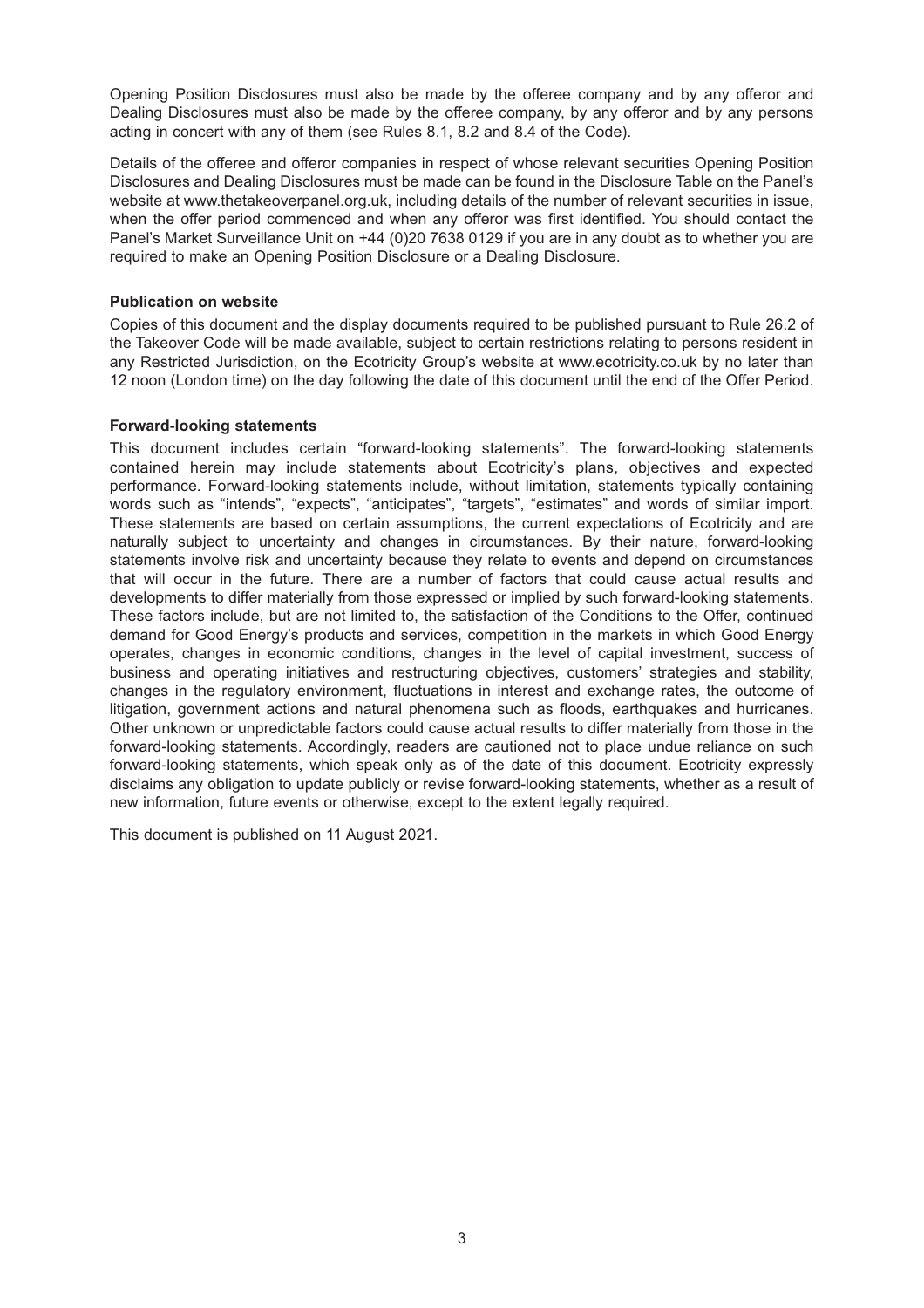## **ACTION TO BE TAKEN TO ACCEPT THE OFFER**

The procedure for acceptance of the Offer is set out in paragraph 13 of the letter in Part 1 of this document.

- 1. **If you hold Good Energy Shares in certificated form** (i.e. not in CREST), to accept the Offer you must:
	- a) complete, sign and return the Form of Acceptance in accordance with paragraph 13.1 of the letter in Part 1 of this document and the instructions printed thereon; and
	- b) return the completed Form of Acceptance (with relevant share certificate(s) and/or other document(s) of title) either by post or by hand (during normal business hours only) to Link Group, Corporate Actions at 10th Floor, Central Square, 29 Wellington Street, Leeds LS1 4DL, as soon as possible and in any event so as to be received no later than 1.00 pm on 10 October 2021 or, if earlier, the Unconditional Date. A business reply paid envelope is enclosed for your convenience.
- 2. **If you hold Good Energy Shares in uncertificated form** (i.e. in CREST), to accept the Offer you must ensure that an Electronic Acceptance is made in accordance with paragraph 13.2 of the letter in Part 2 of this document and that such an Electronic Acceptance settles as soon as possible but, in any event, by no later than 1.00 pm on 10 October 2021 or, if earlier, the Unconditional Date. If you are a CREST sponsored member, you should refer to your CREST sponsor before taking any action.

You are advised to read this document and, where applicable, the accompanying Form of Acceptance carefully.

If you have any questions relating to this document or the completion and return of the Form of Acceptance, please call Link Group on 0371 664 0321. Calls are charged at the standard geographic rate and will vary by provider. Calls from outside the United Kingdom will be charged at the applicable international rate. The helpline is open between 9.00 am – 5.30 pm, Monday to Friday excluding public holidays in England and Wales. Please note that Link Group cannot provide any financial, legal or tax advice and calls may be recorded and monitored for security and training purposes.

All references to time in this document and in the Form of Acceptance are to London time.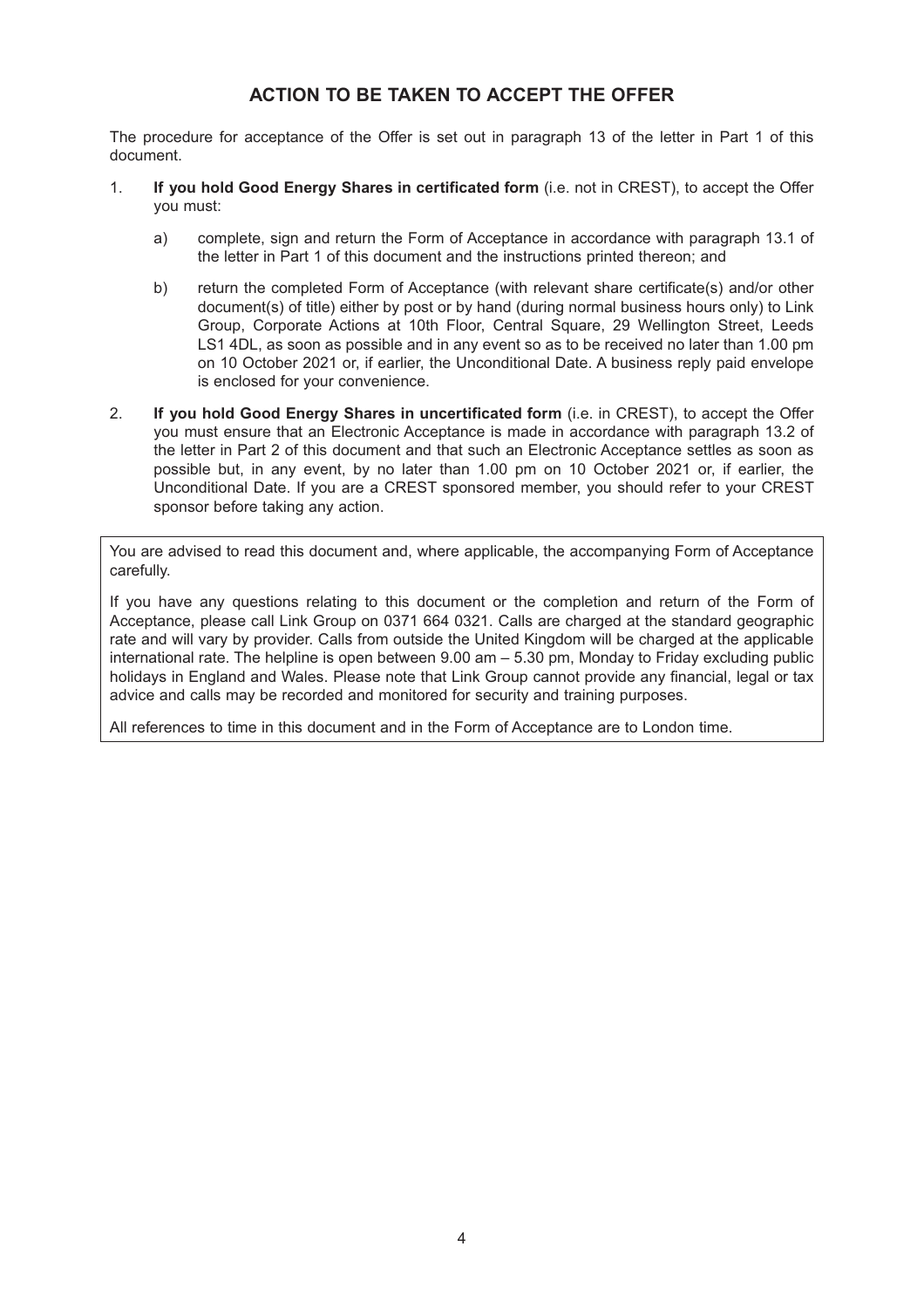# **TABLE OF CONTENTS**

|               |                                                              | Page |
|---------------|--------------------------------------------------------------|------|
|               | <b>PART 1 LETTER FROM ECOTRICITY GROUP LIMITED</b>           | 6    |
|               | PART 2 CONDITIONS AND FURTHER TERMS OF THE OFFER             | 19   |
|               | Section A Conditions of the Offer                            | 19   |
|               | Section B Waiver and invocation of the Conditions            | 27   |
|               | Section C Further terms of the Offer                         | 28   |
|               | <b>Section D</b> Form of Acceptance                          | 44   |
|               | <b>Section E</b> Electronic Acceptance                       | 48   |
|               | <b>PART 3 FINANCIAL INFORMATION ON ECOTRICITY</b>            | 52   |
|               | <b>PART 4 FINANCIAL INFORMATION ON GOOD ENERGY</b>           | 53   |
|               | <b>PART 5 SOURCE OF INFORMATION AND BASES OF CALCULATION</b> | 54   |
|               | <b>PART 6 ADDITIONAL INFORMATION</b>                         | 55   |
| <b>PART 7</b> | <b>DEFINITIONS</b>                                           | 61   |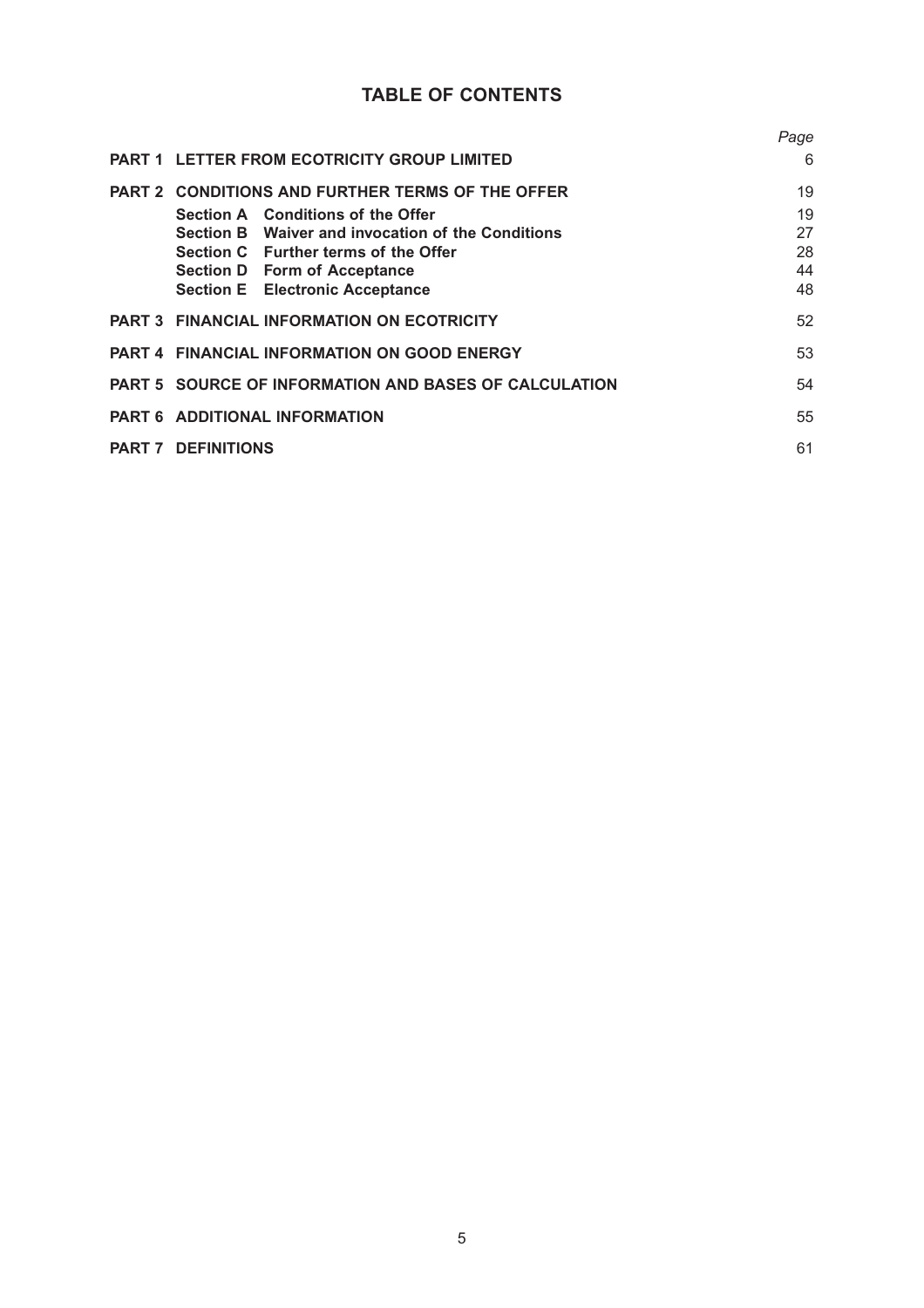## **LETTER FROM ECOTRICITY GROUP LIMITED**

## **Ecotricity Group Limited**

(*a private limited company incorporated under the laws of England and Wales with registered number 03521776*)

*Directors: Registered Office:* Dale Vince Lion House Kate Vince **Rowcroft Community Community Community** Community Community Community Community Rowcroft Alistair Harrison Stroud Asif Rehmanwala<br>
Paul Sands Gloucestershire<br>
GL5 3BY Paul Sands GL5 3BY

11 August 2021

#### *To Good Energy Shareholders and, for information only, to persons with information rights and participants in the Good Energy Share Option Schemes*

Dear Shareholder

Anita Yandell-Jones

### **CASH OFFER BY ECOTRICITY FOR GOOD ENERGY**

#### **1. Introduction**

On 22 July 2021, Ecotricity announced a cash offer for the entire issued and to be issued ordinary share capital of Good Energy not already owned by Ecotricity at a price of 340 pence in cash per Good Energy Share.

This letter, Part 2 of this document and (in the case of Good Energy Shareholders holding their Good Energy Shares in certificated form) the Form of Acceptance contain the formal terms and conditions of the Offer.

As at the date of this document, Ecotricity holds approximately 25.1 per cent. of Good Energy's issued ordinary share capital.

**To accept the Offer in respect of certificated Good Energy Shares you must complete, sign and return the Form of Acceptance as soon as possible and in any event so as to be received by no later than 1.00 pm (London time) on 10 October 2021 or, if earlier, the Unconditional Date.**

**To accept the Offer in respect of uncertificated Good Energy Shares, acceptances should be made electronically through CREST so that the TTE Instruction settles as soon as possible and in any event no later than 1.00 pm (London time) on 10 October 2021 or, if earlier, the Unconditional Date. If you are a CREST sponsored member, you should refer to your CREST sponsor as only your CREST sponsor will be able to send the necessary TTE Instruction to Euroclear.**

### **2. The Offer**

Ecotricity hereby offers to acquire, upon the terms and subject to the conditions set out or referred to in this document and, if you hold your Good Energy Shares in certificated form, in the Form of Acceptance, all the issued and to be issued Good Energy Shares not already owned or contracted to be acquired by Ecotricity on the following basis:

#### **for each Good Energy Share 340 pence in cash**

The Offer values Good Energy's issued and to be issued ordinary share capital (excluding Ecotricity's shareholding in Good Energy) at approximately £45.3 million and the entire issued and to be issued ordinary share capital of Good Energy at approximately £59.5 million.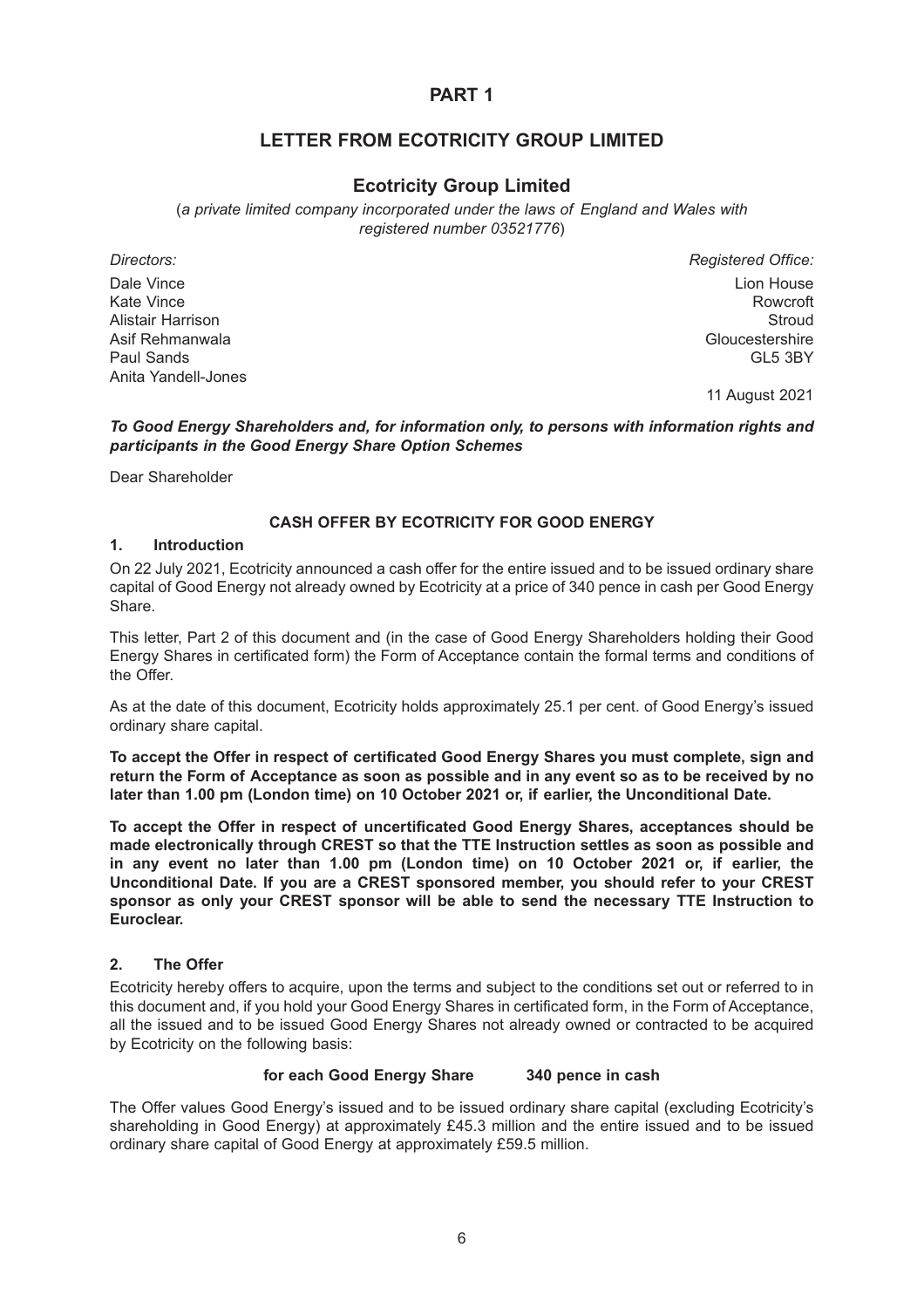The Offer of 340 pence for each Good Energy Share represents:

- a premium of approximately 20.6 per cent. over the Closing Price of 282.0 pence per Good Energy Share on 15 June 2021, being the date on which Ecotricity first made an approach to the board of Good Energy;
- a premium of approximately 63.3 per cent. over the VWAP of 208.2 pence per Good Energy Share over the 12-month period to 15 June 2021;
- a premium of approximately 16.4 per cent. over the Closing Price of 292.0 pence per Good Energy Share on 4 May 2021, the historically highest Closing Price per Good Energy Share prior to 15 June 2021;
- a premium of approximately 10.6 per cent. over the Closing Price of 307.5 pence per Good Energy Share on 9 July 2021, being the last Business Day prior to the commencement of the Offer Period;
- a premium of approximately 26.6 per cent. over the VWAP of 268.5 pence per Good Energy Share over the three-month period to 9 July 2021;
- a premium of approximately 59.4 per cent. over the VWAP of 213.3 pence per Good Energy Share for the 12-month period to 9 July 2021;
- a premium of approximately 10.0 per cent. over the highest historic Closing Price prior to the date of the Rule 2.4 Announcement of 309.0 pence per Good Energy Share on 8 July 2021; and
- a premium of approximately 4.9 per cent. over the Closing Price of 324.0 pence per Good Energy Share on 21 July 2021, being the last Business Day prior to the date of the Rule 2.7 Announcement.

The Offer is conditional, among other things, upon valid acceptances of the Offer being received which, together with Good Energy Shares already held by Ecotricity, will result in Ecotricity holding Good Energy Shares carrying, in aggregate, more than 50 per cent. of the voting rights of Good Energy.

The Good Energy Shares will be acquired by Ecotricity fully paid and free from all liens, charges, equitable interests, encumbrances, rights of pre-emption and any other rights and interests of any nature whatsoever and together with all rights now and hereafter attaching thereto, including voting rights and the right to receive and retain in full all dividends and other distributions (if any) declared, made or paid on or after 22 July 2021, being the date of the Rule 2.7 Announcement.

If any dividend or other distribution or return of value is proposed, declared, made, paid or becomes payable by Good Energy in respect of a Good Energy Share on or after 22 July 2021, Ecotricity will have the right to reduce the value of the consideration payable for each Good Energy Share by up to the amount per Good Energy Share of such dividend, distribution or return of value except where the Good Energy Share is or will be acquired pursuant to the Offer on a basis which entitles Ecotricity to receive the dividend, distribution or return of value and to retain it.

If any such dividend, distribution or return of value is paid or made on or after 22 July 2021 and Ecotricity exercises its rights described above, any reference in this document to the consideration payable under the Offer shall be deemed to be a reference to the consideration as so reduced. Any exercise by Ecotricity of its rights referred to in this paragraph shall be the subject of an announcement and, for the avoidance of doubt, shall not be regarded as constituting any revision or variation of the terms of the Offer. In the event that Ecotricity exercises its right to reduce the value of the consideration payable under the Offer by all or any part of the amount of any dividend or other distribution or return of value that has not been paid, Good Energy Shareholders will be entitled to receive and retain that dividend or other distribution or return of value.

The Offer will extend to all Good Energy Shares unconditionally allotted or issued and fully paid on the date of the Offer and any Good Energy Shares which are unconditionally allotted or issued and fully paid (including pursuant to the exercise of options under the Good Energy Share Option Schemes), and any Treasury Shares unconditionally sold or transferred by Good Energy, in each case whilst the Offer remains open for acceptance or by such earlier date as Ecotricity may, subject to the Code, decide, not being earlier than the date on which the Offer becomes unconditional.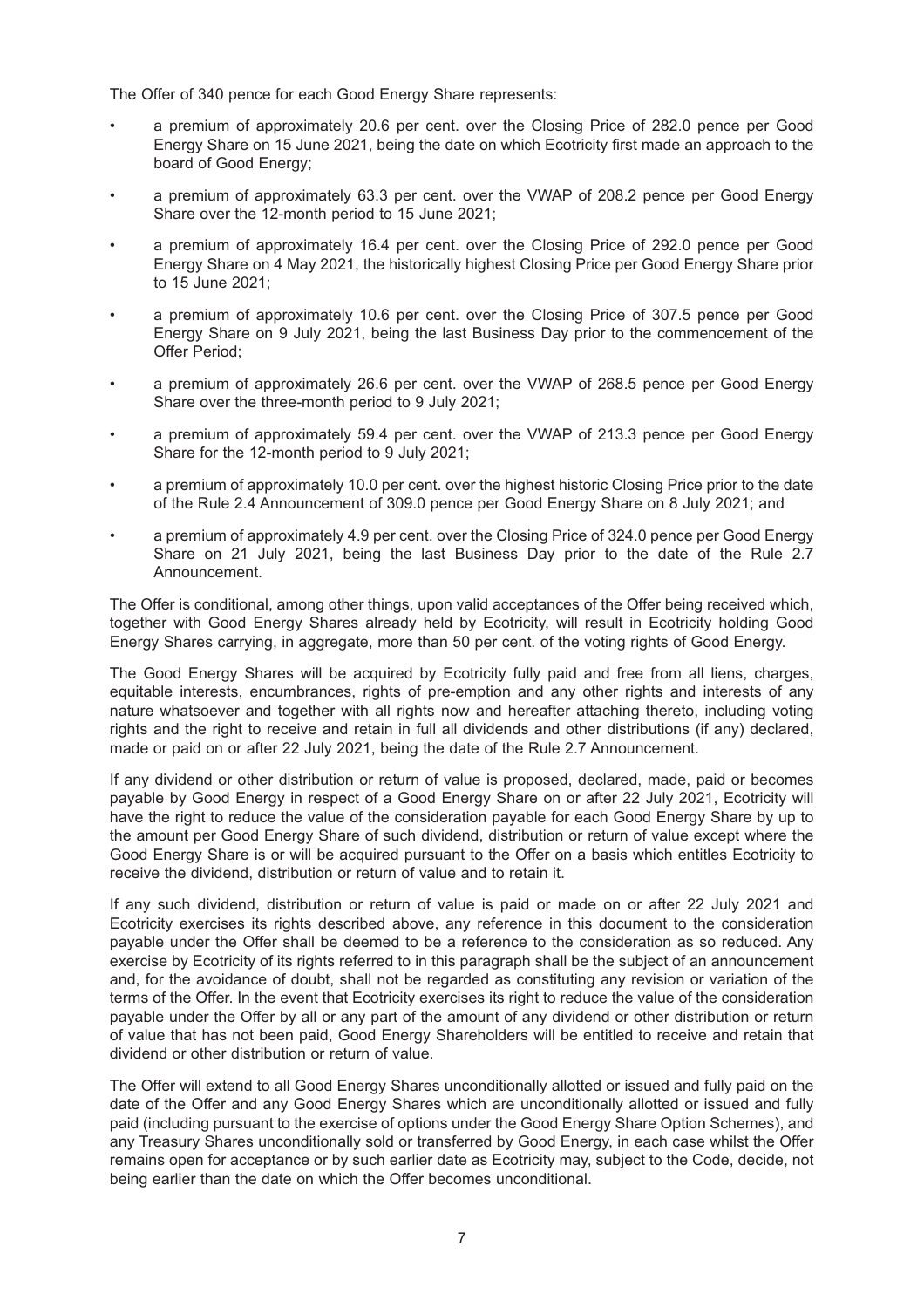Further information on the terms and conditions to which the Offer will be subject are set out in Part 2 of this document and in the Form of Acceptance.

#### **If you hold Good Energy Shares in certificated form**, to accept the Offer you must:

- complete, sign and return the Form of Acceptance in accordance with paragraph 13.1 of this letter and the instructions printed thereon; and
- return the completed Form of Acceptance (with relevant share certificate(s) and/or other document(s) of title) either by post or by hand (during normal business hours only) to Link Group, Corporate Actions at 10th Floor, Central Square, 29 Wellington Street, Leeds LS1 4DL, as soon as possible and in any event so as to be received no later than 1.00 pm on 10 October 2021 or, if earlier, the Unconditional Date.

**If you hold Good Energy Shares in uncertificated form (that is, in CREST)**, to accept the Offer you must ensure that an Electronic Acceptance is made in accordance with paragraph 13.2 of this letter and that such an Electronic Acceptance settles as soon as possible but, in any event, by no later than 1.00 pm on 10 October 2021 or, if earlier, the Unconditional Date. If you are a CREST sponsored member, you should refer to your CREST sponsor before taking any action.

#### **Your attention is drawn to paragraph 13 of this letter and to the notes and instructions on the Form of Acceptance, which set out further details of the procedure for acceptance of the Offer.**

#### **3. Background to and rationale for the Offer**

The Good Energy Group was founded in May 2000 and completed an initial public offering in July 2012, pursuant to which its shares were admitted to trading on AIM.

Ecotricity has consistently held Good Energy Shares since March 2016 and currently holds approximately 25.1 per cent. of Good Energy.

Ecotricity believes there is strategic merit in combining its operations with those of Good Energy, not least from a geographical and capabilities perspective – both being complementary.

The two companies primarily operate as green energy suppliers and generators. The proposed combination would create a green energy supply entity of more significant scale with more rounded capabilities, better able to compete with the Big Six and the raft of newer entrants – many of whom make green energy and environmental related claims in their marketing.

It would be a consolidation of the two oldest green energy suppliers in Britain, enabling both companies to better compete in today's crowded and highly competitive market.

I founded Ecotricity in the mid 1990s. Ecotricity made green electricity a choice for the first time – in Britain and the world. I have been a passionate advocate for green energy ever since.

I have known Good Energy since the company began a few years later. I consider Ecotricity and Good Energy to be sister companies in this green energy market, with more in common than separates us.

Ecotricity is a not-for-dividend company – all of the money we make goes back into our mission – to change the way energy is made and used in Britain.

Ecotricity has a development function for new green energy generation, something that Good Energy lacks. Ecotricity also operates a unique model – which we describe as turning 'bills into mills'. We harness our customer's energy bills and use them to build new sources of green energy – primarily windmills to date. And the more customers we have the more new green energy sources we can build – it's a simple equation.

We believe that new build is the ultimate green outcome. We would like to extend our 'bills into mills' model to Good Energy customers and in so doing accelerate the rate at which we can build further sources of green energy. In combination, the two companies can enable more building than either can alone. Britain today has 40 per cent. green electricity on the grid. It's vital that we build the remaining 60 per cent. as soon as possible. We can't achieve that by the buying and selling of existing green energy – a practice which dominates the market now.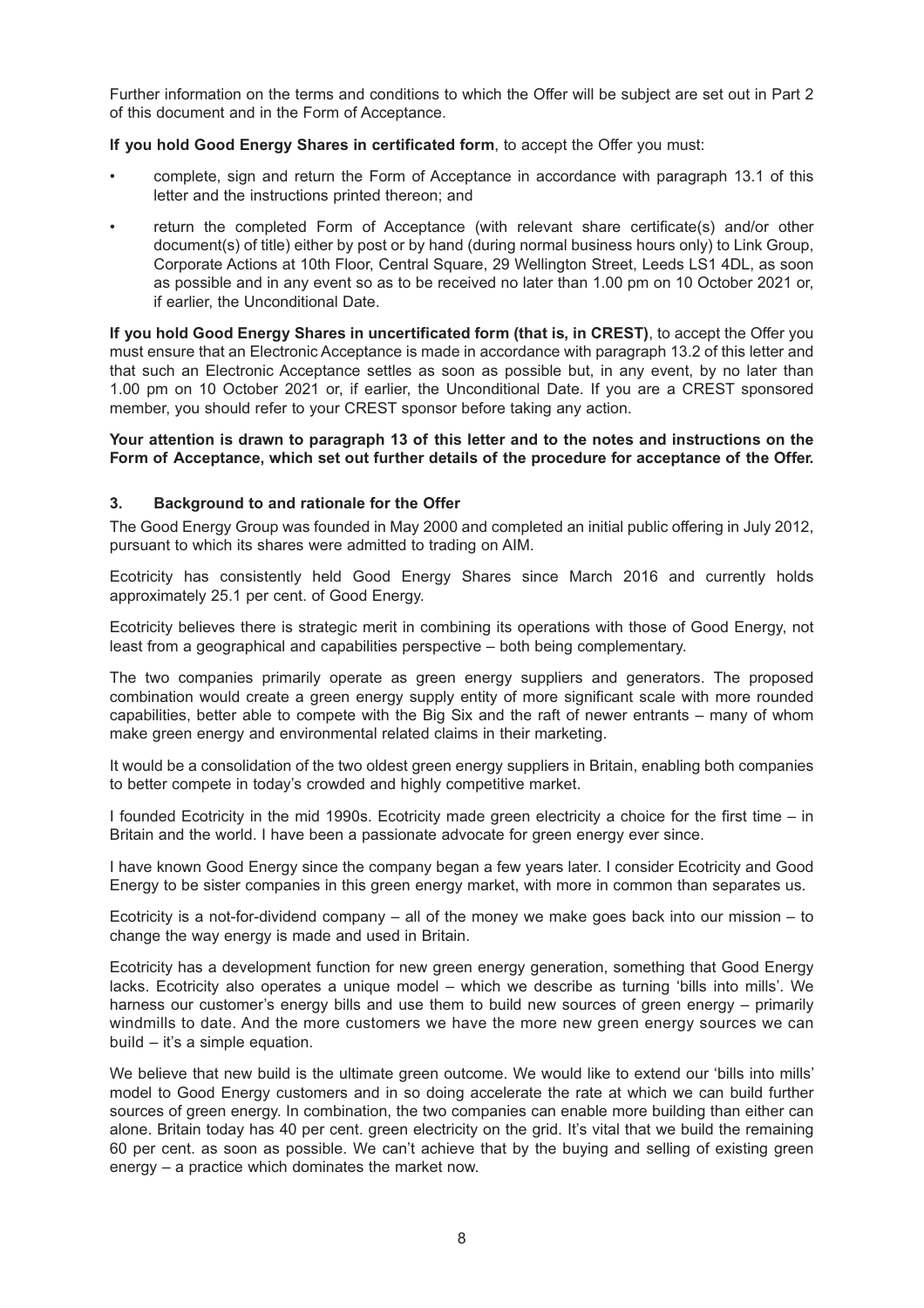We believe that combining the two businesses will better enable us to ensure the future of genuinely green alternatives for the increasingly green-conscious energy-buying public. This is an objective that both companies strive to achieve separately at present. The missions of Ecotricity and Good Energy are well aligned as are our respective customers – we can achieve more working together. And this is the purpose of our offer.

In the five years that Ecotricity has been a shareholder, Good Energy has struggled to make progress, as evidenced by the negative inflation adjusted compound annual growth since 2016 in the key metrics of gross margin, gross profit, EBITDA and profit before tax. The root cause of this is the loss of domestic customers and their replacement with lower margin business contracts. We do not believe the current board has a credible plan that can reverse this decline. This is a good time for a change of direction.

The Chairman of Ecotricity has in recent weeks held exploratory discussions with the Chairman of Good Energy. These discussions were followed by a series of three written proposals to the board of Good Energy, all of which have been rejected.

The first approach to the board of Good Energy was on 15 June 2021 – the Closing Price of a Good Energy Share on that date was 282.0 pence and the VWAP Good Energy share price for the previous 12 months was 208.2 pence. The highest Closing Price since listing to that date was 292.0 pence on 4 May 2021.

The Board of Ecotricity believes that the Good Energy Shareholders should now have the opportunity to decide on the merits of its Offer.

We believe our Offer is a good opportunity for shareholders to exit at an historically high valuation of the company and we believe will enable the creation of a green energy company of scale which can compete in today's market.

Our Offer also presents an opportunity to create a mission driven, green energy proponent – capable of wrestling the narrative away from the current trend of 'greenwashing'. In our view this is a battle for the soul of the green energy market which itself is a key step to a zero carbon economy.

The next ten years are vital. The science tells us that. We believe we need to be radical and redouble our efforts.

#### **Good Energy's financial performance has deteriorated over the last three years following a change to the composition of the Good Energy board, as evidenced by the following:**

- Revenue has grown at a CAGR of only 5.7 per cent. If adjusted for inflation which averaged 2.5 per cent. over the three years, revenue growth is only 3.2 per cent.
- Gross margin has declined from 28.6 per cent. to 22.6 per cent.
- Gross profit has declined by a CAGR of minus 6.0 per cent.
- EBITDA has declined by a CAGR of minus 4.1 per cent.
- Profit before tax is lower by £2.4 million from £2.3 million profit to a loss of approximately £82,000.

The energy market has become increasingly competitive with dozens of new entrants competing aggressively on price and claiming green credentials. The Ecotricity Directors believe that most of these new entrants offer tariffs described as green simply because they buy and sell certificates of origin – from green energy that already exists. Both Good Energy and Ecotricity have highlighted the 'greenwashing' nature of this approach. Good Energy goes further by buying and selling actual green energy, not just certificates. But this still falls short of what we need – to actually build more new sources of green energy.

We believe that this is the challenge Good Energy and Ecotricity both need to address. We believe that by combining Ecotricity and Good Energy we can create a green energy company of sufficient scale to be able to compete more effectively in the market offering a genuine green outcome to green minded customers.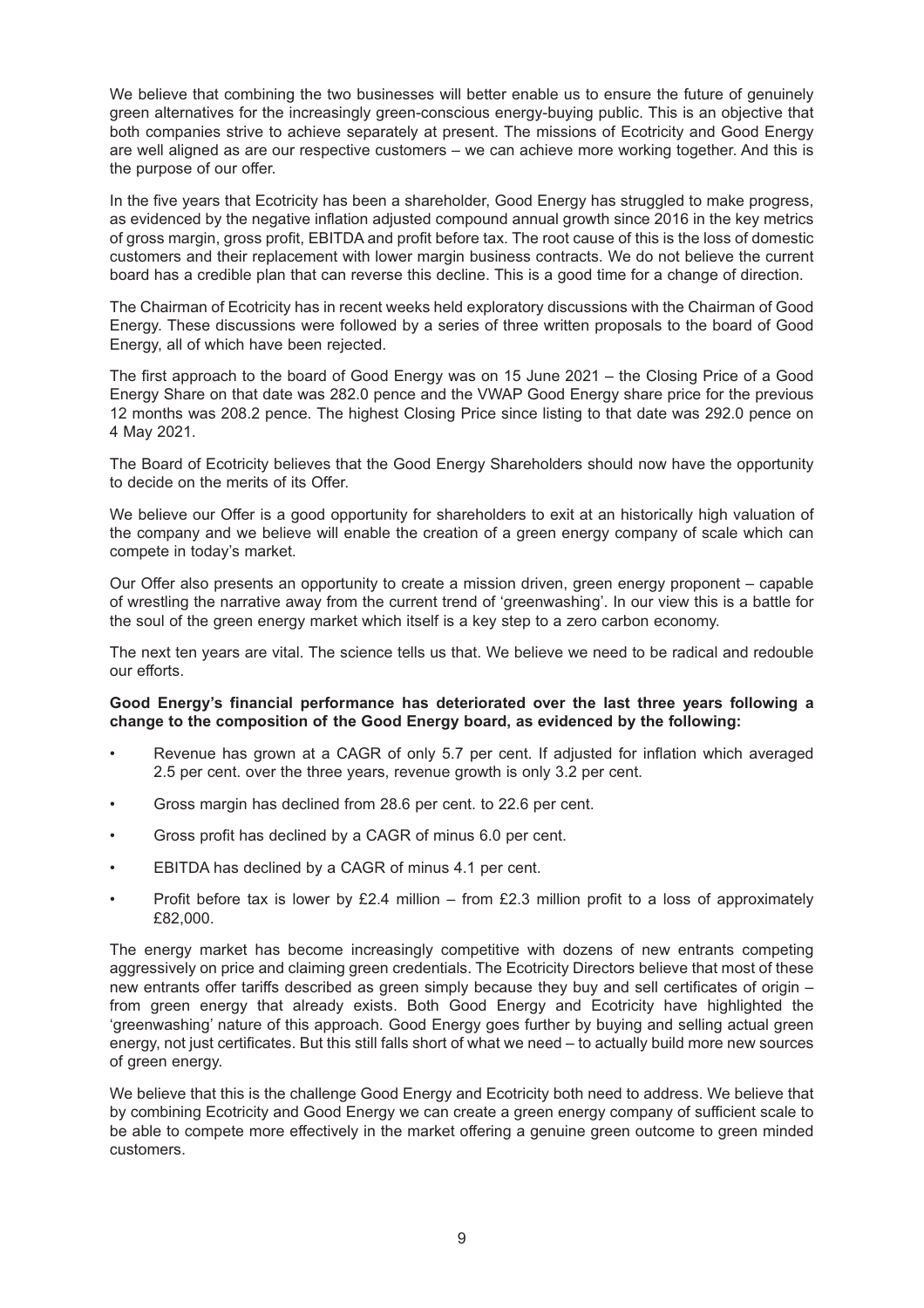Our view is that Good Energy does not have an effective plan for this competitive market and is in decline as a result. Analysis of the financial information published by Good Energy referenced above supports this view. That decline has accelerated significantly in the last three years. While the share price has risen in the last few months, we do not believe that this rise is underpinned by any fundamental changes in the business.

**Ecotricity believes strongly that it can significantly improve Good Energy's performance by combining the two businesses, removing operational inefficiencies within Good Energy and by adding its development and build skills to Good Energy's product offering.**

### **4. Information on Ecotricity**

#### *Ecotricity Group*

The Ecotricity Group's principal business is the supply of green energy to homes and businesses in the UK and the generation of power through its wind and solar park portfolio. It was founded in 1995 by Dale Vince. Ecotricity, the holding company of the Ecotricity Group, is now wholly owned by Green Britain, itself wholly owned by Dale Vince. The Ecotricity Group built its first windmill in 1996 and was the first company in the world to sell green electricity directly to customers.

The Ecotricity Group is based in Stroud, Gloucestershire and has a team of nearly 800 serving approximately 185,000 energy supply (domestic and business combined) and 90,000 feed in tariff customers.

The Ecotricity Group owns 88.5 MW of installed onshore wind capacity and 1 MW of installed solar capacity. Its investment projects include the manufacture of small wind turbines for the domestic and export markets, green gas generation, solar installations and battery storage. All of the Ecotricity Group's turnover is generated in the UK.

For the most recent audited financial year ended 30 April 2020, the Ecotricity Group reported turnover of £230.0 million and a pre-tax loss of £3.9 million.

Your attention is drawn to the financial information in respect of Ecotricity contained in Part 3 of this document.

#### *Ecotricity Group Limited*

Ecotricity is incorporated under the laws of England and Wales and holds the Ecotricity Group's current interest in Good Energy. Ecotricity is wholly owned by Green Britain, in turn wholly owned by Dale Vince.

The current directors of Ecotricity are Dale Vince, Kate Vince, Alistair Harrison, Asif Rehmanwala, Paul Sands and Anita Yandell-Jones.

#### **5. Information on Good Energy**

Good Energy Group is a generator and supplier of 100% renewable power and an innovator in energy services. It currently owns two wind farms, six solar farms and sources electricity from a community of 1,600 independent green power generators across the UK. The Good Energy Group supplies energy and administers feed in tariffs for over 132,000 domestic and 139,000 business customers.

For the most recent audited financial year ended 31 December 2020, Good Energy reported revenue of £130.6 million and a pre-tax loss of approximately £82,000.

Your attention is drawn to the financial information in respect of Good Energy contained in Part 4 of this document.

### **6. Financing the Offer**

The consideration payable under the Offer will be funded out of Ecotricity's existing cash resources, including an unsecured interest free loan of £26 million made by Dale Vince to the Company on 7 June 2021, the terms of which have been recorded in the Loan Agreement (the "**Loan**"). The Loan is not repayable until the earlier of the lapse or withdrawal of the Offer or Ecotricity having paid all the cash consideration payable under the Offer.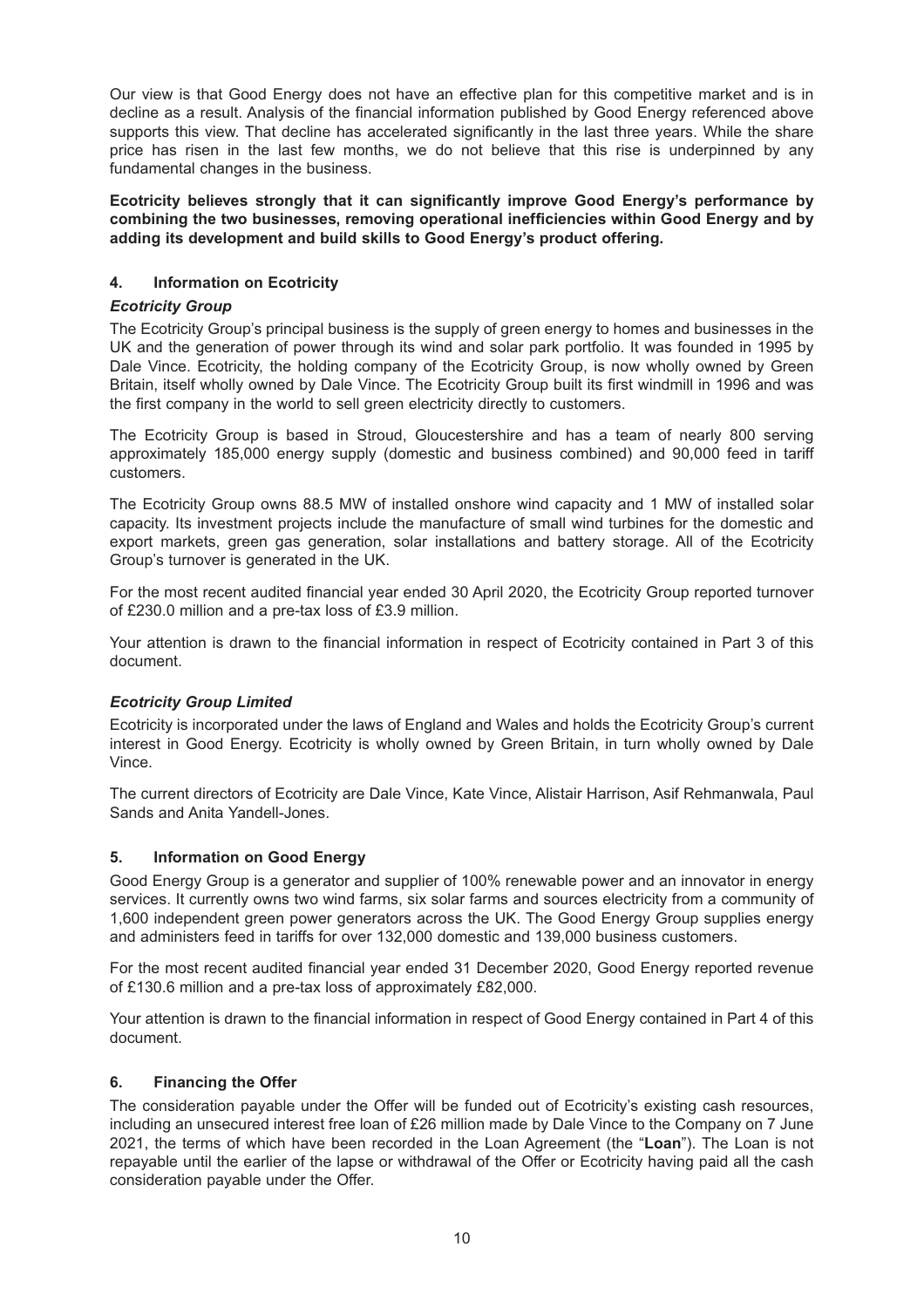Zeus Capital, financial adviser to Ecotricity, is satisfied that sufficient resources are available to Ecotricity to satisfy in full the cash consideration payable to Good Energy Shareholders under the terms of the Offer.

### **7. Interest in Good Energy Shares**

As at 10 August 2021, being the latest practicable date prior to the date of this document, Ecotricity owned 4,169,948 Good Energy Shares, representing approximately 25.1 per cent. of the issued share capital of Good Energy.

### **8. Management, employees and locations**

Our intention is to operate Good Energy and Ecotricity as separate brands within the market, each with their own identity and customer base.

We intend to retain the current headquarters and headquarter functions, operations and place of business of both Good Energy and Ecotricity.

We will undertake a strategic review of organisational structure, key functions, processes and systems of both companies, which we expect to take between two to three months to complete.

From this review we expect to identify potential efficiencies and synergies.

Ahead of completing this review we believe that the outcome may result in material (which we define as in the region of 10 per cent.) savings on both payroll (through reduced headcount) and non-pay overheads on a combined basis, from eliminating operational inefficiencies or duplicated functions or roles. Currently, we are unable to identify the mix of headcount and other savings between Ecotricity and Good Energy.

In respect of both Good Energy and Ecotricity, we have no intention of making material changes to the balance of skills and functions of employees and management and no intention to make material changes to the conditions of employment of staff or management.

Ecotricity has not entered into, and has not had discussions on proposals to enter into, any form of incentivisation nor any other arrangements with the management and employees of Good Energy.

Ecotricity will maintain existing arrangements for employer contributions to the pension schemes of both companies.

Ecotricity has no plans to redeploy any fixed assets of either company and will maintain the R&D operations that each company currently has.

We intend to de-list Good Energy from AIM and the AQSE, which we expect will result in savings of time and cost. Paragraph 10 below details the intentions of Ecotricity in relation to de-listing, compulsory acquisition and re-registration.

Ecotricity otherwise confirms that, following the Offer becoming unconditional in accordance with its terms, the existing contractual and statutory employment rights, including in relation to pensions, of the Good Energy Group's management and employees will be fully safeguarded in accordance with applicable law.

#### **9. Good Energy Share Option Schemes**

The Offer will affect holders of options under the Good Energy Share Option Schemes. Appropriate proposals will be made to the holders of such options in accordance with Rule 15 of the Code, and each grant of such options shall be treated in accordance with the rules applicable to it. Further details of these arrangements will be communicated to holders options under the Good Energy Share Option Schemes in due course.

#### **10. Cancellation of trading on AIM, withdrawal of trading on AQSE, compulsory acquisition and re-registration**

If the Offer becomes or is declared unconditional, and valid acceptances in respect of Good Energy Shares which, together with Good Energy Shares acquired, or agreed to be acquired, before or during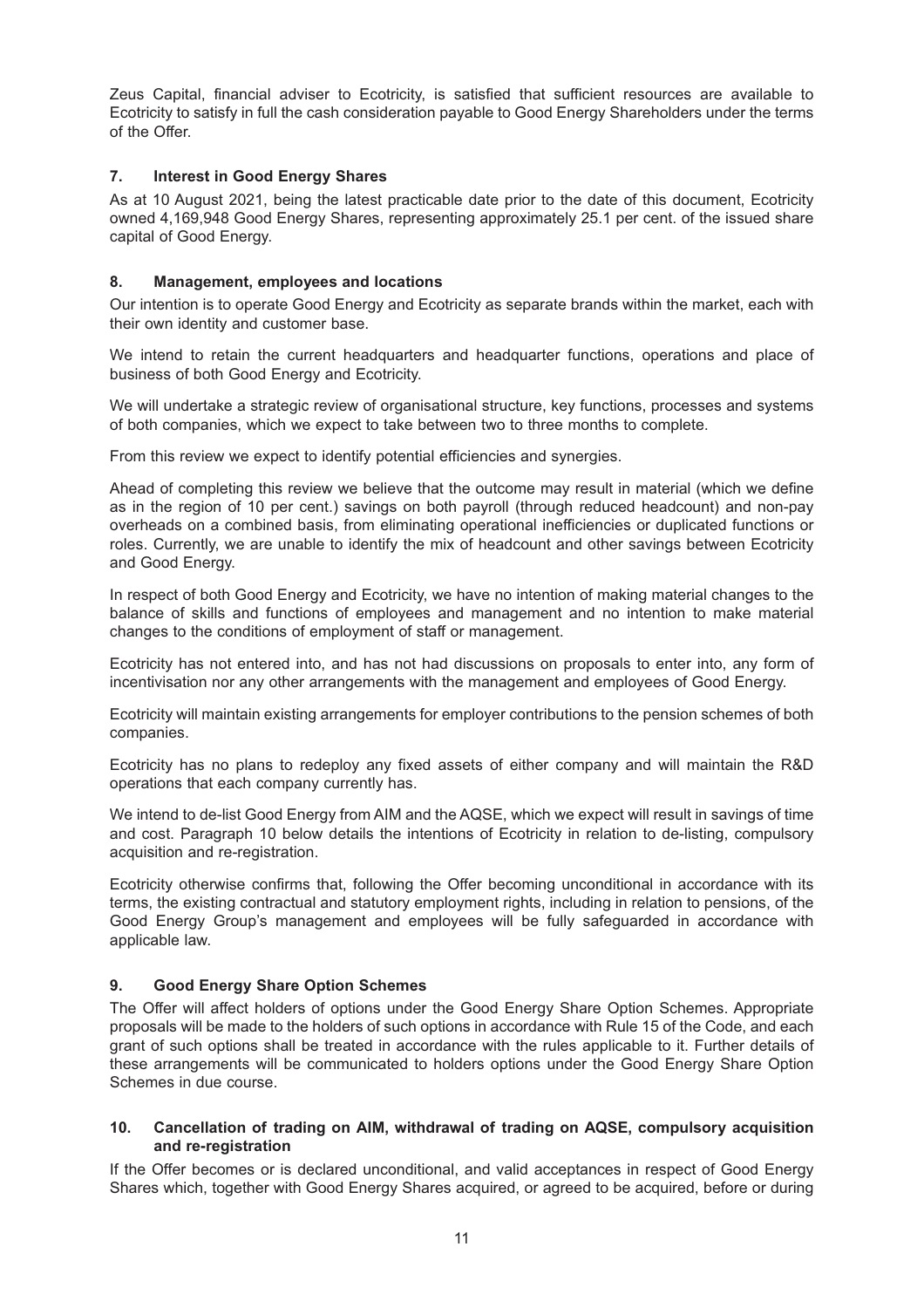the Offer by Ecotricity, represent not less than 75 per cent. of the voting rights attaching to the Good Energy Shares, Ecotricity intends to procure that Good Energy will make applications to cancel the admission of the Good Energy Shares to trading on AIM and to withdraw the trading in Good Energy Shares on AQSE.

If such applications are made, it is expected that cancellation of admission to trading on AIM and withdrawal of trading on AQSE will each take place no earlier than 20 Business Days after the date on which Ecotricity has, by virtue of its shareholding and acceptances of the Offer, acquired, or agreed to acquire, 75 per cent. of the voting rights attaching to the Good Energy Shares. Ecotricity will procure that Good Energy makes a regulatory announcement when the necessary 75 per cent. threshold has been reached confirming that the notice period has commenced and the anticipated date of cancellation and withdrawal.

If the Offer becomes or is declared unconditional, and valid acceptances in respect of Good Energy Shares which, together with Good Energy Shares acquired before or during the Offer by Ecotricity, represent not less than 50 per cent. and not more than 75 per cent. of the voting rights attaching to the Good Energy Shares, Ecotricity intends to procure that, at a meeting of Good Energy Shareholders, a vote is held on a resolution that Good Energy make applications to cancel the admission of the Good Energy Shares to trading on AIM and to withdraw the trading in Good Energy Shares on AQSE.

Cancellation of admission to trading on AIM and withdrawal of trading on AQSE is likely to reduce significantly the liquidity and marketability of any Good Energy Shares in respect of which the Offer has not at such time been accepted.

For so long as Good Energy Shares remain admitted to trading on AIM or the AQSE, Ecotricity intends that Good Energy maintain a board of directors that complies with the relevant rules of the exchanges and the QCA Corporate Governance Code.

If Ecotricity receives acceptances under the Offer in respect of, or otherwise acquires, 90 per cent. or more of Good Energy Shares to which the Offer relates and not less than 90 per cent. of the voting rights carried by those shares, Ecotricity intends to exercise its rights pursuant to the provisions of sections 974 to 991 (inclusive) of the 2006 Act to acquire compulsorily the remaining Good Energy Shares in respect of which the Offer has not been accepted on the same terms as the Offer.

If the Offer becomes or is declared as unconditional and Ecotricity receives valid acceptances in respect of Good Energy Shares which, together with the Good Energy Shares acquired, or agreed to be acquired, before or during the Offer by Ecotricity, represent not less than 75 per cent. of the voting rights attaching to the Good Energy Shares, Ecotricity expects to seek to re-register Good Energy as a private company under the relevant provisions of the 2006 Act.

#### **11. United Kingdom taxation**

**The following statements, which are intended as a general guide only, are based on UK tax legislation and published HM Revenue & Customs practice in force and effect at the date of this document (both of which are subject to change). They summarise certain limited aspects of the UK taxation treatment of acceptance of the Offer, and they relate only to the position of Good Energy Shareholders who hold their Good Energy Shares beneficially as an investment and who are resident in the UK for taxation purposes. The below comments are intended as a guide only to the general position on UK taxation of chargeable gains based on current legislation and practice for certain classes of UK resident Good Energy Shareholders who accept the Offer and does not relate to persons such as market makers, brokers, intermediaries and persons connected with depositary arrangements or clearance services, to whom special rules apply. If you are in any doubt as to your taxation position or are resident or domiciled in any jurisdiction other than the UK, you should consult an appropriate independent professional adviser immediately.**

#### 11.1 *UK taxation on chargeable gains*

Liability to UK capital gains tax or UK corporation tax on chargeable gains (as applicable) (each "**CGT**") will depend upon the individual circumstances of Good Energy Shareholders.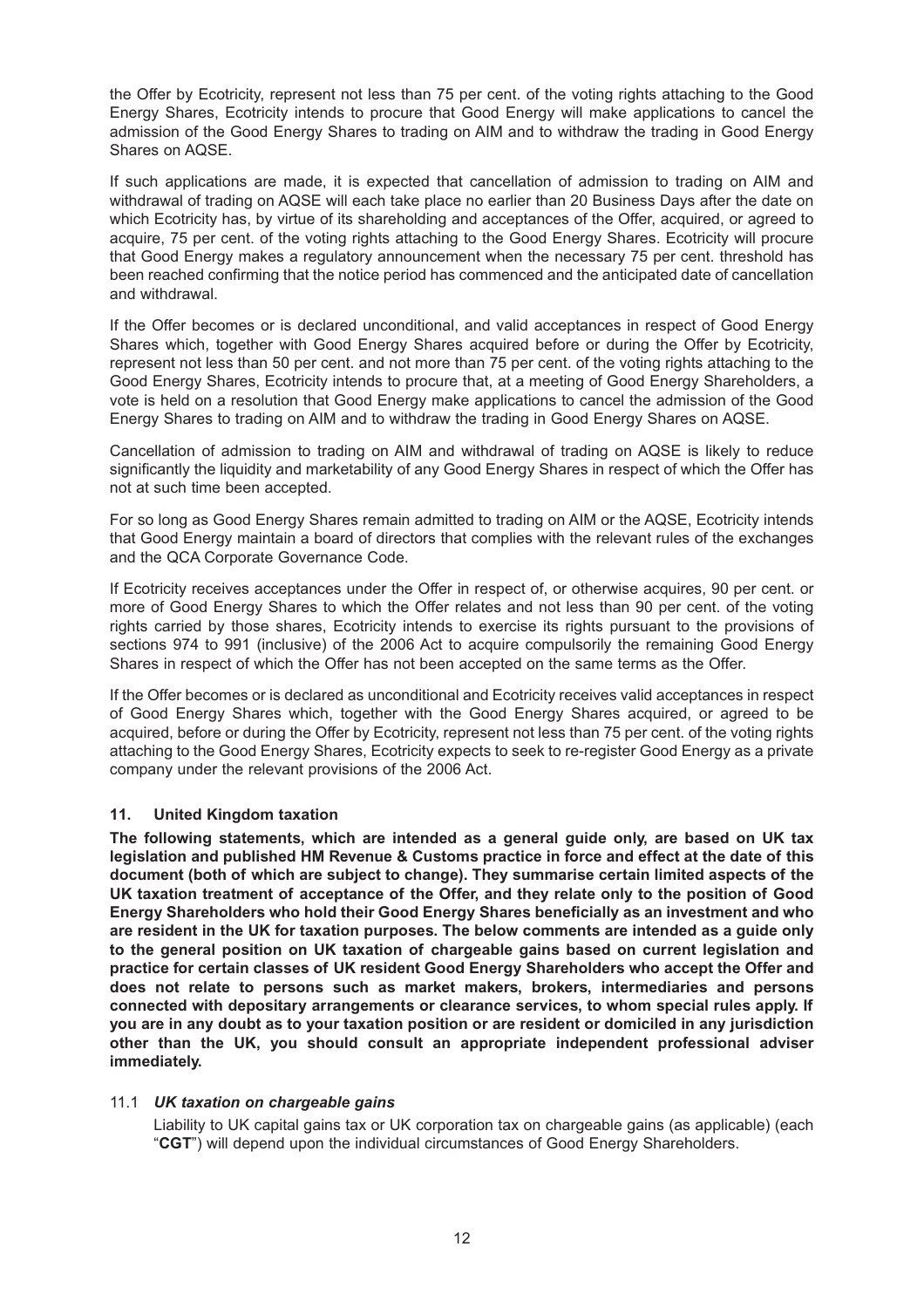A Good Energy Shareholder which accepts the Offer and receives cash under the Offer will make a disposal, or part disposal, of his or her Good Energy Shares for CGT purposes. Such a disposal may, depending on that Good Energy Shareholder's individual circumstances (including the availability of exemptions and allowable losses), give rise to a liability to CGT (or an allowable loss).

### *Good Energy Share Option Schemes*

Good Energy Shareholders who acquire or have acquired their Good Energy Shares by exercising options granted under the Good Energy Share Option Schemes are reminded that special tax provisions may apply to them on the exercise of such options or on any disposal of Good Energy Shares so acquired, including provisions imposing a charge to UK income tax and national insurance contributions.

### 11.2 *UK stamp duty and stamp duty reserve tax*

No UK stamp duty or stamp duty reserve tax should be payable by Good Energy Shareholders as a result of accepting the Offer.

### **12. Overseas Shareholders**

The Offer is not being made, directly or indirectly, in or into any Restricted Jurisdiction. Accordingly, any purported acceptance of the Offer by a Good Energy Shareholder who does not or cannot give the warranties set out in paragraph (b) of Section D (if such person holds Good Energy Shares in certificated form) or paragraphs (b) to (d) of Section E (if such person holds Good Energy Shares in uncertificated form) of Part 2 may be deemed not to have validly accepted the Offer.

### **13. Procedure for acceptance of the Offer**

Good Energy Shareholders who hold their Good Energy Shares in certificated form should read the section entitled "Good Energy shares held in certificated form (i.e. not in CREST)" together with the Form of Acceptance and the provisions of Sections C and D of Part 2 of this document. The instructions on the Form of Acceptance are deemed to form part of the terms of the Offer. Good Energy Shareholders who hold their Good Energy Shares in uncertificated form (i.e. in CREST) should read the section entitled "Good Energy shares held in uncertificated form (i.e. in CREST)" together with the provisions of Sections C and E of Part 2 of this document.

If you hold Good Energy Shares in both certificated and uncertificated form, you should complete a Form of Acceptance for the shares held in certificated form in accordance with paragraph 13.1 below and the Good Energy Shares held in uncertificated form should be dealt with in accordance with paragraph 13.2 below.

#### 13.1 *Good Energy Shares held in certificated form (i.e. not in CREST)*

(a) *Completion of the Form of Acceptance*

To accept the Offer in respect of Good Energy Shares held in certificated form, you must complete the Form of Acceptance in accordance with the instructions set out below and on the Form of Acceptance. You should complete separate Forms of Acceptance for Good Energy Shares held in certificated form but under different designations. If you have any queries as to how to complete the Form of Acceptance, please telephone Link Group on 0371 664 0321. Calls are charged at the standard geographic rate and will vary by provider. Calls from outside the United Kingdom will be charged at the applicable international rate. The helpline is open between 9.00 am – 5.30 pm, Monday to Friday excluding public holidays in England and Wales. Please note that Link Group cannot provide any financial, legal or tax advice and calls may be recorded and monitored for security and training purposes. **Additional Forms of Acceptance are available from the Receiving Agent upon request.**

(i) *To accept the Offer in respect of all your Good Energy Shares in certificated form* – you must complete Box 1 and sign Box 2A or 2B of the enclosed Form of Acceptance. In all cases, if you are an individual, you must sign Box 2A on the Form of Acceptance in the presence of a witness who should also sign in accordance with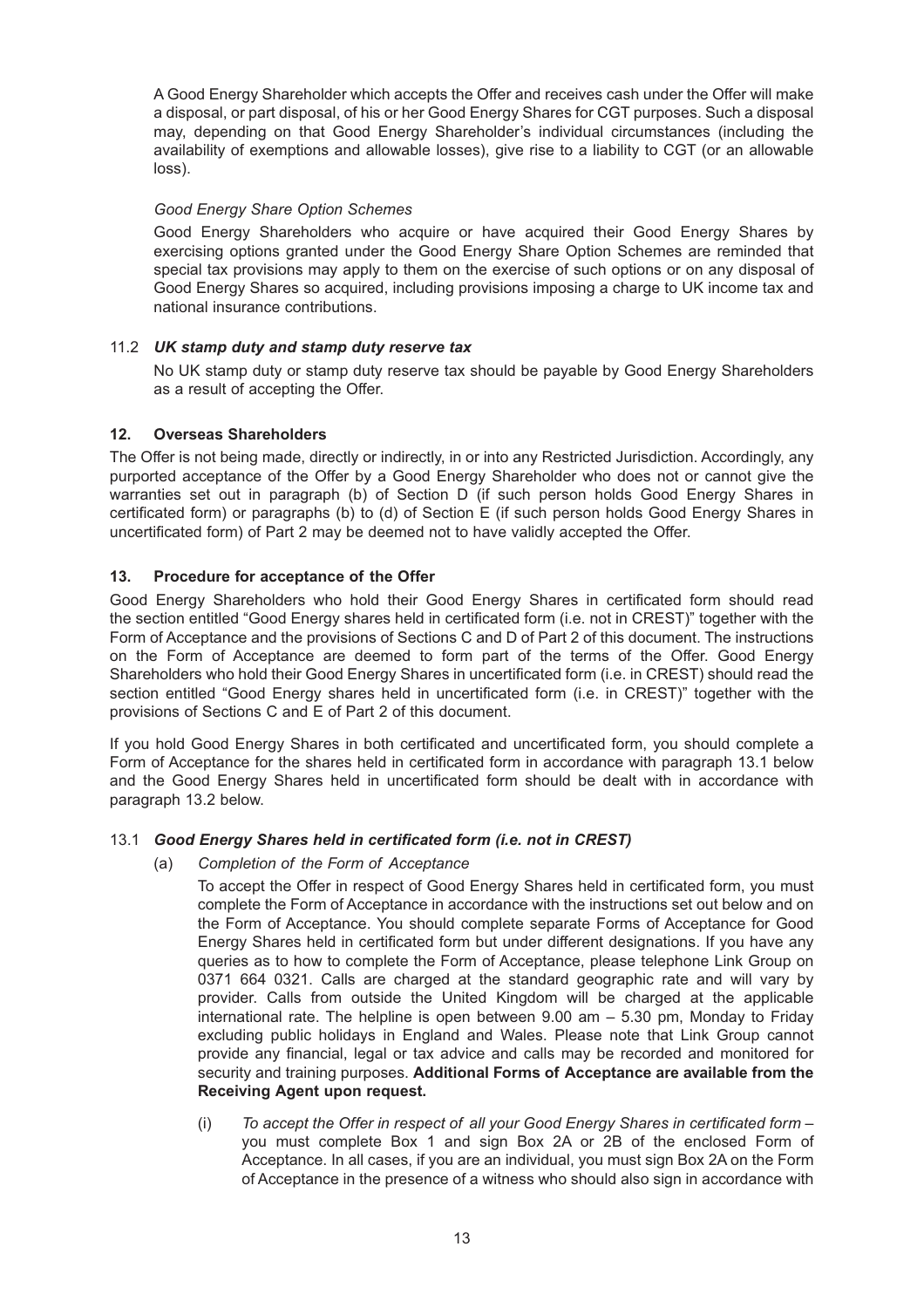the instructions printed on it. Any Good Energy Shareholder which is a company should execute Box 2B of the Form of Acceptance in accordance with the instructions printed on it. If you do not insert a number in Box 1 of the Form of Acceptance, or if you insert in Box 1 a number which is greater than the number of Good Energy Shares that you hold and you have signed Box 2A or 2B, your acceptance will be deemed to be in respect of all the Good Energy Shares held by you.

(ii) *To accept the Offer in respect of less than all your Good Energy Shares in certificated form* – you must insert in Box 1 of the Form of Acceptance the number of Good Energy Shares in respect of which you wish to accept the Offer. You should then follow the procedures set out in paragraph 13.1(b) and 13.1(c) in respect of such lesser number of Good Energy Shares.

#### (b) *Return of the Form of Acceptance*

To accept the Offer, your completed, signed and witnessed Form of Acceptance should be returned (together with the relevant share certificate(s) and/or other document(s) of title) either by post or (during normal business hours only) by hand to Link Group, Corporate Actions at 10th Floor, Central Square, 29 Wellington Street, Leeds LS1 4DL as soon as possible **and in any event so as to be received no later than 1.00 pm on 10 October 2021 or, if earlier, the Unconditional Date.**

A reply-paid envelope for use in the UK only is enclosed for your convenience. No acknowledgement of receipt of documents will be given.

The Offer may not be accepted in or from any Restricted Jurisdiction. Any Form of Acceptance received in an envelope postmarked in or otherwise appearing to Ecotricity or its agents to have been sent from any Restricted Jurisdiction may be rejected as an invalid acceptance of the Offer. For further information on overseas shareholders see paragraph 12 of this Part 1 above and paragraph 7 of Section C of Part 2 of this document.

#### (c) *Share certificates not readily available or lost*

If your share certificate(s) and/or other document(s) of title is/are not readily available or is/are lost, the Form of Acceptance should nevertheless be completed, signed and returned, as stated in this paragraph 13, so as to be received by Link Group no later than 1.00 pm on 10 October 2021 or, if earlier, the Unconditional Date. You should send with the Form of Acceptance any share certificate(s) and/or other document(s) of title that you have available, accompanied by a letter stating that the remaining document(s) will follow or that you have lost one or more of your share certificate(s) and/or other documents of title. You should then arrange for the relevant outstanding share certificate(s) and/or other document(s) of title to be forwarded as soon as possible thereafter. No acknowledgement of receipt of documents will be given. In the case of loss, you should write as soon as possible to Good Energy's registrars, Computershare Investor Services plc, The Pavilions, Bridgwater Road, Bristol BS99 6ZY requesting a letter of indemnity for lost share certificate(s) and/or other document(s) of title which, when completed in accordance with the instructions given, should be returned to Link Group at the address set out above.

#### (d) *Validity of acceptances*

Without prejudice to Sections C and D of Part 2 of this document, Ecotricity reserves the right, subject to the terms of the Offer and the Code, to treat as valid in whole or in part any acceptance of the Offer which is not entirely in order or which is not accompanied by (as applicable) the relevant transfer to escrow or the relevant share certificate(s) and/or other document(s) of title or which is received by it in a form or at a place or places other than as set out in this document or the relevant Form of Acceptance. In that event no payment of cash under the Offer will be made until after the acceptance is entirely in order or (as applicable) the relevant transfer to escrow has settled or the relevant share certificate(s) and/or other document(s) of title or indemnities satisfactory to Ecotricity have been received.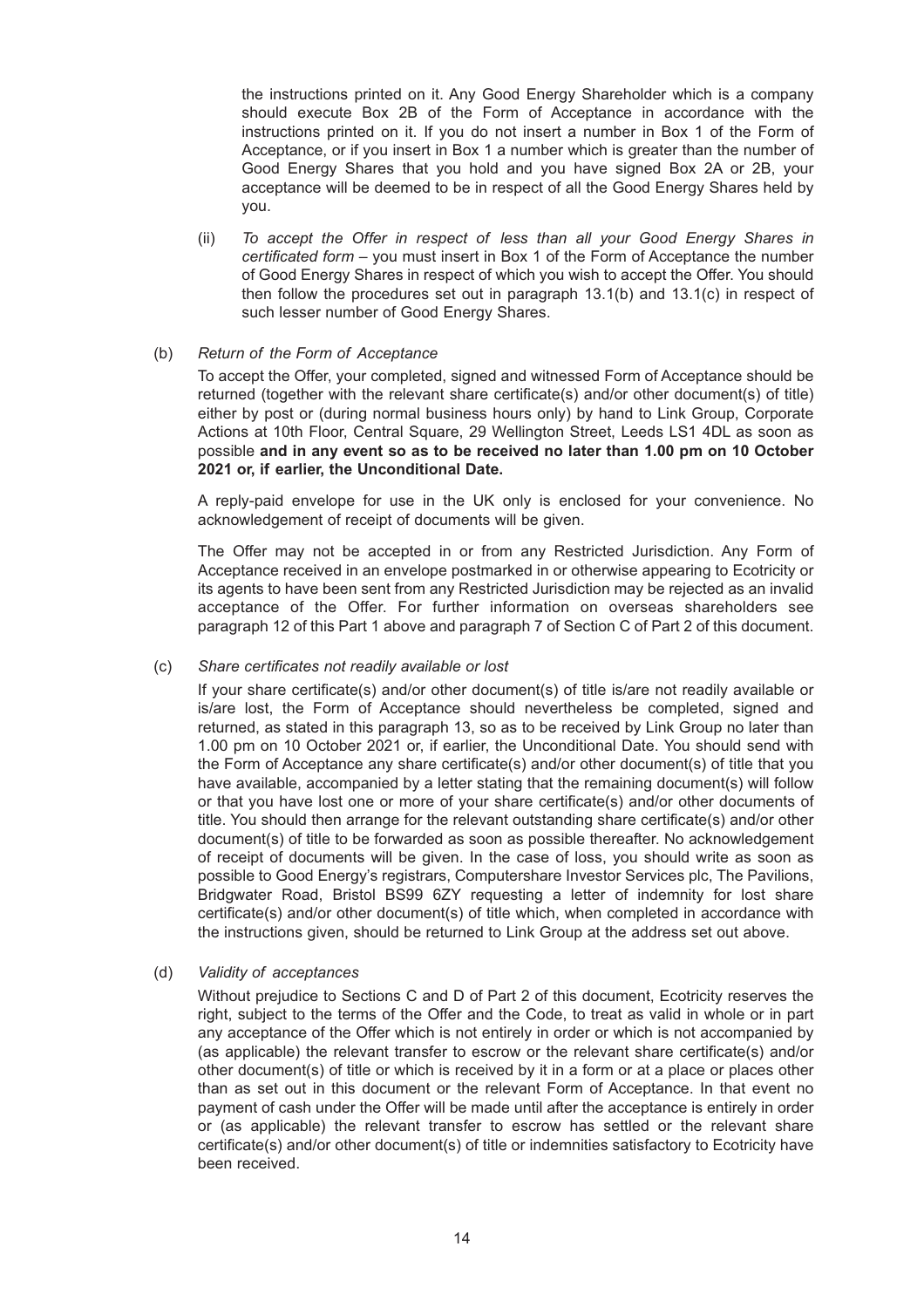#### 13.2 *Good Energy Shares held in uncertificated form (i.e. in CREST)*

#### (a) *General*

If your Good Energy Shares are in uncertificated form, you should take (or procure to be taken) the action set out below to transfer the Good Energy Shares in respect of which you wish to accept the Offer to an escrow balance (that is, issue a "**TTE instruction**"), specifying Link Market Services as the Escrow Agent, as soon as possible **and in any event so that the transfer to escrow settles no later than 1.00 pm on 10 October 2021 or, if earlier, the Unconditional Date. Note that settlement cannot take place on weekends or public holidays (or other times at which the CREST system is nonoperational) – you should therefore ensure you time the input of any TTE instruction(s) accordingly.**

If you hold Good Energy Shares in uncertificated form, but under different member account IDs you should complete a separate TTE instruction in respect of each member account ID.

The input and settlement of a TTE instruction in accordance with this paragraph 13.2 will (subject to satisfying the requirements set out in Sections C and E of Part 2 of this document) constitute an acceptance of the Offer in respect of the number of Good Energy Shares so transferred to escrow.

If you are a CREST sponsored member, you should refer to your CREST sponsor before taking any action. Your CREST sponsor will be able to confirm details of your participant ID and the member account ID under which your Good Energy Shares are held. In addition, only your CREST sponsor will be able to send the TTE instruction to Euroclear in relation to your Good Energy Shares.

After settlement of the TTE instruction, you will not be able to access the Good Energy Shares concerned in CREST for any transaction or charging purposes. If the Offer becomes or is declared unconditional, the Escrow Agent will withdraw the Good Energy Shares which will be transferred to Ecotricity in accordance with Section D of Part 2 of this document.

You are recommended to refer to the CREST manual published by Euroclear for further information on the CREST procedures outlined above.

**You should note that Euroclear does not make available special procedures in CREST for any particular corporate action. Normal system timings and limitations will therefore apply in connection with a TTE instruction and its settlement. You should therefore ensure that all necessary action is taken by you (or by your CREST sponsor) to enable a TTE instruction relating to your Good Energy Shares to settle prior to 1.00 pm on 10 October 2021 or, if earlier, the Unconditional Date. In this regard, you are referred in particular to those sections of the CREST manual concerning practical limitations of the CREST system and timings.**

Ecotricity will make an appropriate announcement if any of the details contained in this paragraph 13.2 alter for any reason that is material to Good Energy Shareholders.

(b) *To accept the Offer*

To accept the Offer in its basic form in respect of Good Energy Shares held in uncertificated form, you should send (or, if you are a CREST sponsored member, procure that your CREST sponsor sends) a TTE instruction to Euroclear in relation to such shares. A TTE instruction must be properly authenticated in accordance with Euroclear's specifications and must contain, in addition to the other information that is required for a TTE instruction to settle in CREST, the following details:

- the number of Good Energy Shares to be transferred to an escrow balance;
- your member account ID;
- your participant ID;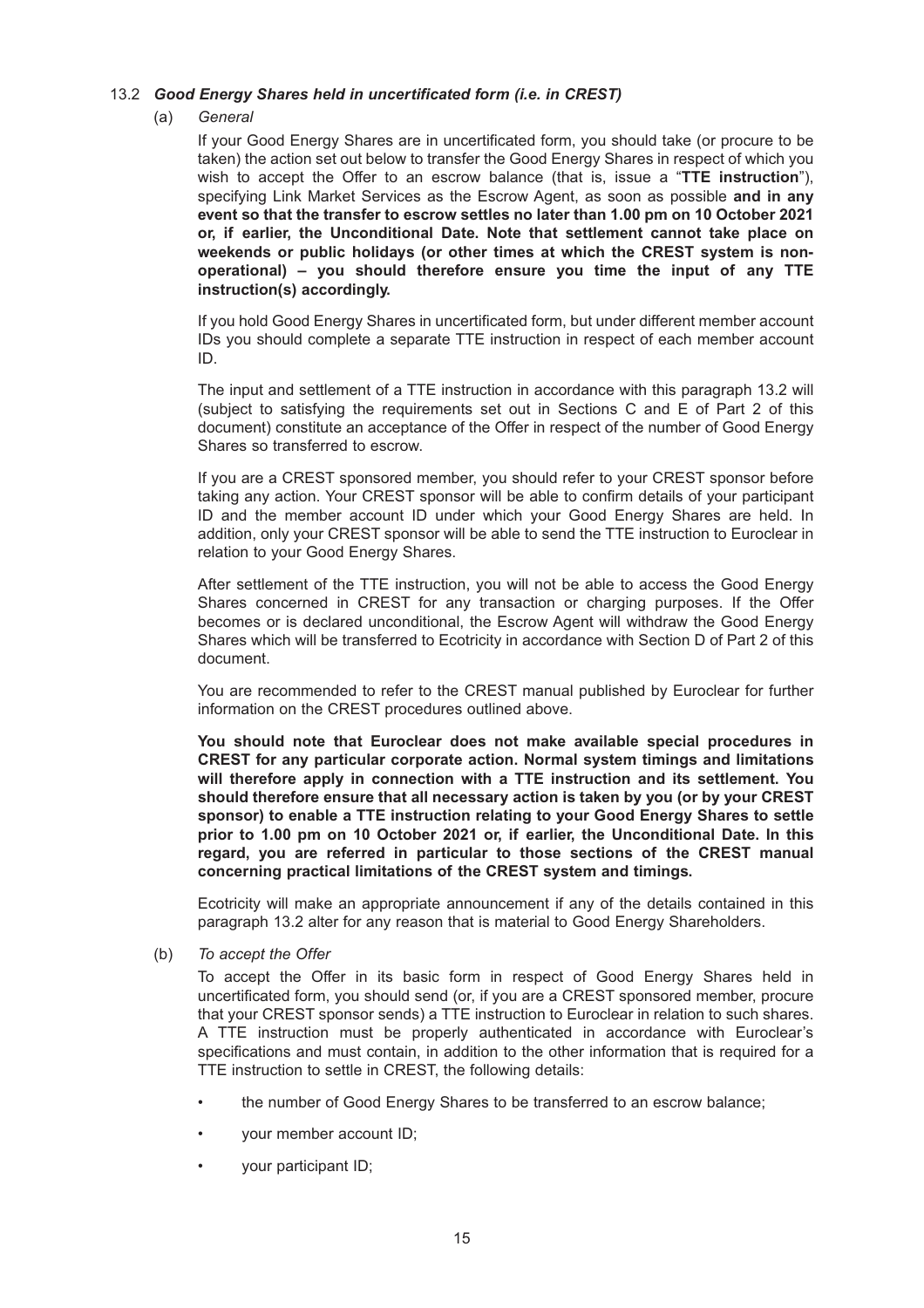- the participant ID of the Escrow Agent. This is RA10;
- the member account ID of the Escrow Agent. This is EGLGEG01;
- the intended settlement date. This should be as soon as possible and in any event not later than 1.00 pm on 10 October 2021 or, if earlier, the Unconditional Date;
- the Corporate Action ISIN. This is GB0033600353;
- the Corporate Action Number for the Offer is allocated by Euroclear and can be found by reviewing the relevant corporate action details in CREST;
- input with standard TTE instruction of priority 80; and
- your name and contact telephone number in the shared note field.
- (c) *Deposit of Good Energy Shares into, and withdrawals of Good Energy Shares from, CREST*

Normal CREST procedures (including timings) apply in relation to any Good Energy Shares that are, or are to be, converted from uncertificated to certificated form, or from certificated to uncertificated form, during the course of the Offer (whether any such conversion arises as a result of a transfer of Good Energy Shares or otherwise). Good Energy Shareholders who are proposing to convert any such shares are recommended to ensure that the conversion procedures are implemented in sufficient time to enable the person holding or acquiring the Good Energy Shares as a result of the conversion to take all necessary steps in connection with an acceptance of the Offer (in particular, as regards delivery of share certificate(s) and/or other document(s) of title or transfers to an escrow balance as described above) prior to 1.00 pm on 10 October 2021 or, if earlier, the Unconditional Date.

(d) *Validity of acceptances*

Holders of Good Energy Shares in uncertificated form who wish to accept the Offer should note that a TTE instruction will only be valid acceptance of that Offer as at the relevant closing date if it has settled on or before 1.00 pm on that date. A Form of Acceptance which is received in respect of Good Energy Shares held in uncertificated form will not constitute a valid acceptance and will be disregarded.

#### 13.3 *General*

If you are in any doubt as to the procedures for acceptance, please contact Link Group by post at the address in paragraph 13.1(b) above or by telephone on 0371 664 0321. Calls are charged at the standard geographic rate and will vary by provider. Calls from outside the United Kingdom will be charged at the applicable international rate. The helpline is open between 9.00 am – 5.30 pm, Monday to Friday excluding public holidays in England and Wales. Please note that Link Group cannot provide any financial, legal or tax advice and calls may be recorded and monitored for security and training purposes. You are reminded that, if you are a CREST sponsored member, you should contact your CREST sponsor before taking any action.

#### **14. Settlement**

14.1 Subject to the Offer becoming or being declared unconditional, settlement of the consideration to which any validly accepting Good Energy Shareholders are entitled under the Offer will be effected: (a) in the case of acceptances of the Offer received complete in all respects by the date on which the Offer becomes or is declared unconditional, within 14 calendar days of such date; and (b) in the case of acceptances of the Offer received complete in all respects after the date on which the Offer becomes or is declared unconditional but while it remains open for acceptance, within 14 calendar days of such receipt, in the following manner:

#### (i) *Good Energy Shares in uncertificated form (i.e. in CREST)*

(A) Where an acceptance relates to Good Energy Shares in uncertificated form, settlement of any cash consideration to which the accepting Good Energy Shareholder is entitled will be effected by means of CREST by Ecotricity procuring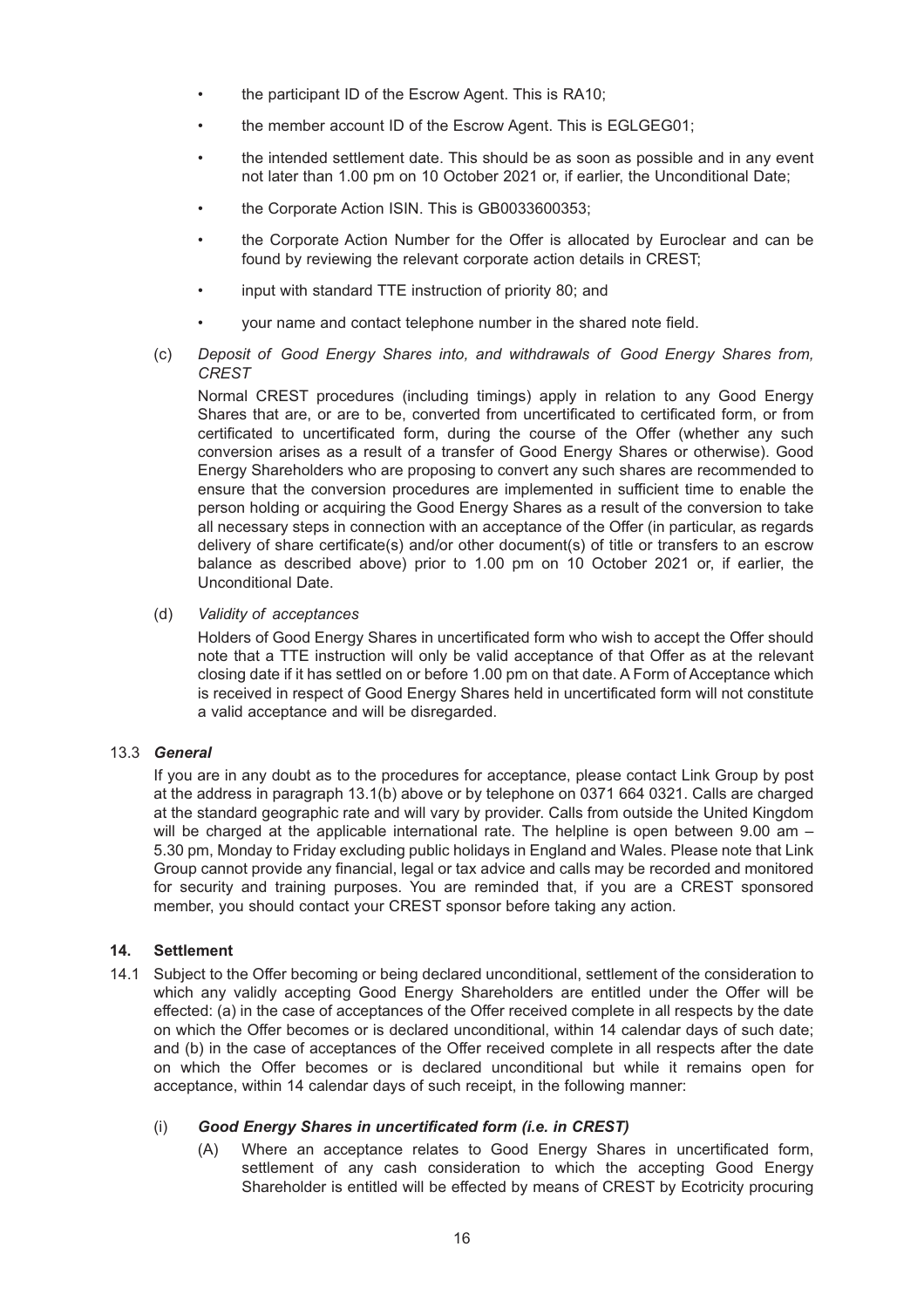the creation of an assured payment obligation in favour of the accepting Good Energy Shareholder's payment bank in respect of the cash consideration due, in accordance with the CREST assured payment arrangements.

(B) Ecotricity reserves the right to settle all or any part of the consideration referred to in this sub-paragraph (i), for all or any accepting Good Energy Shareholder(s), in the manner referred to in sub-paragraph (ii) below, if, for any reason, it wishes to do so.

### (ii) *Good Energy Shares in certificated form (i.e. not in CREST)*

Where an acceptance relates to Good Energy Shares in certificated form, settlement of any cash due will be despatched by first class post (or by such other method as the Panel may approve) to Good Energy Shareholders or their appointed agents (but not in or into any Restricted Jurisdiction). All such payments will be made in pounds sterling by cheque drawn on a branch of a UK clearing bank.

Different arrangements for settlement may apply in respect of any Good Energy Shares acquired following the exercise of options under the Good Energy Share Option Schemes in accordance with the proposals to be sent to participants in the Good Energy Share Option Schemes by Ecotricity in due course by different arrangements for settlement including, but not limited to, settlement of the cash consideration through the Good Energy payroll.

- 14.2 If the Offer does not become or is not declared unconditional:
	- (a) in the case of Good Energy Shares held in certificated form, the relevant Form of Acceptance, share certificate(s) and/or other document(s) of title will be returned by post (or such other method as may be approved by the Panel), within 14 days of the Offer lapsing, to the person or agent whose name and address (outside any Restricted Jurisdiction) is set out in the Form of Acceptance or, if none is set out, to the first named or sole holder at his/her registered address (provided that no such documents will be sent to an address in a Restricted Jurisdiction);
	- (b) in the case of Good Energy Shares held in uncertificated form, the Escrow Agent will, immediately after the lapsing of the Offer (or within such longer period, not exceeding 14 calendar days after the Offer lapses, as the Panel may approve), give instructions to Euroclear to transfer all relevant Good Energy Shares held in escrow balances in CREST and in relation to which it is the Escrow Agent for the purposes of the Offer to the original available balances of the Good Energy Shareholders concerned.
- 14.3 All documents and remittances delivered or sent by, to or from Good Energy Shareholders or their appointed agents will be delivered or sent at their own risk.

#### **15. Further information**

The terms and conditions of the Offer are set out in full in Part 2. Your attention is drawn to the further information contained in the remainder of this document, and, if your Good Energy Shares are in certificated form, to the accompanying Form of Acceptance which should be read in conjunction with this document.

#### **16. Action to be taken**

- 16.1 If you hold Good Energy Shares in certificated form (i.e. not in CREST), to accept the Offer you must:
	- (a) complete, sign and return the Form of Acceptance in accordance with paragraph 13.1 of this Part 1 and the instructions printed thereon; and
	- (b) return the completed Form of Acceptance (with relevant share certificate(s) and/or other document(s) of title) either by post or by hand (during normal business hours only) to Link Group, Corporate Actions at 10th Floor, Central Square, 29 Wellington Street, Leeds LS1 4DL, as soon as possible and in any event so as to be received no later than 1.00 pm on 10 October 2021 or, if earlier, the Unconditional Date.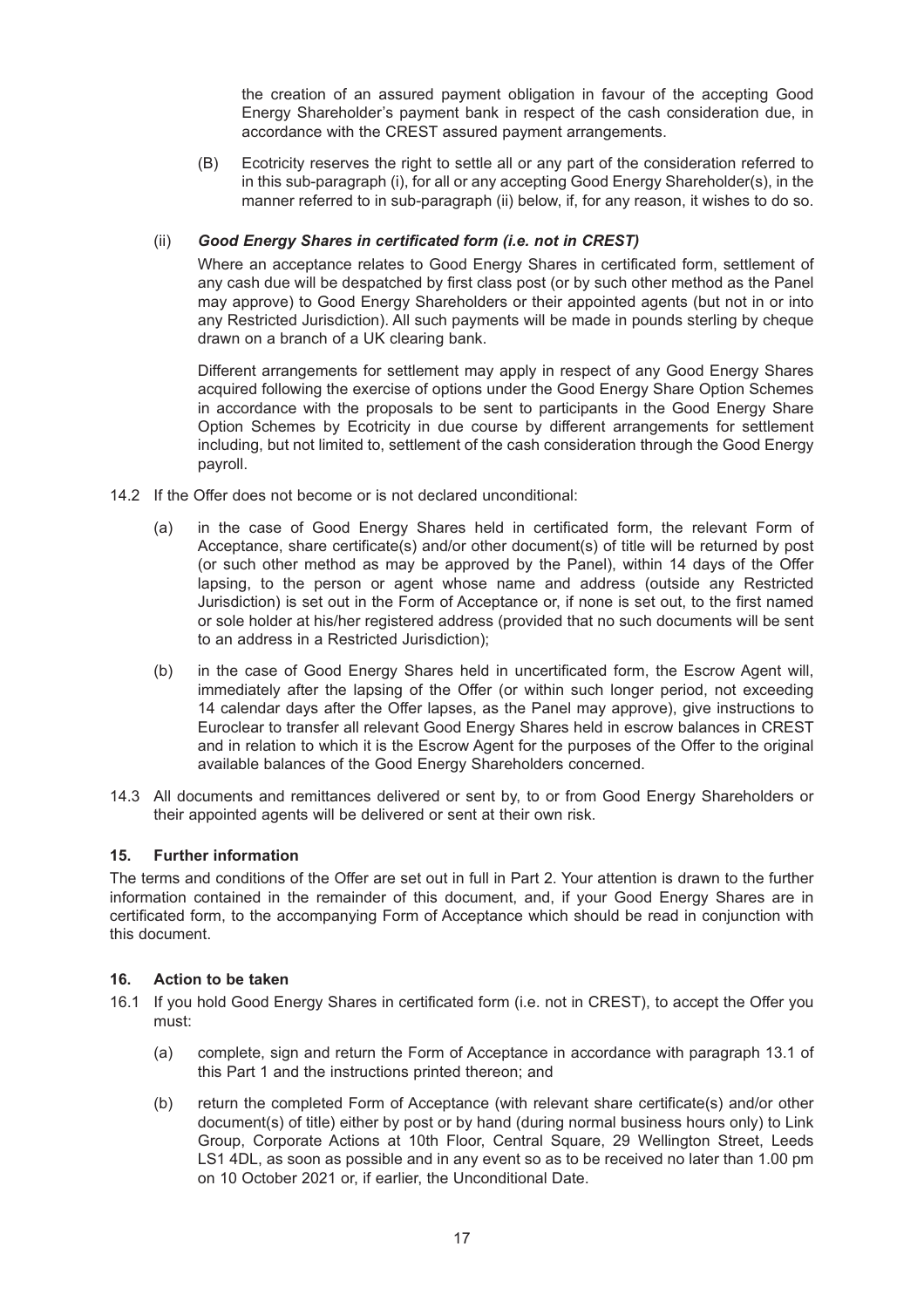16.2 If you hold Good Energy Shares in uncertificated form (i.e. in CREST), to accept the Offer you must ensure that an Electronic Acceptance is made in accordance with paragraph 13.2 of this letter and Section E of Part 2 of this document and that such an Electronic Acceptance settles as soon as possible but, in any event, by no later than 1.00 pm on 10 October 2021 or, if earlier, the Unconditional Date. If you are a CREST sponsored member, you should refer to your CREST sponsor before taking any action.

Yours faithfully,

### **Dale Vince**

*Founder and Chairman of Ecotricity*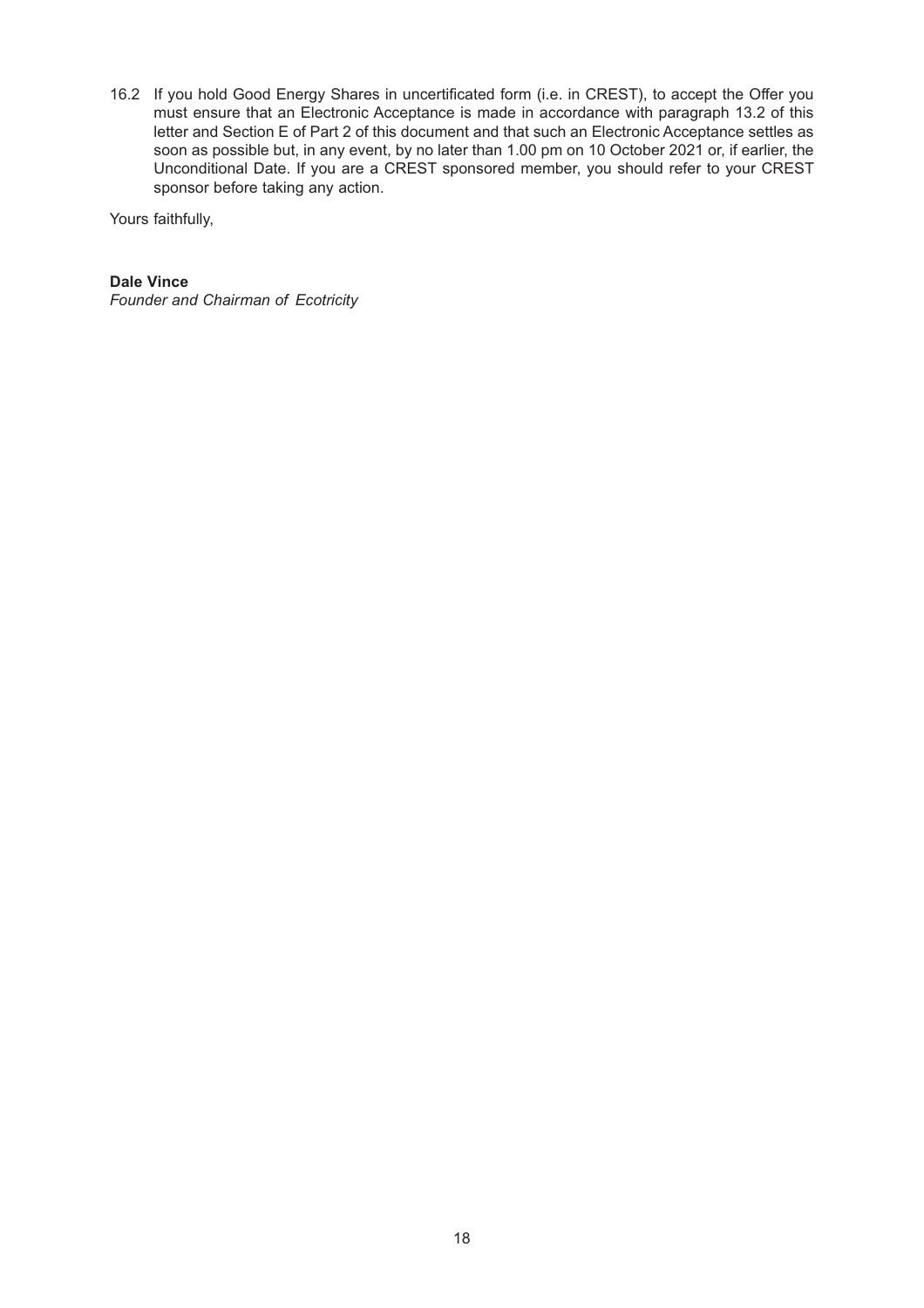## **CONDITIONS AND FURTHER TERMS OF THE OFFER**

The Offer complies with the Code and all applicable rules and regulations of the London Stock Exchange, is governed by English law and is subject to the jurisdiction of the Courts of England. In addition, the Offer is subject to the terms and Conditions set out in this Part 2 and (in the case of Good Energy Shares in certificated form) in the Form of Acceptance.

### **Section A: Conditions of the Offer**

#### **1. Acceptance condition**

The Offer is conditional upon valid acceptances of the Offer having been received (and not validly withdrawn in accordance with the rules and requirements of the Code and the terms of the Offer) by no later than 1.00 pm (London time) on the Unconditional Date (or such other times and/or dates as Ecotricity may specify, subject to the rules of the Code and where applicable with the consent of the Panel) in respect of such number of Good Energy Shares which, when aggregated with the Good Energy Shares held by Ecotricity at the date of the Offer and any Good Energy Shares acquired or agreed to be acquired by Ecotricity on or after such date, carry more than 50 per cent. of the voting rights then exercisable at a general meeting of Good Energy, including for this purpose any such voting rights attaching to Good Energy Shares that are unconditionally allotted but not issued before the Offer becomes or is declared unconditional whether pursuant to the exercise of any outstanding subscription or conversion rights or otherwise, provided that, unless the Panel consents otherwise, this Condition shall only be capable of being satisfied when all other Conditions set out in paragraph 2 below have been satisfied or waived. For the purpose of this condition, Good Energy Shares which have been unconditionally allotted shall be deemed to carry the voting rights they will carry upon being entered into the register of members of Good Energy.

#### **2. Other conditions**

In addition, the Offer is conditional upon the satisfaction or, where relevant, waiver of the following Conditions, and, accordingly, the Offer will not become or be declared unconditional unless the following Conditions (as amended if appropriate) have been satisfied or, where relevant, waived:

#### *Competition*

(a) insofar as the Offer and/or the proposed acquisition of Good Energy by Ecotricity constitutes a relevant merger situation for the purpose of the Enterprise Act 2002, the CMA or Secretary of State (if applicable) issuing a decision in terms satisfactory to Ecotricity that it is not the CMA's or, if applicable, Secretary of State's intention to make a Phase 2 CMA reference, such decision being either unconditional or conditional on the CMA's acceptance of undertakings in lieu under Section 73 Enterprise Act 2002 which are satisfactory to Ecotricity (or the applicable time period for the CMA to issue either decision having expired without it having done so and without it having made a Phase 2 CMA reference);

#### *Other third party clearances*

- (b) no central bank, government or governmental, quasi-governmental, supranational, statutory, regulatory, environmental, administrative, fiscal or investigative body, court, trade agency, association, institution, environmental body, employee representative body or any other body or person whatsoever in any jurisdiction (each a "**Third Party**") having given notice of a decision to take, institute, implement or threaten any action, proceeding, suit, investigation, enquiry or reference, or having required any action to be taken or otherwise having done anything or having enacted, made or proposed any statute, regulation, decision, order or change to published practice and there not continuing to be outstanding any statute, regulation, decision or order which would or might:
	- (i) make the Offer, its implementation or the acquisition or proposed acquisition of any shares or other securities in, or control or management of, any member of the Wider Good Energy Group by any member of the Wider Ecotricity Group void, illegal and/or unenforceable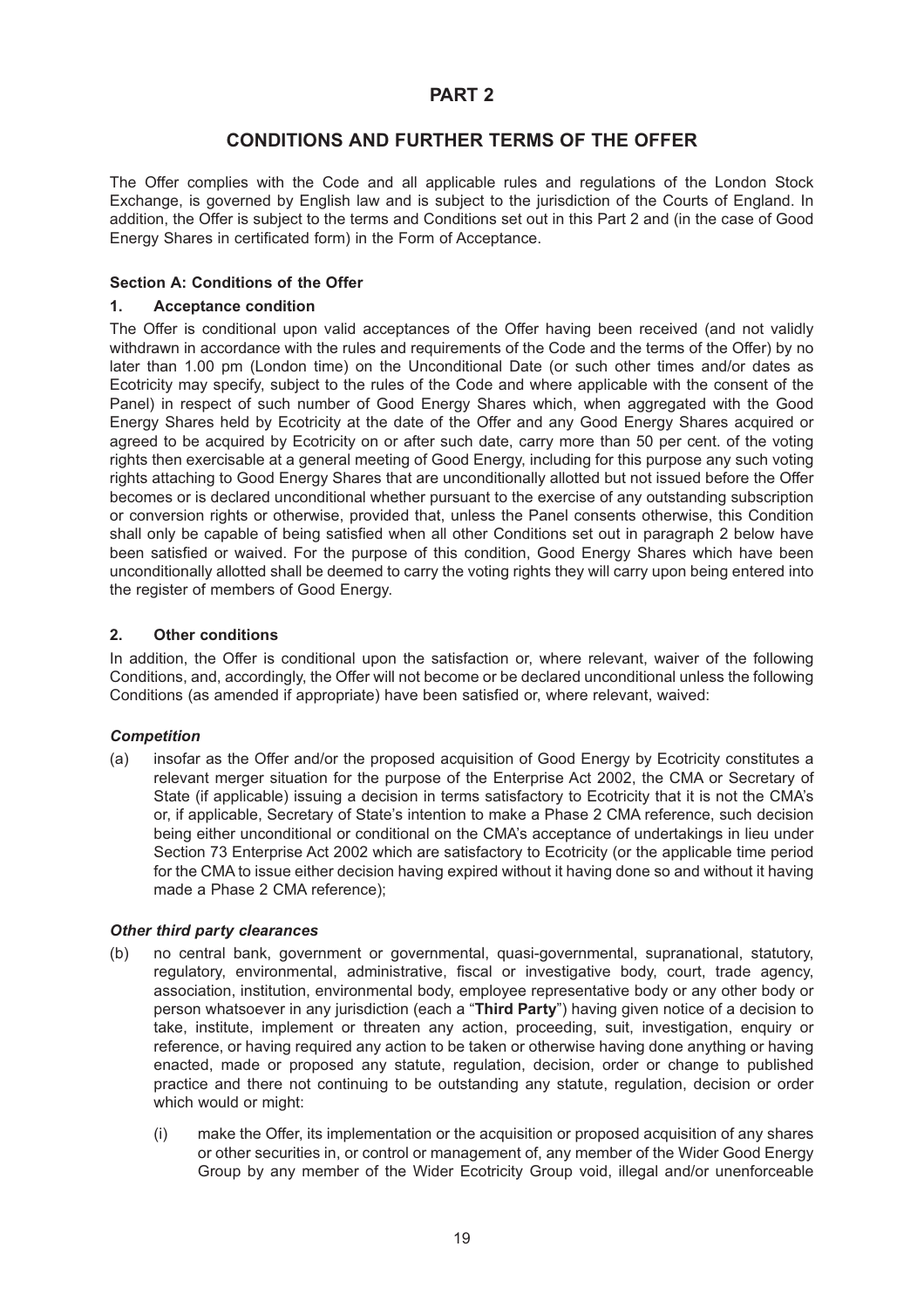under the laws of any relevant jurisdiction, or otherwise directly or indirectly prevent, prohibit, or restrain, restrict, impede, challenge, delay or otherwise interfere with the implementation of, or impose additional material conditions or obligations with respect to, the Offer or the acquisition of any shares or other securities in, or control or management of, any member of the Wider Good Energy Group by any member of the Wider Ecotricity Group or require amendment of the terms of the Offer;

- (ii) require, prevent or delay the divestiture or alter the terms envisaged for such divestiture by any member of the Wider Ecotricity Group or by any member of the Wider Good Energy Group of all or any part of their businesses, assets or property or impose any limitation on the ability of all or any of them to conduct their businesses (or any part thereof) or to own, control or manage any of their assets or properties (or any part thereof);
- (iii) impose any material limitation on, or result in a material delay in, the ability of any member of the Wider Ecotricity Group directly or indirectly to acquire or hold or to exercise effectively all or any rights of ownership in respect of shares or other securities in Good Energy (or any member of the Wider Good Energy Group) or on the ability of any member of the Wider Good Energy Group or any member of the Wider Ecotricity Group directly or indirectly to hold or exercise effectively any rights of ownership in respect of shares or other securities (or the equivalent) in, or to exercise management control over, any member of the Wider Good Energy Group;
- (iv) other than pursuant to the Offer or Part 28 of the 2006 Act, require any member of the Wider Ecotricity Group or the Wider Good Energy Group to acquire or offer to acquire any shares, other securities (or the equivalent) or interest in any member of the Wider Good Energy Group or any asset owned by any third party;
- (v) require, prevent or materially delay a divestiture by any member of the Wider Ecotricity Group of any shares or other securities (or the equivalent) in any member of the Wider Good Energy Group;
- (vi) result in any member of the Wider Good Energy Group ceasing to be able to carry on business under any name under which it presently carries on business;
- (vii) impose any limitation on the ability of any member of the Wider Ecotricity Group or any member of the Wider Good Energy Group to conduct, integrate or co-ordinate all or any part of their respective businesses with all or any part of the business of any other member of the Wider Ecotricity Group and/or the Wider Good Energy Group in a manner which is materially adverse to the Wider Ecotricity Group and/or the Wider Good Energy Group; or
- (viii) otherwise affect the business, assets, value, profits, prospects or operational performance of any member of the Wider Good Energy Group or any member of the Wider Ecotricity Group,

and all applicable waiting and other time periods (including any extensions thereof) during which any such Third Party could decide to take, institute, implement or threaten any such action, proceeding, suit, investigation, enquiry or reference or take any other step under the laws of any jurisdiction in respect of the Offer or proposed acquisition of any Good Energy Shares or otherwise intervene having expired, lapsed, or been terminated;

(c) all notifications, filings or applications which are deemed by Ecotricity to be necessary or appropriate having been made in connection with the Offer and all necessary waiting and other time periods (including any extensions thereof) under any applicable legislation or regulation of any jurisdiction having expired, lapsed or been terminated (as appropriate) and all statutory and regulatory obligations in any jurisdiction having been complied with and all Authorisations which are deemed by Ecotricity to be necessary or appropriate in any jurisdiction for or in respect of the Offer or the proposed acquisition of any shares or other securities in, or control of, Good Energy by any member of the Wider Ecotricity Group having been obtained in terms and in a form satisfactory to Ecotricity from all appropriate Third Parties or (without prejudice to the generality of the foregoing) from any person or bodies with whom any member of the Wider Good Energy Group or the Wider Ecotricity Group has entered into contractual arrangements and all such Authorisations which are deemed by Ecotricity to be necessary or appropriate to carry on the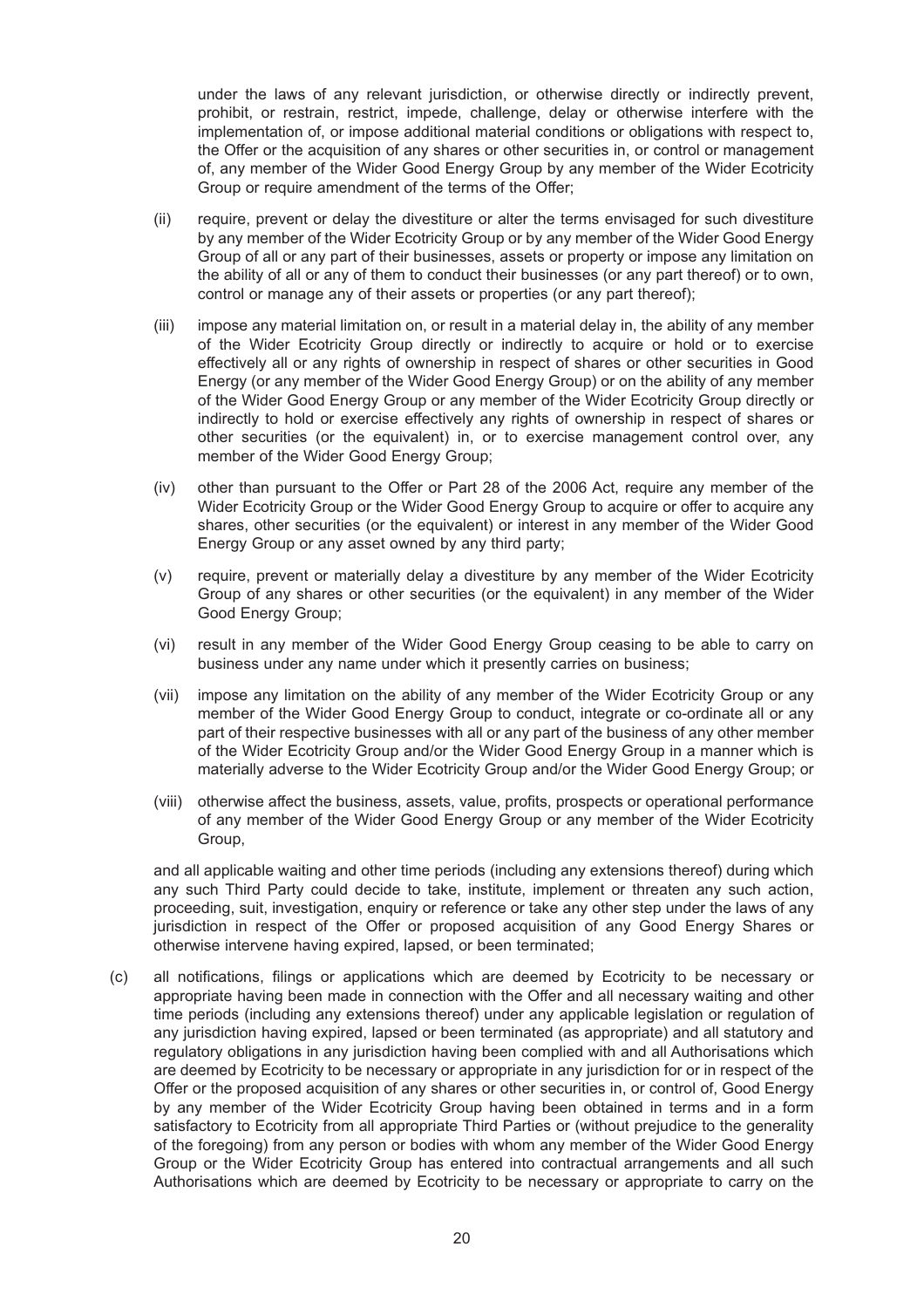business of any member of the Wider Good Energy Group in any jurisdiction having been obtained and all such Authorisations remaining in full force and effect at the time at which the Offer becomes otherwise unconditional and there being no notice or intimation of an intention to revoke, suspend, restrict, modify or not to renew such Authorisations;

(d) no temporary restraining order, preliminary or permanent injunction, preliminary or permanent enjoinment, or other order threatened or issued and being in effect by a court or other Third Party which has the effect of making the Offer or any acquisition or proposed acquisition of any shares or other securities or control or management of, any member of the Wider Good Energy Group by any member of the Wider Ecotricity Group, or the implementation of either of them, void, voidable, illegal and/or enforceable under the laws of any relevant jurisdiction, or otherwise directly or indirectly prohibiting, preventing, restraining, restricting, delaying or otherwise interfering with the consummation or the approval of the Offer or any matter arising from the proposed acquisition of any shares or other securities in, or control or management of, any member of the Wider Good Energy Group by any member of the Wider Ecotricity Group;

#### *Confirmation of absence of adverse circumstances*

- (e) except as Disclosed, there being no provision of any arrangement, agreement, licence, permit, franchise, lease or other instrument to which any member of the Wider Good Energy Group is a party or by or to which any such member or any of its assets is or may be bound, entitled or be subject or any event or circumstance which, as a consequence of the Offer or the proposed acquisition by any member of the Wider Ecotricity Group of any shares or other securities in Good Energy or because of a change in the control or management of any member of the Wider Good Energy Group or otherwise, would or might reasonably be expected to result in, in each case to an extent which is material in the context of the Wider Good Energy Group taken as a whole or in the context of the Offer or to the obligations of any member of the Wider Ecotricity Group in connection with the financing of the Offer:
	- (i) any monies borrowed by, or any other indebtedness, actual or contingent of, or any grant available to, any member of the Wider Good Energy Group being or becoming repayable, or capable of being declared repayable, immediately or prior to its or their stated maturity date or repayment date, or the ability of any such member to borrow monies or incur any indebtedness being withdrawn or inhibited or being capable of becoming or being withdrawn or inhibited;
	- (ii) the rights, liabilities, obligations, interests or business of any member of the Wider Good Energy Group or any member of the Wider Ecotricity Group under any such arrangement, agreement, licence, permit, lease or instrument or the interests or business of any member of the Wider Good Energy Group or any member of the Wider Ecotricity Group in or with any other firm or company or body or person (or any agreement or arrangement relating to any such business or interests) being or likely to become terminated or adversely modified or affected or any onerous obligation or liability arising or any adverse action being taken or arising thereunder;
	- (iii) any member of the Wider Good Energy Group ceasing to be able to carry on business under any name under which it presently carries on business;
	- (iv) any assets or interests of, or any asset the use of which is enjoyed by, any member of the Wider Good Energy Group being or falling to be disposed of or charged or any right arising under which any such asset or interest could be required to be disposed of or charged or could cease to be available to any member of the Wider Good Energy Group;
	- (v) the creation or enforcement of any mortgage, charge or other security interest over the whole or any part of the business, property or assets of any member of the Wider Good Energy Group or any such mortgage, charge or other security interest (whenever created, arising or having arisen), becoming enforceable;
	- (vi) the business, assets, value, financial or trading position, profits, prospects or operational performance of any member of the Wider Good Energy Group being prejudiced or adversely affected;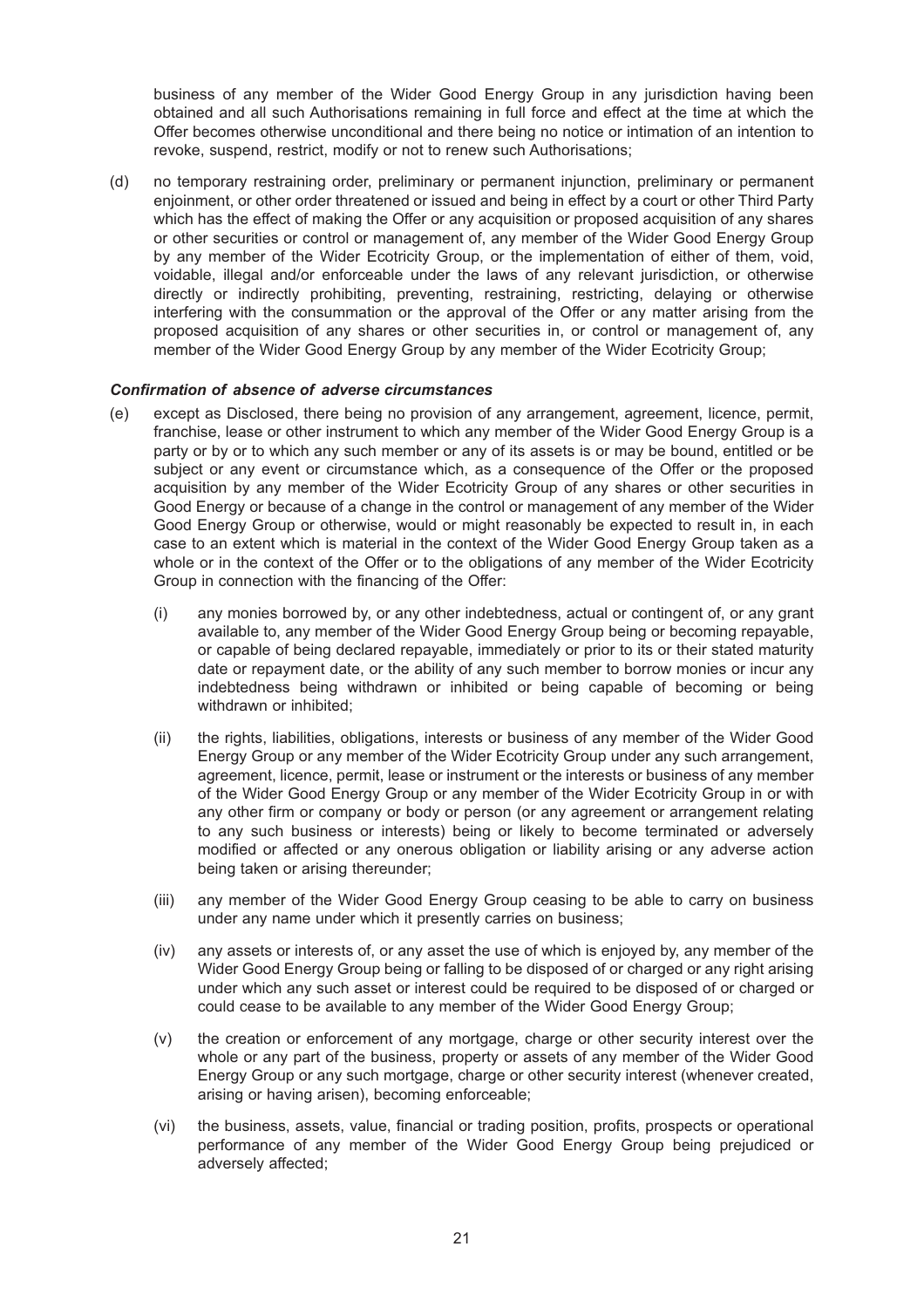- (vii) the creation or acceleration of any liability (actual or contingent) by any member of the Wider Good Energy Group; or
- (viii) any liability of any member of the Wider Good Energy Group to make any severance, termination, bonus or other payment to any of its directors or other officers;

#### *No material transactions, claims or changes in the conduct of the business of the Good Energy Group*

- (f) except as Disclosed, no member of the Wider Good Energy Group having since 31 December 2020:
	- (i) save as between Good Energy and its wholly-owned subsidiaries or between such wholly-owned subsidiaries and save for the issue of Good Energy Shares on the exercise of options or vesting of awards granted before 31 December 2020 under the Good Energy Share Option Schemes, issued or agreed to issue or authorised or proposed or announced its intention to authorise or propose the issue of additional shares of any class, or securities or securities convertible into, or exchangeable for, or rights, warrants or options to subscribe for or acquire, any such shares or convertible securities;
	- (ii) recommended, declared, paid or made or proposed to recommend, declare, pay or make any bonus, dividend or other distribution (whether payable in cash or otherwise) other than to Good Energy or one of its wholly-owned subsidiaries;
	- (iii) save as between Good Energy and its wholly-owned subsidiaries or between such wholly-owned subsidiaries, merged with (by statutory merger or otherwise) or demerged from or acquired any body corporate, partnership or business or acquired or disposed of, or, other than in the ordinary course of business, transferred, mortgaged or charged or created any security interest over, any assets or any right, title or interest in any asset (including shares and trade investments) or authorised, proposed or announced any intention to do so;
	- (iv) save as between Good Energy and its wholly-owned subsidiaries or between such wholly-owned subsidiaries, made, authorised, proposed or announced an intention to propose any change in its loan capital;
	- (v) issued, authorised or proposed or announced an intention to authorise or propose the issue of, or made any change in or to the terms of, any debentures or (save as between Good Energy and its wholly-owned subsidiaries or between such wholly-owned subsidiaries) incurred or increased any indebtedness or become subject to any contingent liability;
	- (vi) entered into, varied, authorised or proposed entry into or variation of, or announced its intention to enter into or vary, any contract, transaction, arrangement or commitment (whether in respect of capital expenditure or otherwise) except in the ordinary course of business which is of a long term, unusual or onerous nature or magnitude or which involves or could reasonably be expected to involve an obligation of a nature or magnitude which is or is likely to be restrictive on the business of any member of the Wider Good Energy Group and which, in any case, is material in the context of the Wider Good Energy Group;
	- (vii) entered into any licence or other disposal of intellectual property rights of any member of the Wider Good Energy Group which are material in the context of the Wider Good Energy Group and outside the normal course of business;
	- (viii) entered into, varied, authorised or proposed entry into or variation of, or announced its intention to enter into or vary the terms of or made any offer (which remains open for acceptance) to enter into or vary the terms of, any contract, commitment, arrangement or any service agreement with any director or senior executive of the Wider Good Energy Group;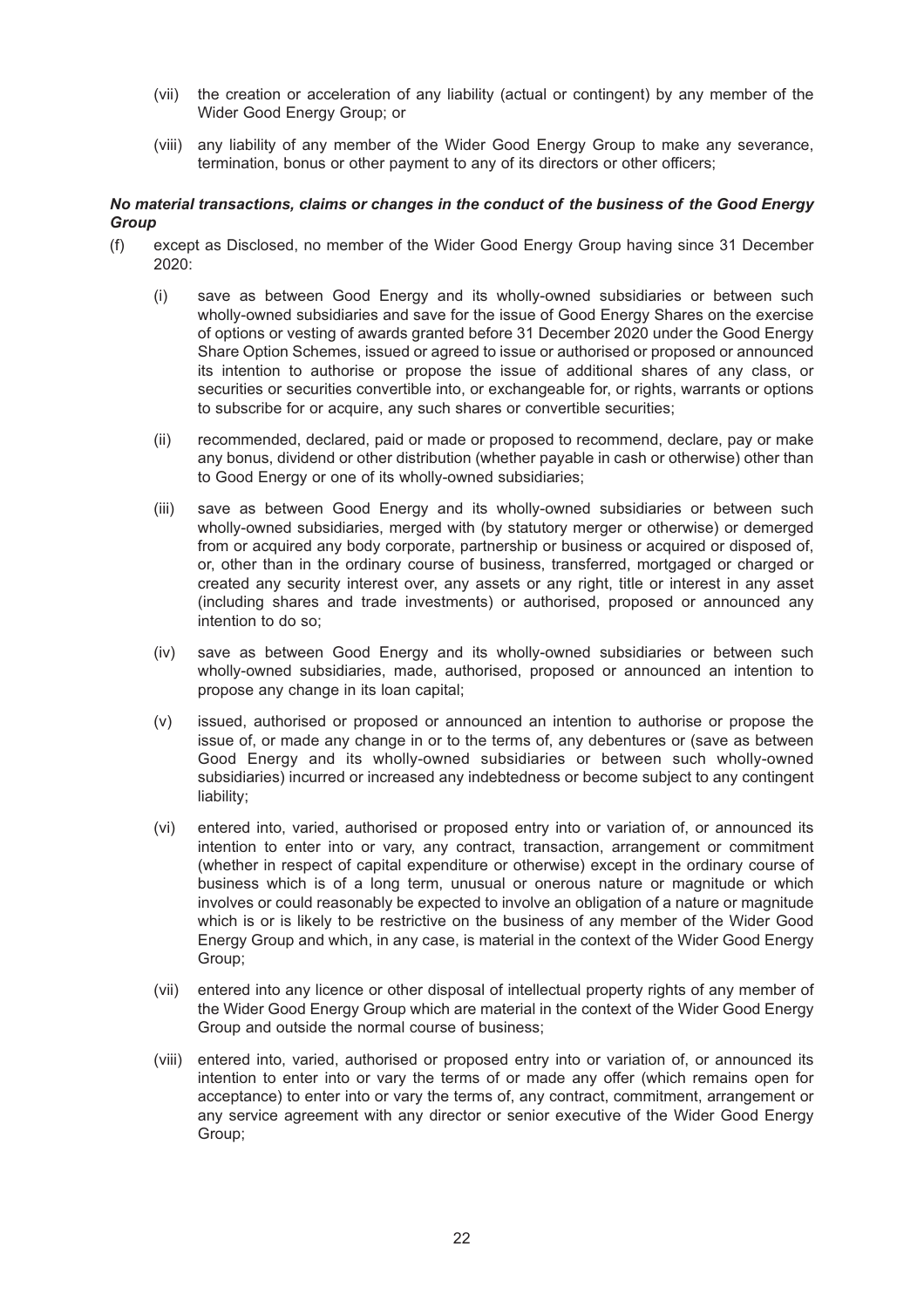- (ix) proposed, agreed to provide or modified the terms of any share option scheme, incentive scheme, or other benefit relating to the employment or termination of employment of any employee of the Wider Good Energy Group;
- (x) made or agreed or consented to any significant change to the terms of the trust deeds constituting the pension schemes established for its directors and/or employees and/or their dependants or to the benefits which accrue, or to the pensions which are payable under such schemes, or to the basis on which qualification for or accrual or entitlement to such benefits or pensions are calculated or determined or to the basis upon which the liabilities (including pensions) of such pension schemes are funded or made, or agreed or consented to any change to the trustees involving the appointment of a trust corporation;
- (xi) entered into, implemented or effected, or authorised, proposed or announced its intention to implement or effect, any joint venture, asset or profit sharing arrangement, partnership, composition, assignment, reconstruction, amalgamation, commitment, scheme or other transaction or arrangement (other than the Offer);
- (xii) purchased, redeemed or repaid or announced any proposal to purchase, redeem or repay any of its own shares or other securities or reduced or, save in respect of the matters mentioned in sub-paragraph (i) above, made any other change to any part of its share capital;
- (xiii) waived, compromised or settled any claim otherwise than in the ordinary course of business;
- (xiv) made any alteration to its articles of association or other constitutional documents;
- (xv) (other than in respect of a member which is dormant and was solvent at the relevant time) taken or proposed any steps, corporate action or had any legal proceedings instituted or threatened against it in relation to the suspension of payments, a moratorium of any indebtedness, its winding-up (voluntary or otherwise), dissolution, reorganisation or for the appointment of any administrator, receiver, manager, administrative receiver, trustee or similar officer of all or any of its assets or revenues or any analogous proceedings in any jurisdiction or appointed any analogous person in any jurisdiction or had any such person appointed;
- (xvi) been unable, or admitted in writing that it is unable, to pay its debts or commenced negotiations with one or more of its creditors with a view to rescheduling or restructuring any of its indebtedness, or having stopped or suspended (or threatened to stop or suspend) payment of its debts generally or ceased or threatened to cease carrying on all or a substantial part of its business;
- (xvii) entered into any contract, commitment, agreement or arrangement otherwise than in the ordinary course of business or passed any resolution or made any offer (which remains open for acceptance) with respect to or announced an intention to, or to propose to, effect any of the transactions, matters or events referred to in this Condition;
- (xviii) terminated or varied the terms of any agreement or arrangement between any member of the Wider Good Energy Group and any other person in a manner which would or might be expected to have a material adverse effect on the financial position of the Good Energy Group taken as a whole; or
- (xix) having taken (or agreed or proposed to take) any action which requires, or would require, the consent of the Panel or the approval of Good Energy Shareholders in general meeting in accordance with, or as contemplated by, Rule 21.1 of the Code;

### *No material adverse change*

- (g) since 31 December 2020, and except as Disclosed:
	- (i) there having been no adverse change and no circumstance having arisen which would be expected to result in any adverse change or deterioration in the business, assets, value, financial or trading position, profits, prospects or operational performance of any member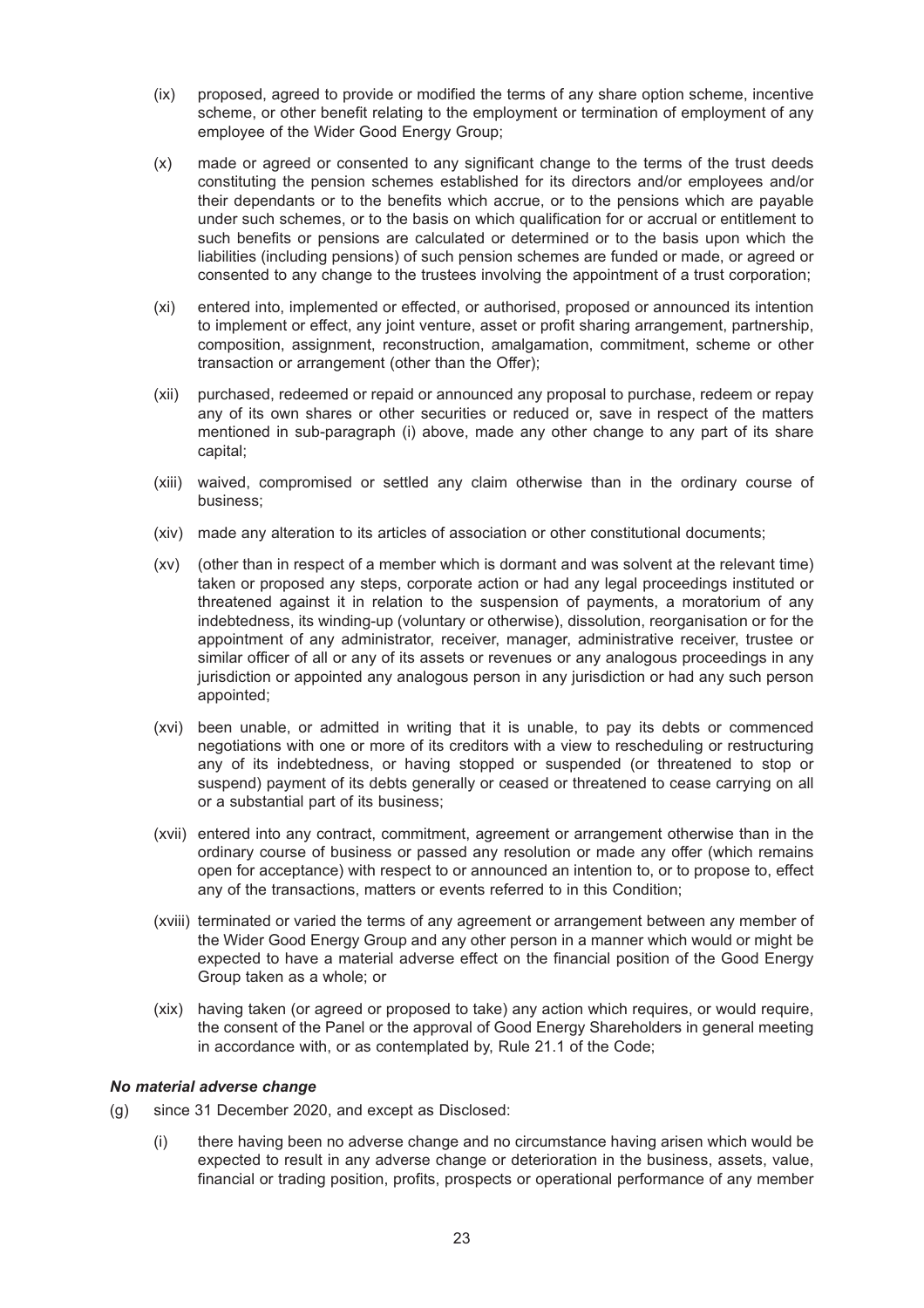of the Wider Good Energy Group to an extent which is material to the Good Energy Group taken as a whole or in the context of the Offer or in the obligations of any member of the Wider Ecotricity Group in connection with the Offer;

- (ii) no litigation, arbitration proceedings, prosecution or other legal proceedings including, without limitation, with regard to intellectual property rights used by the Wider Good Energy Group having been threatened, announced or instituted by or against or remaining outstanding against any member of the Wider Good Energy Group or to which any member of the Wider Good Energy Group is or may become a party (whether as claimant or defendant or otherwise) and no enquiry, review, investigation or enforcement proceedings by, or complaint or reference to, any Third Party against or in respect of any member of the Wider Good Energy Group having been threatened, announced or instituted by or against, or remaining outstanding in respect of, any member of the Wider Good Energy Group which, in any such case, might be expected to have a material adverse effect on the Good Energy Group taken as a whole or in the context of the Offer;
- (iii) no contingent or other liability having arisen, increased or become apparent which might be likely adversely to affect the business, assets, financial or trading position, profits, prospects or operational performance of any member of the Wider Good Energy Group to an extent which is material to the Good Energy Group taken as a whole or in the context of the Offer; and
- (iv) no steps having been taken and no omissions having been made which are likely to result in the withdrawal, cancellation, termination or modification of any licence held by any member of the Wider Good Energy Group, which is necessary for the proper carrying on of its business and the withdrawal, cancellation, termination or modification of which is material and likely to have an adverse effect on the Good Energy Group taken as a whole or in the context of the Offer;
- (h) since 31 December 2020, and except as Disclosed, Ecotricity not having discovered:
	- (i) that any financial, business or other information concerning the Wider Good Energy Group publicly announced or disclosed to any member of the Wider Ecotricity Group at any time by or on behalf of any member of the Wider Good Energy Group or to any of their advisers is misleading, contains a misrepresentation of fact or omits to state a fact necessary to make that information not misleading;
	- (ii) that any member of the Wider Good Energy Group is subject to any liability, contingent or otherwise, which is not disclosed in the Annual Report, and which is material in the context of the Good Energy Group or in the context of the Offer; or
	- (iii) any information which affects the import of any information disclosed to Ecotricity at any time by or on behalf of any member of the Wider Good Energy Group;

#### *Environmental and other issues*

- (i) except as Disclosed, Ecotricity not having discovered that:
	- (i) any past or present member of the Wider Good Energy Group has not complied with all applicable legislation or regulations, notices or other requirements of any jurisdiction or any Third Party or any Authorisations relating to the use, treatment, storage, carriage, disposal, discharge, spillage, release, leak or emission of any waste or hazardous substance or greenhouse gas, or any substance likely to impair the environment (including property) or harm the health of humans, animals or other living organisms or eco-systems or otherwise relating to environmental matters or the health and safety of humans, which non-compliance would be likely to give rise to any liability including any penalty for non-compliance (whether actual or contingent) on the part of any member of the Wider Good Energy Group;
	- (ii) there has been a disposal, discharge, spillage, accumulation, leak, emission, release or the migration, production, supply, treatment, storage, transport or use of any waste or hazardous substance or greenhouse gas or any substance likely to impair the environment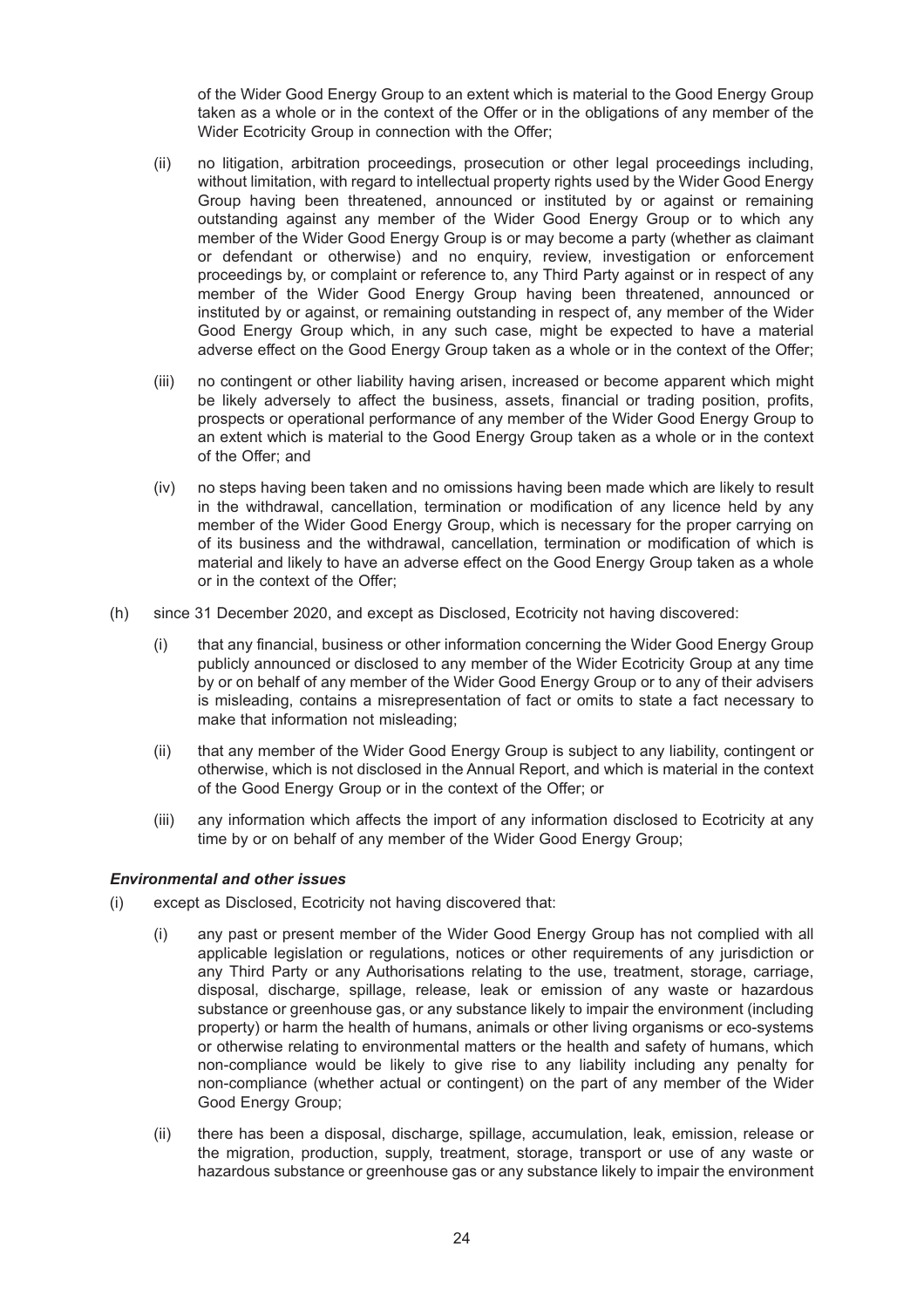(including any property) or harm human health which (whether or not giving rise to non-compliance with any law or regulation) would be likely to give rise to any liability (whether actual or contingent) on the part of any member of the Wider Good Energy Group;

- (iii) there is or is likely to be any obligation or liability (whether actual or contingent) or requirement to make good, remediate, repair, re-instate or clean up any property, asset currently or previously owned, occupied or made use of by any past or present member of the Wider Good Energy Group (or on its behalf), or in which any such member may have or previously have had or be deemed to have had an interest, or other elements of the environment (including any controlled waters) under any environmental legislation, common law, regulation, notice, circular, Authorisation, other legally binding requirement or order of any Third Party or to contribute to the cost thereof or associated therewith or indemnify any person in relation thereto;
- (iv) circumstances exist (whether as a result of the Offer or otherwise):
	- (A) which would be likely to lead to any Third Party instituting; or
	- (B) whereby any member of the Wider Good Energy Group or any present or past member of the Wider Good Energy Group would be likely to be required to institute,

an environmental audit or take any other steps which would in any such case be likely to result in any liability (whether actual or contingent) to improve, modify existing or install new plant, machinery or equipment or carry out changes in the processes currently carried out or make good, remediate, repair, re-instate or clean up any land or other asset currently or previously owned, occupied or made use of by any past or present member of the Wider Good Energy Group (or on its behalf) or by any person for which a member of the Wider Good Energy Group is or has been responsible, or in which any such member may have or previously have had or be deemed to have had an interest; or

(v) circumstances exist whereby a person or class of persons would be likely to have any claim or claims in respect of any product or process of manufacture or materials used therein currently or previously manufactured, sold or carried out by any past or present member of the Wider Good Energy Group which claim or claims would be likely to affect any member of the Wider Good Energy Group;

#### *Intellectual property*

- (j) no circumstance having arisen or event having occurred in relation to any intellectual property owned or used by any member of the Wider Good Energy Group which would have a material adverse effect on the Wider Good Energy Group taken as a whole or is otherwise material in the context of the Offer, including:
	- (i) any member of the Wider Good Energy Group losing its title to any intellectual property material to its business, or any intellectual property owned by the Wider Good Energy Group and material to its business being revoked, cancelled or declared invalid;
	- (ii) any claim being asserted in writing or threatened in writing by any person challenging the ownership of any member of the Wider Good Energy Group to, or the validity or effectiveness of, any of its intellectual property; or
	- (iii) any agreement regarding the use of any intellectual property licensed to or by any member of the Wider Good Energy Group being terminated or varied;

#### *Anti-corruption and sanctions*

- (k) Ecotricity not having discovered that:
	- (i) any past or present member of the Wider Good Energy Group or any person that performs or has performed services for or on behalf of any such company is or has at any time engaged in any activity, practice or conduct (or omitted to take any action) in contravention of the UK Bribery Act 2010 or any other applicable anti-corruption legislation; or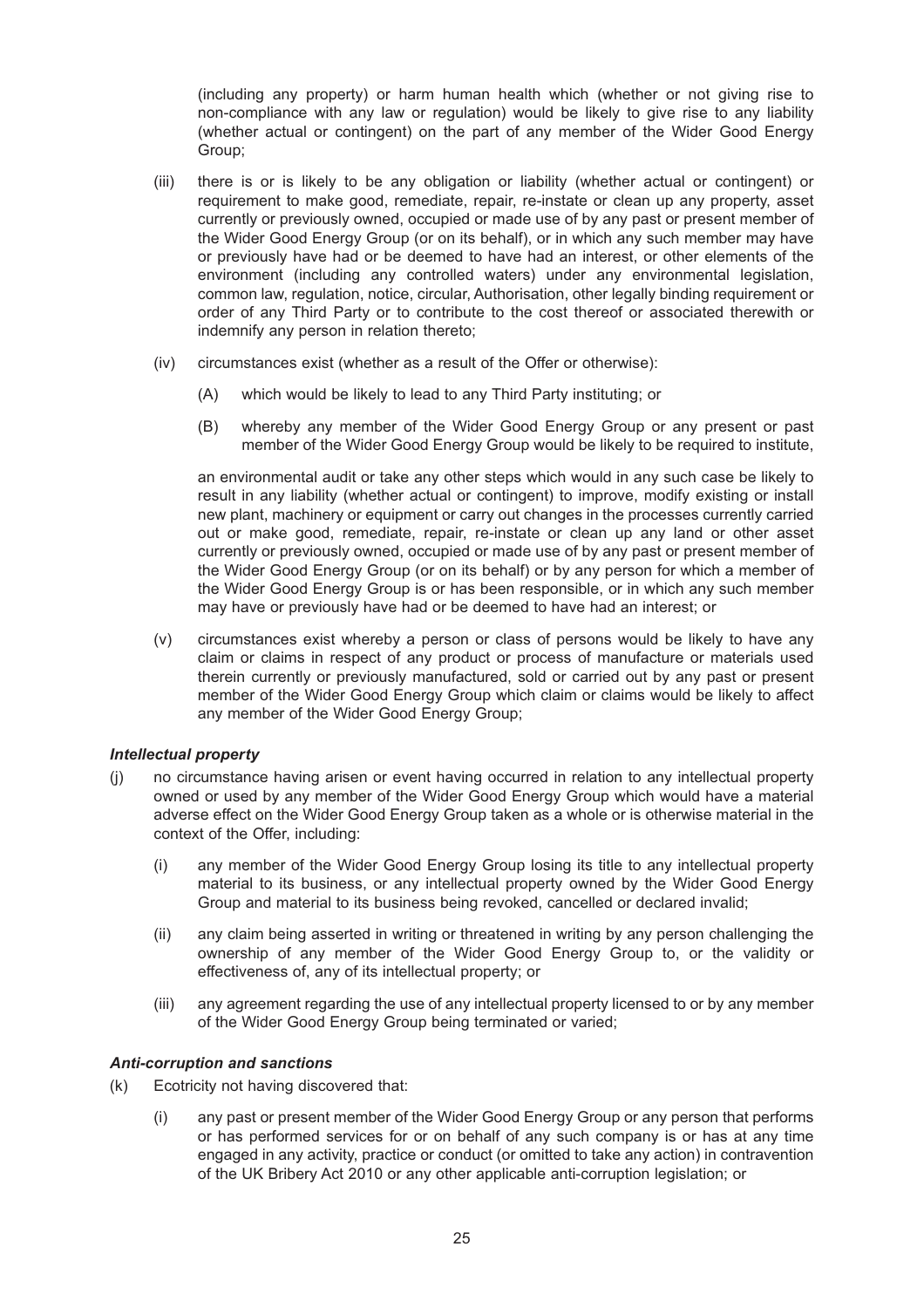(ii) any past or present member of the Wider Good Energy Group has engaged in any activity or business with, or made any investments in, or made any payments to any government, entity or individual covered by any of the economic sanctions administered by the United Nations or the European Union (or any of their respective member states) or the United States Office of Foreign Assets Control or any other governmental or supranational body or authority in any jurisdiction; and

### *No criminal property*

(l) Ecotricity not having discovered that any asset of any member of the Wider Good Energy Group constitutes criminal property as defined by section 340(3) of the Proceeds of Crime Act 2002 (but disregarding paragraph (b) of that definition).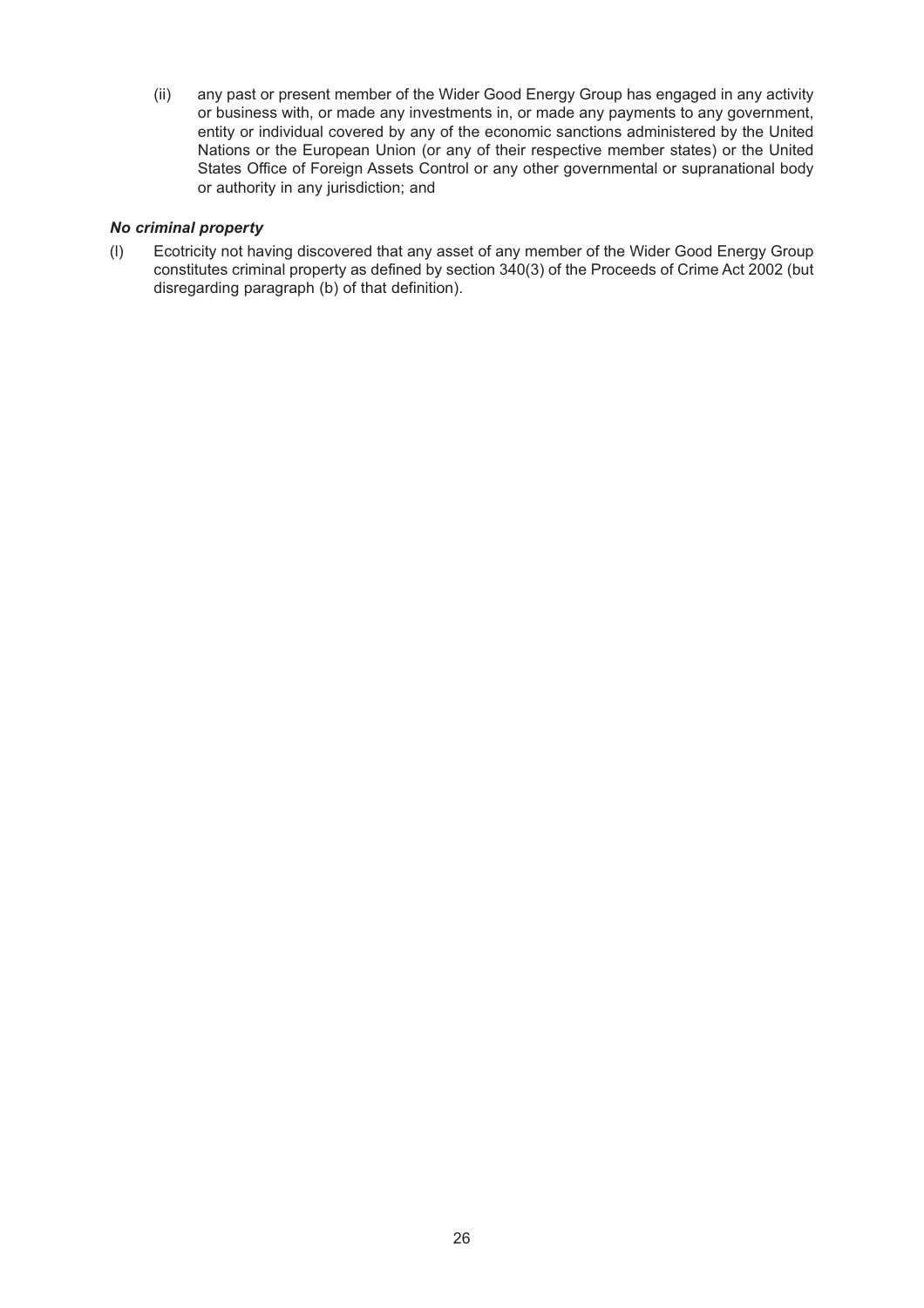#### **Section B: Waiver and invocation of the Conditions**

Ecotricity reserves the right to waive, in whole or in part, all or any of the Conditions, except for the Acceptance Condition, which cannot be waived. The Offer is subject to the satisfaction (or waiver, if permitted) of the Conditions and to the further terms set out in this document and the Form of Acceptance.

The Offer shall lapse unless all of the Conditions have been fulfilled or, where permitted, waived or, where appropriate, have been determined by Ecotricity to be or remain satisfied, by midnight (London time) on the earlier of the Unconditional Date and the Long-stop Date (subject to the rules of the Code and where applicable the consent of the Panel).

Ecotricity shall be under no obligation to waive (if capable of waiver), to determine to be or remain satisfied or to treat as satisfied any of the Conditions in paragraph 2 of this Section A by a date earlier than the latest date specified above for the fulfilment of the relevant Condition, notwithstanding that the other Conditions to the Offer may at such earlier date have been waived or fulfilled and that there are at such earlier date no circumstances indicating that any such Condition(s) may not be capable of fulfilment.

Under Rule 13.5(a) of the Code, Ecotricity may not invoke a Condition so as to cause the Offer not to proceed, to lapse or to be withdrawn unless the circumstances which give rise to the right to invoke the Condition are of material significance to Ecotricity in the context of the Offer.

Ecotricity may only invoke a Condition that is subject to Rule 13.5(a) with the consent of the Panel and any condition that is subject to Rule 13.5(a) may be waived by Ecotricity.

The Acceptance Condition is not subject to Rule 13.5(a) of the Code.

If Ecotricity is required by the Panel to make an offer or offers for Good Energy Shares under the provisions of Rule 9 of the Code, Ecotricity may make such alterations to the Conditions as are necessary to comply with the provisions of that Rule.

Save as may otherwise be required by the Panel, the Offer will not proceed, will lapse or will be withdrawn if on the Long-stop Date:

- (a) sufficient acceptances have not been received so as to enable the Acceptance Condition to be satisfied; or
- (b) where sufficient acceptances have been received so as to enable the Acceptance Condition to be satisfied, one or more of the Conditions relating to an official authorisation or regulatory clearance has not been satisfied or waived and the Panel consents to the Offer not proceeding, lapsing or being withdrawn.

Each of the Conditions shall be regarded as a separate Condition and shall not be limited by reference to any other Condition.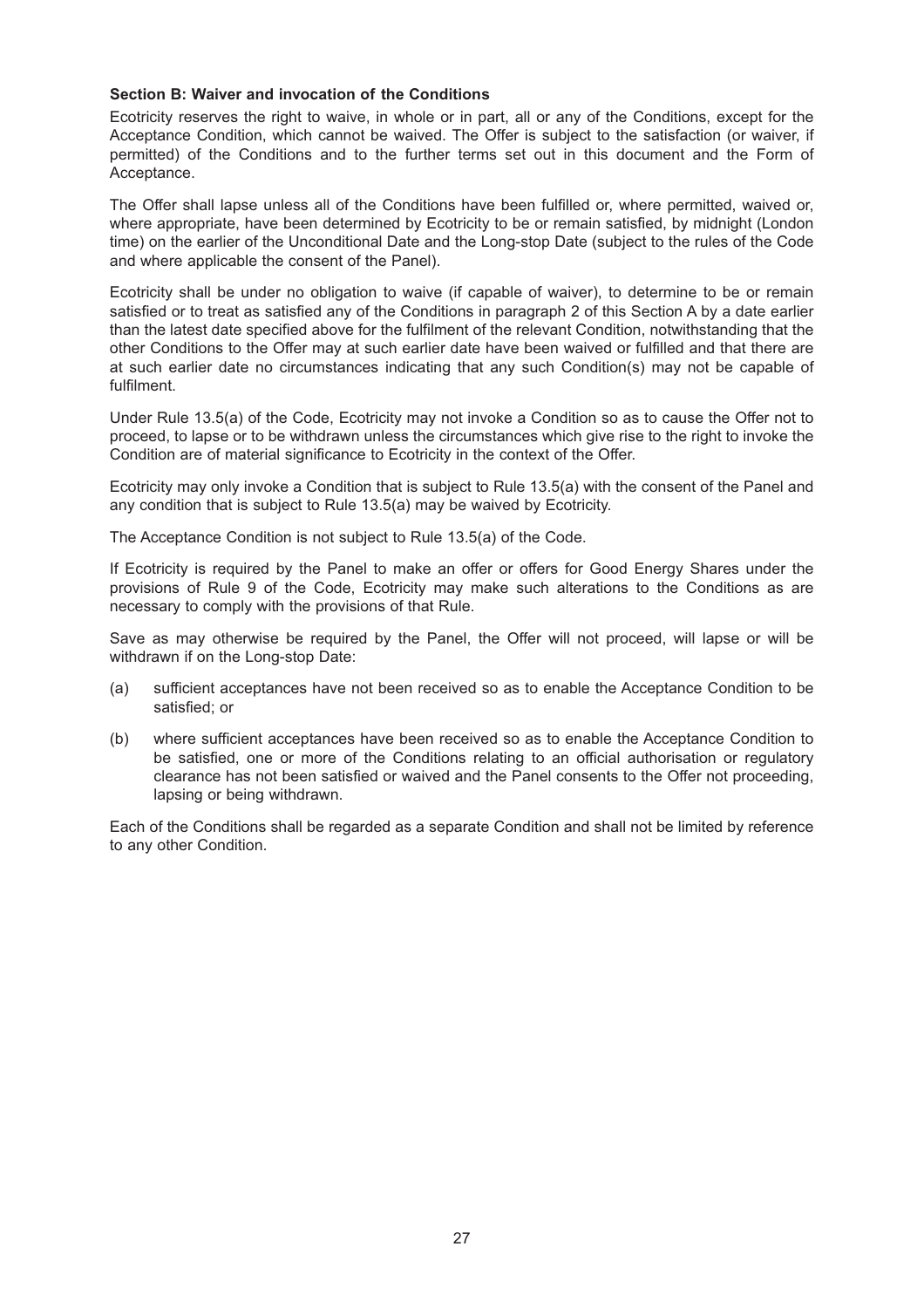#### **Section C: Further terms of the Offer**

The following further terms and conditions apply to the Offer, unless the contrary is expressed or the context requires otherwise.

Unless the context requires otherwise, any reference in Section C or Section D or Section E of this Part 2 and in the Form of Acceptance:

- (a) to an **Acceleration Statement** means a statement in which Ecotricity, in accordance with Rule 31.5 of the Code, brings forward the latest date by which all of the Conditions must be satisfied or waived;
- (b) to the **Acceptance Condition** means the condition set out in paragraph 1 of Section A of this Part 2;
- (c) to the **Acceptance Condition becoming or being satisfied** means the Acceptance Condition becoming or being declared satisfied and references to **satisfaction of the Acceptance Condition** shall be construed accordingly;
- (d) to **acceptances of the Offer** includes deemed acceptances of the Offer;
- (e) to an **ACIN** means a notice in which Ecotricity gives notice of its intention to invoke the Acceptance Condition so as to cause the Offer to lapse in accordance with Rule 31.6 of the Code;
- (f) to **acting in concert with Ecotricity** means any such person acting or deemed to be acting in concert with Ecotricity for the purposes of the Code and the Offer;
- (g) to **as may be required by the Code** includes as may be required by the Panel;
- (h) to **Business Day** shall be to that term as defined in the Code;
- (i) to **Day 39, Day 46 and Day 60** mean, respectively, 19 September 2021, 26 September 2021 and 10 October 2021 or such other date as may otherwise be set as being such Day of the timetable of the Offer in accordance with the Code;
- (j) to the **Long-stop Date** means midnight on 11 October 2021 or such later date (if any) as Ecotricity may, with the consent of Good Energy or with the consent of the Panel, specify;
- (k) to the **Offer** includes any revision, variation, renewal or extension of the Offer and includes any election available in connection with the Offer;
- (l) to the **Offer Period** means, in relation to the Offer, the period commencing on 12 July 2021, until the time and date of an announcement that the Offer has either:
	- (i) lapsed in accordance with its terms or been withdrawn; or
	- (ii) become unconditional;
- (m) to an **official authorisation or regulatory clearance** shall be to that term as referred to in the Code;
- (n) to the Offer becoming **unconditional** means the Offer becoming or being declared unconditional in accordance with its terms; and
- (o) to the **Unconditional Date** means Day 60 or such earlier date as Ecotricity may specify in any Acceleration Statement unless, where permitted, it has set aside that statement.

#### **1. Offer timetable and acceptance period**

- (a) Save as provided in this paragraph 1 of this Section C, the Offer will initially be open for acceptance until 1.00 pm on Day 60.
- (b) Ecotricity reserves the right (but shall not be obliged) at any time to bring forward the date by which all of the Conditions must be satisfied or waived (and therefore shorten the period for which the Offer is open for acceptance) by publishing an Acceleration Statement in accordance with the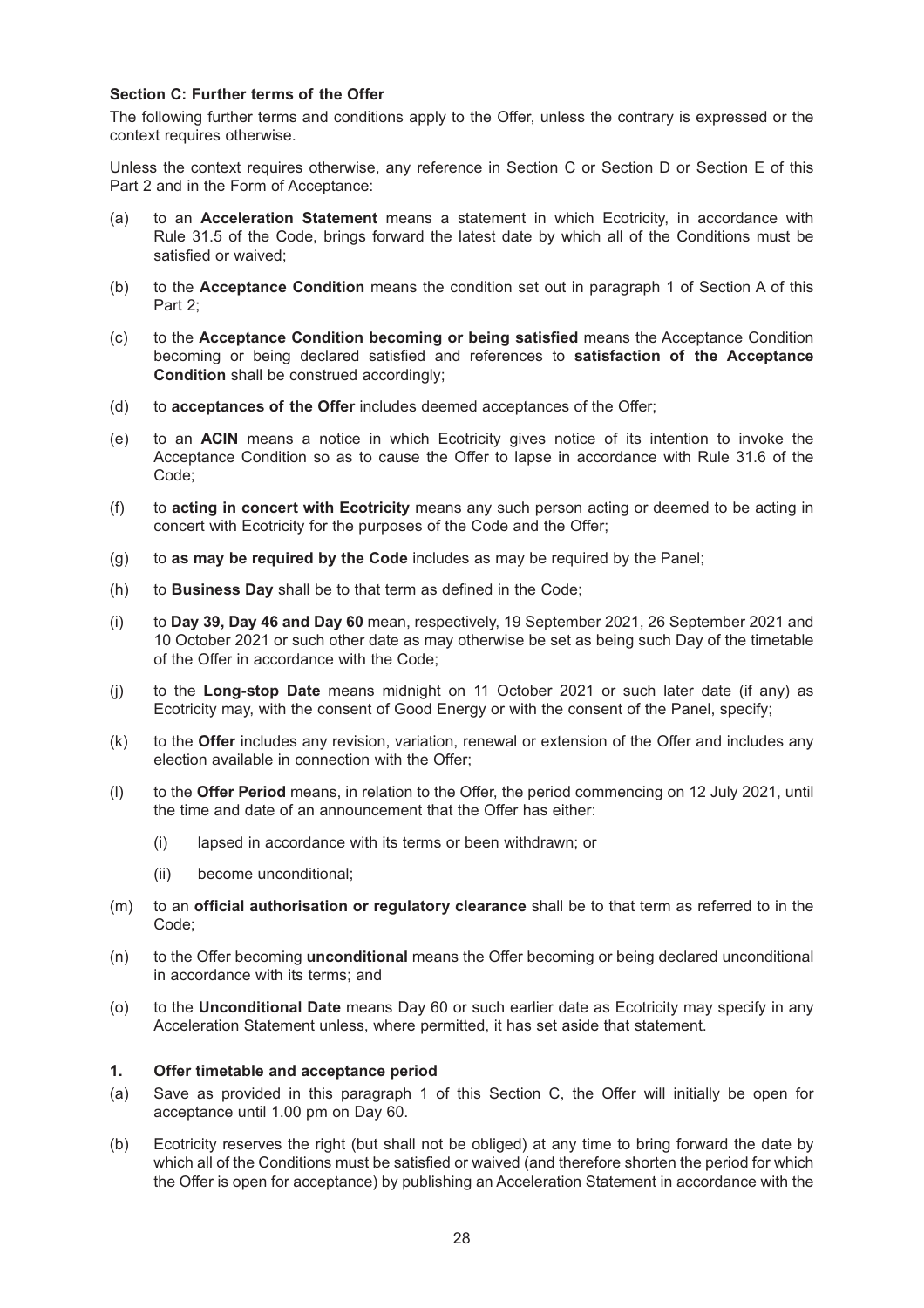requirements of the Code specifying a new Unconditional Date, provided always that such Unconditional Date will not be (i) earlier than 1 September 2021 or (ii) less than 14 days from the date on which the Acceleration Statement is published.

- (c) Ecotricity reserves the right (but shall not be obliged) at any time to seek to invoke the Acceptance Condition so as to cause the Offer to lapse by publishing an ACIN in accordance with the requirements of the Code. The ACIN will specify the date on which Ecotricity intends to seek to invoke the Acceptance Condition so as to cause the Offer to lapse (provided always that such date will not be: (i) earlier than 1 September 2021 or (ii) less than 14 days after the date on which the ACIN is published) and the level of acceptances which must be received in order for the Offer not to lapse on such date. Except with the Panel's consent, an ACIN shall be irrevocable. If the required level of acceptances has not been received by 1.00 pm on the date specified in the ACIN, the Acceptance Condition will be regarded as being incapable of satisfaction and the Offer will lapse. If the required level of acceptances has been received by 1.00 pm on the date specified in the ACIN, the Acceptance Condition will not be regarded as having been satisfied at that time unless all other Conditions to the Offer have been either satisfied or waived.
- (d) If Ecotricity publishes an Acceleration Statement or an ACIN it will make an announcement of the new Unconditional Date, or the date on which it intends to seek to invoke the Acceptance Condition, as applicable, in the manner described in paragraph 2 of this Section C and give oral or written notice of such date to the Receiving Agent.
- (e) Ecotricity reserves the right (but shall not be obliged, other than as may be required by the Code) to request at any time that the Panel extends Day 60 (and therefore the period for which the Offer is open for acceptance), including (without limitation) by requesting that the Panel suspends the timetable for the Offer under Rule 31.4 of the Code if one or more Conditions relating to an outstanding official authorisation or regulatory clearance has not been satisfied or waived (which right is also reserved).
- (f) If:
	- (i) Day 60 is extended;
	- (ii) the timetable for the Offer is suspended; or
	- (iii) the timetable for the Offer resumes following a suspension of the timetable for the Offer,

Ecotricity will, if required by the Panel, make an announcement of such extension, suspension or resumption (as applicable) in the manner described in paragraph 2 of this Section C and give oral or written notice of such extension, suspension or resumption (as applicable) to the Receiving Agent (and, in any announcement of an extension of Day 60 or resumption of the timetable for the Offer, will also specify, to the extent applicable, the new Day 39, Day 46 and Day 60 of the timetable for the Offer).

- (g) If the timetable for the Offer is suspended by the Panel and a revised date is not immediately specified for any or all of Day 39, Day 46 and/or Day 60 then any relevant requirement under Section C or Section D or Section E of this Part 2 or the Form of Acceptance relating to Day 39, Day 46, Day 60 or the Unconditional Date (as applicable) or to any date and/or time specified by reference to such date shall also be suspended pending resumption of the timetable for the Offer.
- (h) Although no revision is envisaged, if the Offer is revised it will remain open for acceptance for a period of at least 14 days (or such other period as the Panel may permit or as may be required by the Code) from the date on which the revised offer document is published. Except with the Panel's consent, no revised offer document may be published after Day 46 or, where Ecotricity has made an Acceleration Statement, after the date which is 14 days prior to the Unconditional Date.
- (i) Ecotricity may, if it has reserved the right to do so at the time the statement was made (or otherwise with the consent of the Panel), choose not to be bound by the terms of and set aside a "no increase" statement (as referred to in the Code) and/or an Acceleration Statement if it would otherwise prevent the publication of an increased or improved offer (as to the value or nature of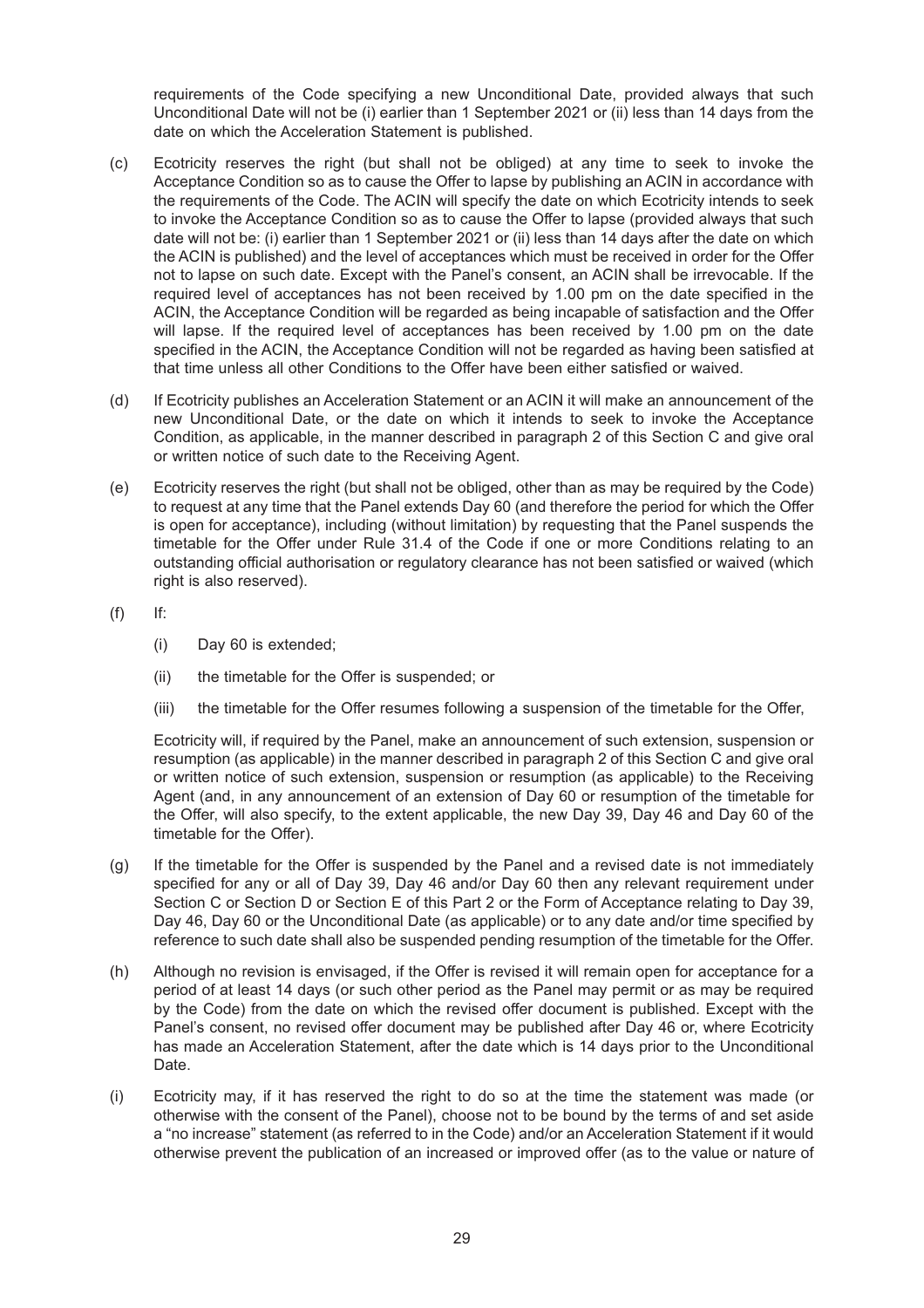the consideration offered or otherwise) which is recommended for acceptance by the Board of Good Energy or in other circumstances permitted by the Panel.

- (j) If a competitive situation (as determined by the Panel) arises or further develops after Ecotricity has made a "no increase" statement (as referred to in the Code) and/or an Acceleration Statement in relation to the Offer, Ecotricity may, if it specifically reserved the right to do so at the time such statement was made (or otherwise with the consent of the Panel) choose not to be bound by the terms of and set aside that statement, and revise the Offer or extend the Unconditional Date (as appropriate), provided that Ecotricity complies with the requirements of the Code and, in particular, that it announces that the statement is set aside and that it is free to revise the Offer or extend the Unconditional Date (as appropriate) as soon as possible (and in any event within four Business Days of the firm announcement of the competing offer or other competitive situation).
- (k) If Good Energy makes an announcement of material new information of the kind referred to in Rule 31.8 of the Code after Day 39, Ecotricity may, if it has reserved the right to do so at the time the statement was made (or otherwise with the consent of the Panel), choose not to be bound by the terms of and set aside a "no increase" statement (as referred to in the Code) and/or an Acceleration Statement, and revise the Offer or extend the Unconditional Date (as appropriate), provided that Ecotricity complies with the requirements of the Code and, in particular, that it announces that the statement is set aside and that it is free to revise the Offer or extend the Unconditional Date (as appropriate) as soon as possible (and in any event within four Business Days of the date of Good Energy's announcement).
- (l) If a competitive situation (as determined by the Panel) is continuing on the Business Day immediately preceding Day 60 and the Offer has not been withdrawn or lapsed, Ecotricity will enable holders of Good Energy Shares in uncertificated form who have not already validly accepted the Offer but who have previously accepted a competing offer to accept the Offer by a special form of acceptance to take effect on Day 60 (or such other date as may be consented to by the Panel). It shall be a condition of such special form of acceptance being a valid acceptance of the Offer that: (i) it is received by the Receiving Agent on or before Day 60 (or such other date as may be consented to by the Panel); (ii) the relevant Good Energy Shareholder shall have withdrawn its acceptance of the competing offer but that the Good Energy Shares to which such withdrawal relates shall not have been released from escrow by the Escrow Agent to a competing offer before Day 60 (or such other date as may be consented to by the Panel) by the Escrow Agent to the competing offer; (iii) the Good Energy Shares to which the special form of acceptance relates are not transferred to escrow in accordance with the procedure for acceptance set out in this document on or before Day 60 (or such other date as may be consented to by the Panel), but an undertaking is given that they will be so transferred as soon as possible thereafter; and (iv) such acceptance may be treated as a valid acceptance of the Offer in accordance with the Offer and the Code. Good Energy Shareholders wishing to use such forms of acceptance should apply to Link Group, Corporate Actions on 0371 664 0321 on the Business Day immediately preceding Day 60 in order that such forms can be despatched. Calls are charged at the standard geographic rate and will vary by provider. Calls from outside the United Kingdom will be charged at the applicable international rate. The helpline is open between 9.00 am – 5.30 pm, Monday to Friday excluding public holidays in England and Wales. Please note that Link Group cannot provide any financial, legal or tax advice and calls may be recorded and monitored for security and training purposes. Notwithstanding the right to use such special form of acceptance, holders of Good Energy Shares in uncertificated form may not use a Form of Acceptance (or any other purported acceptance form) for the purposes of accepting the Offer in respect of such shares.
- (m) Save as may otherwise be required or consented to by the Panel, the Offer shall lapse unless all of the Conditions have been satisfied or, where permitted, waived or, where appropriate, have been determined by Ecotricity to be or remain satisfied, by midnight on the earlier of the Unconditional Date and the Long-stop Date, provided that Ecotricity reserves the right to extend Day 60 and/or the Long-stop Date to a later time(s) and/or date(s) in accordance with paragraphs 1(e) and 1(o) of this Section C respectively.
- (n) If, as a result of a Code matter remaining outstanding on the Unconditional Date, the Panel consents to the latest time at which the Offer may become unconditional being extended beyond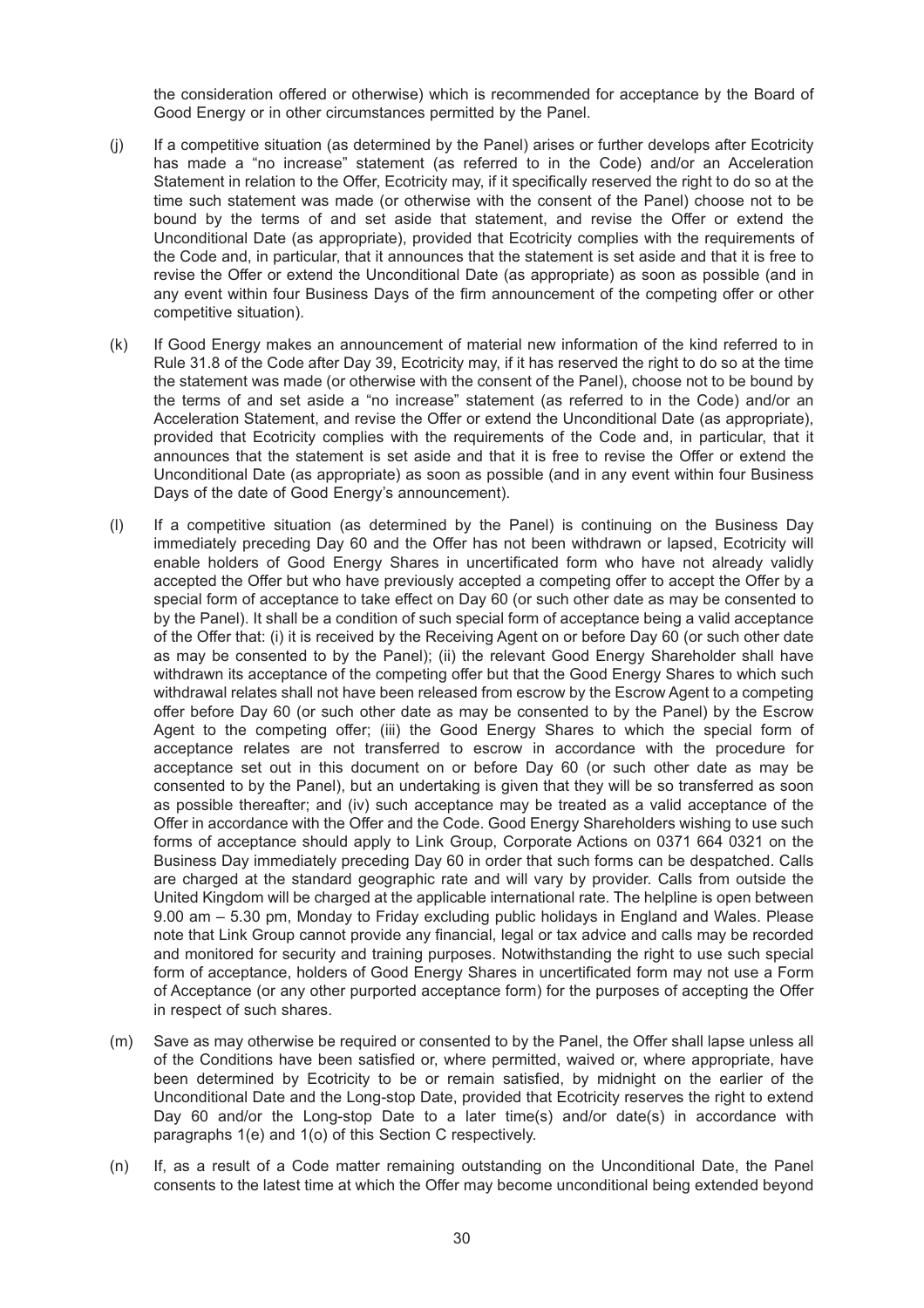midnight on the Unconditional Date pending the final determination of that outstanding Code matter, for the purpose of determining whether the Acceptance Condition has been satisfied, acceptances received or purchases of Good Energy Shares made after 1.00 pm on the Unconditional Date may not be taken into account except with the Panel's consent.

- (o) Ecotricity reserves the right (but shall not be obliged, other than as may be required by the Code), with the consent of Good Energy or the consent of the Panel, at any time to extend the Long-stop Date. In such event, Ecotricity will make an announcement in the manner described in paragraph 2 of this Section C and give oral or written notice of such extension to the Receiving Agent.
- (p) Except with the Panel's consent, Ecotricity may not, for the purpose of determining whether the Acceptance Condition has been satisfied, take into account acceptances received or purchases of Good Energy Shares made after 1.00 pm on the Unconditional Date or the Long-stop Date (as applicable) or, in the context of an ACIN published by Ecotricity, 1.00 pm on the date specified in the ACIN as being the date on which Ecotricity intends to seek to invoke the Acceptance Condition so as to cause the Offer to lapse. If Day 60 is extended in circumstances other than those set out in paragraphs (a) to (d) of Rule 31.3 of the Code, acceptances received and purchases of Good Energy Shares made in respect of which relevant electronic instructions or documents are received by the Receiving Agent after 1.00 pm on the relevant date may (except where the Code permits otherwise) only be taken into account with the Panel's consent.
- (q) If the Offer becomes unconditional, it will remain open for acceptance for not less than 14 days from the date on which it became unconditional and Ecotricity will give at least 14 days' notice before the Offer is closed. If the Offer has become unconditional and it is stated by or on behalf of Ecotricity that the Offer will remain open until further notice, then not less than 14 days' notice in writing will be given, before closing the Offer, to those Good Energy Shareholders who have not accepted the Offer (and to persons with information rights).

#### **2. Announcements**

- (a) Except with the Panel's consent, Ecotricity shall make an announcement as described in paragraph 2(b) of this Section C by 8.00 am on the Business Day following each of the following dates (or such other time(s) or date(s) as the Panel may require or consent to):
	- (i) 1 September 2021 and every seventh day thereafter (save to the extent that the Panel determines that such announcements are not required for the duration of any suspension of the timetable for the Offer pursuant to Rule 31.4(a) of the Code);
	- (ii) any day on which the Offer is revised;
	- (iii) each day in the period of seven consecutive days leading up to, and including, the Unconditional Date or the Long-stop Date;
	- (iv) any day on which an ACIN expires;
	- (v) any day on which the Offer becomes or is declared unconditional or lapses;
	- (vi) any day on which, as at 5.00 pm, the total percentage of shares which Ecotricity may count towards satisfaction of the Acceptance Condition has increased or decreased to, or through, any of the following thresholds:
		- (A) the percentage threshold to which the Acceptance Condition is at that time subject;
		- (B) 75 per cent of the shares carrying voting rights in Good Energy; and
		- (C) if the threshold in (A) can be reduced to a specified minimum threshold, that threshold.
- (b) The announcements referred to in paragraph 2(a) of this Section C will state (unless otherwise permitted by the Panel):
	- (i) the number of Good Energy Shares for which acceptances of the Offer have been received (specifying the extent, if any, to which such acceptances have been received from persons acting in concert with Ecotricity or in respect of Good Energy Shares which were subject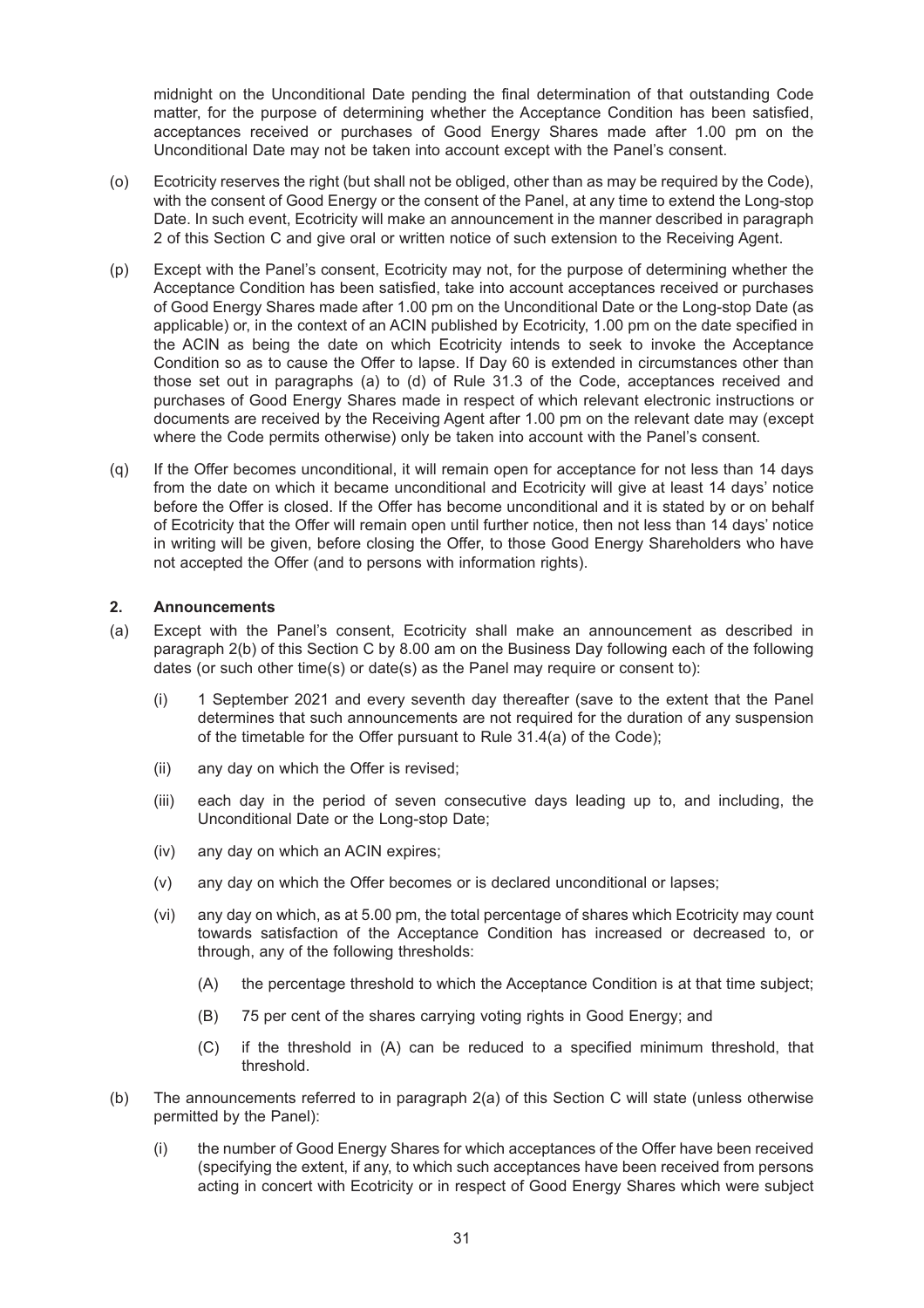to an irrevocable commitment or a letter of intent procured by Ecotricity or any person acting in concert with Ecotricity);

- (ii) details of any relevant securities of Good Energy in which Ecotricity or any person acting in concert with it has an interest or in respect of which either of them has a right to subscribe, in each case specifying the nature of the interests or rights concerned. Similar details of any short positions (whether conditional or absolute and whether in the money or otherwise), including any short position under a derivative, any agreement to sell or any delivery obligation or right to require another person to purchase or take delivery, will also be stated;
- (iii) details of any relevant securities of Good Energy in respect of which Ecotricity or any person acting in concert with it has an outstanding irrevocable commitment or letter of intent; and
- (iv) details of any relevant securities of Good Energy which Ecotricity or any person acting in concert with it has borrowed or lent, save for any borrowed shares which have been either onlent or sold,

and will in each case specify the percentage of each class of relevant securities of Good Energy represented by each of these figures. Any such announcement shall include a prominent statement of the total number of Good Energy Shares which Ecotricity may count towards the satisfaction of the Acceptance Condition and the percentage of Good Energy Shares represented by this figure.

- (c) In calculating the number of Good Energy Shares represented by acceptances and/or purchases, there may be included or excluded for announcement purposes, subject to paragraph 5 of this Section C of Part 2, acceptances and purchases which are not in all respects in order or not accompanied by the relevant share certificate(s) and/or other document(s) of title or not accompanied by the relevant TTE instruction or which are subject to verification, save that those which could not be counted towards satisfaction of the Acceptance Condition under Notes 4, 5 and 6 on Rule 10.1 of the Code shall not (unless otherwise consented to by the Panel) be included.
- (d) In this Part 2, references to the making of an announcement or the giving of notice by or on behalf of Ecotricity include the release of an announcement to the press and/or the transmission by whatever means of an announcement to a Regulatory Information Service.
- (e) Unless otherwise consented to by the Panel: (i) an announcement made otherwise than to a Regulatory Information Service shall be notified simultaneously to a Regulatory Information Service; and (ii) an announcement which is published at a time when the relevant Regulatory Information Service is not open for business shall be distributed to not less than two newswire services operating in the UK and submitted for publication as soon as the relevant Regulatory Information Service reopens.
- (f) A copy of any announcement made by Ecotricity in accordance with paragraph 2 of this Section C will be available, subject to certain restrictions relating to persons outside the UK, for inspection on Ecotricity's website at www.ecotricity.co.uk promptly after the making of such announcement and in any event by no later than 12 noon on the Business Day following the announcement.
- (g) Without limiting the manner in which Ecotricity may choose to make any public statement and subject to Ecotricity's obligations under applicable law and regulation and paragraph 2(e) of this Section C, Ecotricity will have no obligation to publish, advertise or otherwise communicate any such public announcement other than by making a release to a Regulatory Information Service.

#### **3. Rights of withdrawal**

(a) Acceptances and elections under the Offer are final and binding unless withdrawn in accordance with paragraph 3 of this Section C or save or as agreed in writing between Ecotricity and any particular Good Energy Shareholder or as otherwise permitted by Ecotricity (either generally or for any particular Good Energy Shareholder).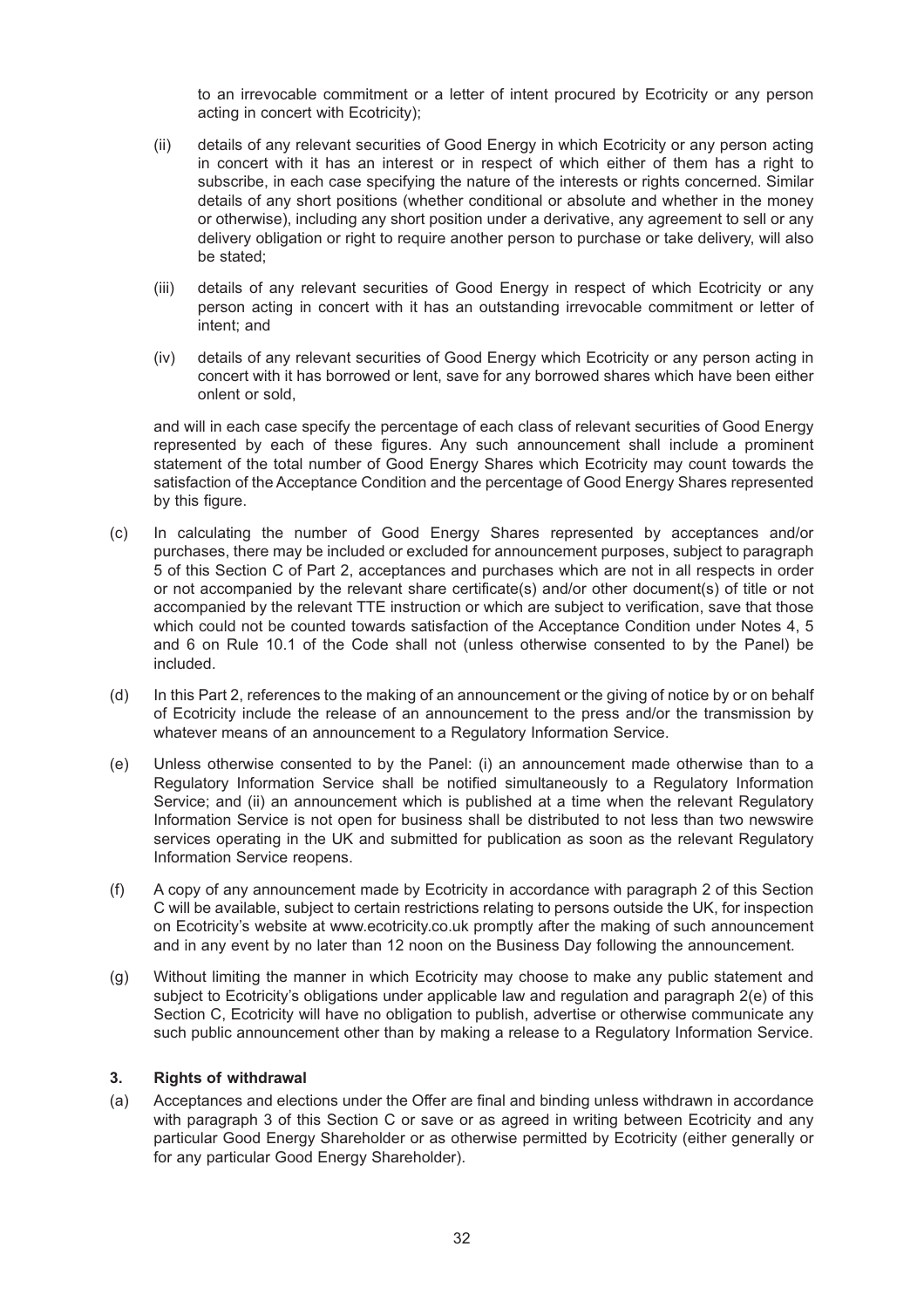- (b) An accepting Good Energy Shareholder may withdraw its acceptance of the Offer by written notice received by post to Link Group, Corporate Actions, 10th Floor, Central Square, 29 Wellington Street, Leeds LS1 4DL or by hand (during normal working hours) to Link Group, Corporate Actions, 10th Floor, Central Square, 29 Wellington Street, Leeds LS1 4DL (or, in the case of Good Energy Shares held in uncertificated form, in the manner referred to in paragraph 3(f) of this Section (C)) at any time before the earlier of:
	- (i) the time when the Acceptance Condition is satisfied; and
	- (ii) the latest time for the receipt of acceptances on the Unconditional Date.
- (c) If an accepting Good Energy Shareholder withdraws its acceptance in accordance with paragraph 3 of this Section C, all documents of title and other documents lodged with the Form of Acceptance will be returned as soon as practicable following the receipt of the withdrawal (and in any event within seven days) and the Receiving Agent will immediately give instructions for the release of securities held in escrow.
- (d) In paragraph 3 of this Section C, **written notice** (including any letter of appointment, direction or authority) means notice in writing bearing the original signature(s) of the relevant accepting Good Energy Shareholder(s) or their agent(s) duly appointed in writing (evidence of whose appointment is produced with the notice in a form reasonably satisfactory to Ecotricity) given by post to Link Group, Corporate Actions, 10th Floor, Central Square, 29 Wellington Street, Leeds LS1 4DL or by hand (during normal working hours) to Link Group, Corporate Actions, 10th Floor, Central Square, 29 Wellington Street, Leeds LS1 4DL. E-mail or facsimile or other electronic transmission or copies will not be sufficient to constitute written notice. No notice which is postmarked in, or otherwise appears to Ecotricity or its agents to have been sent from a jurisdiction where the giving of written notice or the withdrawal of an acceptance of the Offer in accordance with the provisions of paragraph 3 of this Section C would constitute a violation of the relevant laws of such jurisdiction will be treated as valid.
- (e) To be effective, a written notice of withdrawal must be received by the Receiving Agent and must specify the name of the person who has tendered the Good Energy Shares to be withdrawn and (if share certificates have been tendered) the name of the holder of the relevant Good Energy Shares if different from the name of the person who tendered the Good Energy Shares.
- (f) In the case of Good Energy Shares held in uncertificated form, an accepting Good Energy Shareholder may withdraw their acceptance through CREST by sending (or, if a CREST sponsored member, procuring that their CREST sponsor sends) an ESA instruction to settle in CREST in relation to each Electronic Acceptance to be withdrawn. Each ESA instruction must, in order for it to be valid and settle, include the following details:
	- (i) the number of Good Energy Shares to be withdrawn, together with their ISIN number (this is GB0033600353);
	- (ii) the member account ID of the accepting Good Energy Shareholder, together with their participant ID;
	- (iii) the Escrow Agent's participant ID (this is RA10) and the member account ID of the Escrow Agent included in the relevant Electronic Acceptance (this is EGLGEG01);
	- (iv) the CREST transaction ID of the Electronic Acceptance to be withdrawn;
	- (v) the intended settlement date for the withdrawal;
	- (vi) the corporate action number for the Offer allocated by Euroclear which can be found by viewing the relevant corporate action details in CREST; and
	- (vii) input with a standard delivery instruction priority of 80.

Any such withdrawal will be conditional upon the Escrow Agent verifying that the withdrawal request is validly made. Accordingly, the Escrow Agent will on behalf of Ecotricity either reject the withdrawal by transmitting in CREST a receiving agent reject (**AEAD**) message or accept the withdrawal by transmitting in CREST a receiving agent accept (**AEAN**) message.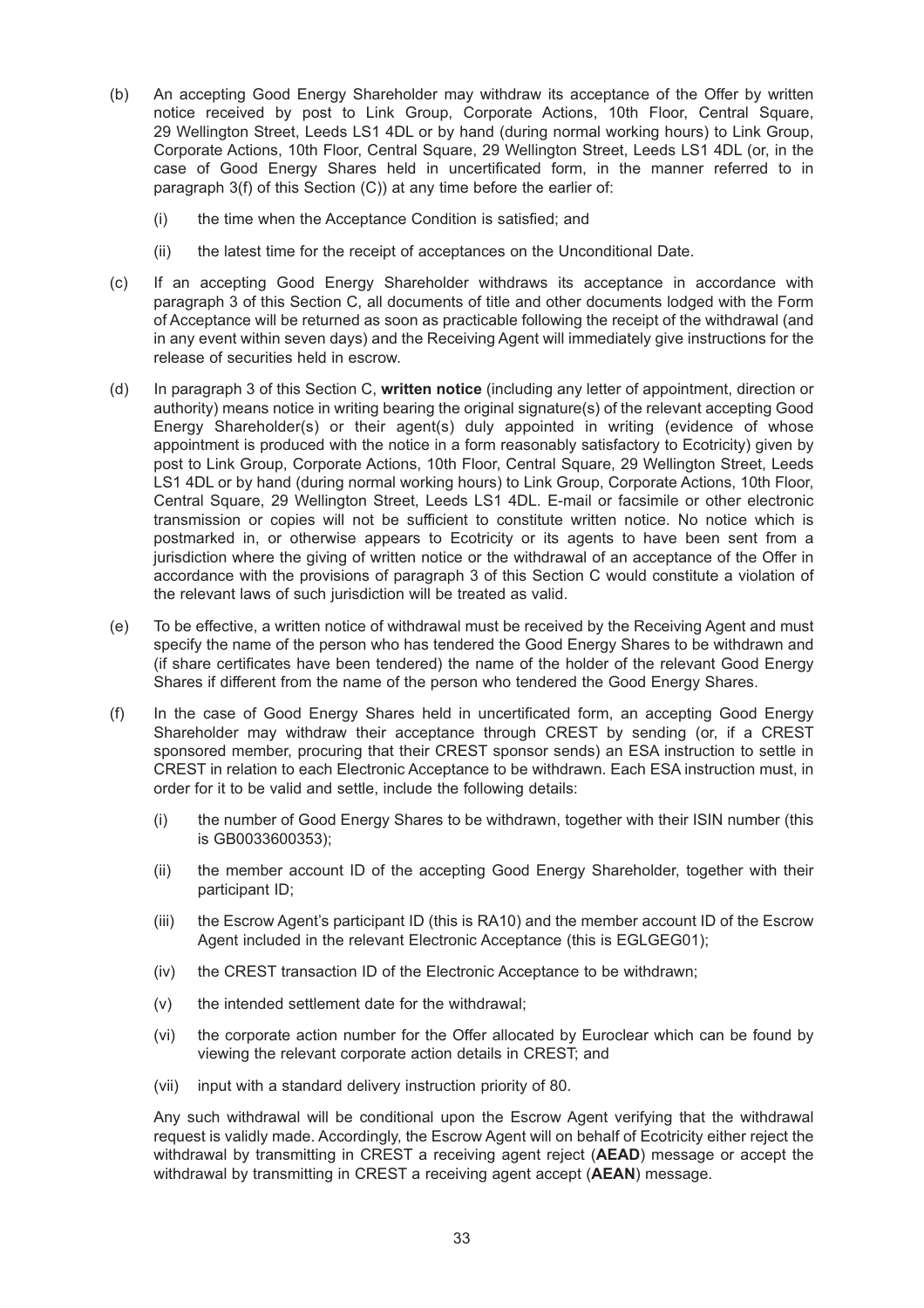- (g) Good Energy Shares in respect of which acceptances have been validly withdrawn in accordance with paragraph 3 of this Section C may subsequently be re-assented to the Offer following one of the procedures described in paragraph 13 of Part 1 of this document at any time while the Offer remains open for acceptance.
- (h) Any question as to the validity (including time of receipt) of any notice of withdrawal will be determined by Ecotricity whose determination (save as the Panel otherwise determines) will be final and binding. None of Ecotricity, Good Energy, Zeus Capital, the Receiving Agent or any other person will be under any duty to give notification of any defect or irregularity in any notice of withdrawal or will incur any liability for failure to do so.

### **4. Revisions of the Offer**

- (a) Although no revision of the Offer is envisaged, if the Offer (in its original or any previously revised form(s)) is revised (either in its terms and conditions or in the value or nature of the consideration offered or otherwise) and such revision represents on the date on which it is announced (on such basis as Zeus Capital, acting as Ecotricity's financial adviser, may consider appropriate) an improvement or no diminution in the value of the revised Offer compared with the consideration or terms previously offered or in the overall value received and/or retained by a Good Energy Shareholder (under the Offer or otherwise), the benefit of the revised Offer will, subject to paragraphs 4(c), 4(d) and 7 of this Section C, be made available to any Good Energy Shareholder who has accepted the Offer in its original or any previously revised form(s) and not validly withdrawn such acceptance in accordance with paragraph 3 of this Section C (a **Previous Acceptor**). The acceptance of the Offer by or on behalf of a Previous Acceptor in its original or any previously revised form(s) shall, subject as provided in paragraphs 4(c), 4(d) and 7 of this Section C, be treated as an acceptance of the Offer as so revised and shall also constitute the irrevocable and separate appointment of Ecotricity and each of its directors and Zeus Capital and each of its directors as such Previous Acceptor's attorney and/or agent with authority:
	- (i) to accept any such revised Offer on behalf of such Previous Acceptor;
	- (ii) if such revised Offer includes alternative forms of consideration, to make on behalf of such Previous Acceptor such elections for and/or accept such alternative forms of consideration in the proportions such attorney and/or agent in their absolute discretion thinks fit; and
	- (iii) to execute on behalf of and in the name of such Previous Acceptor all such further documents (if any) and to do all such further things (if any) as may be required to give effect to such acceptances and/or elections.

In making any such election and/or acceptance, such attorney and/or agent shall be able to take into account the nature of any previous acceptances made by or on behalf of the Previous Acceptor and such other facts or matters as the attorney and/or agent may reasonably consider relevant. The attorney and/or agent shall not be liable to any Good Energy Shareholder or any other person in making such election and/or acceptance or in making any determination in respect thereof.

- (b) Subject to paragraph 4(c) and paragraph 4(d) of this Section C, the powers of attorney and authorities conferred by paragraph 4 of this Section C and any acceptance of a revised Offer and/or any election pursuant thereto shall be irrevocable unless and until the Previous Acceptor duly and validly withdraws their acceptance under paragraph 3 of this Section C.
- (c) The deemed acceptance referred to in paragraph 4(a) of this Section C shall not apply, and the authorities conferred by that paragraph shall not be exercised, to the extent that a Previous Acceptor:
	- (i) in respect of Good Energy Shares in certificated form, lodges with Link Group, Corporate Actions, 10th Floor, Central Square, 29 Wellington Street, Leeds LS1 4DL, by no later than the date by which elections for alternative forms of consideration must be made (or such other date as Ecotricity may determine), a Form of Acceptance (or other form validly issued by or on behalf of Ecotricity) in which the Previous Acceptor validly elects to receive the consideration receivable by them under such revised Offer in some other manner than that set out in their original or any previous acceptance; or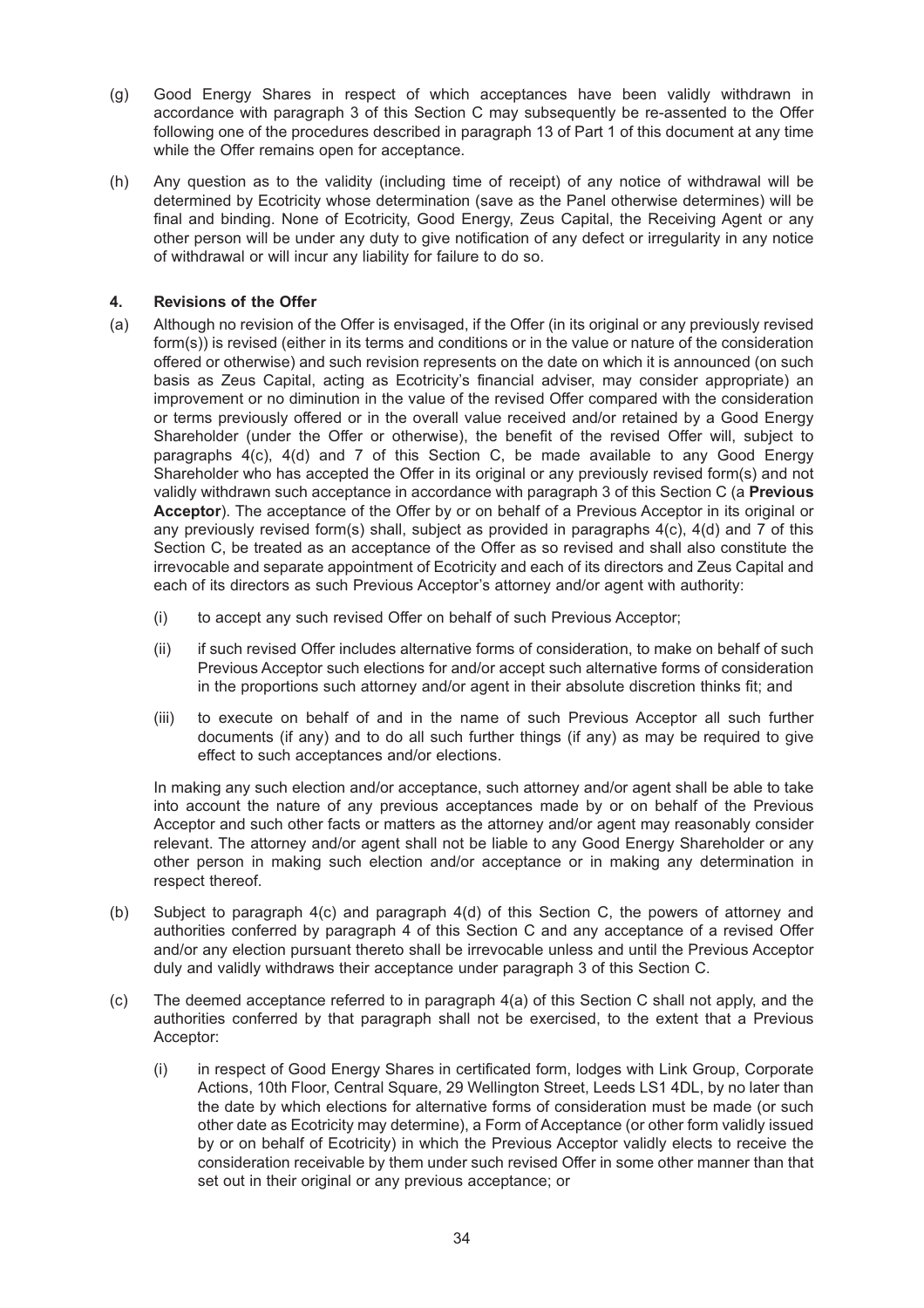(ii) in respect of Good Energy Shares in uncertificated form, sends (or, if a CREST sponsored member, procures that their CREST sponsor sends) an ESA instruction to settle in CREST in relation to each Electronic Acceptance in respect of which an election is to be varied.

Each ESA instruction must, in order for it to be valid and settle, include the following details:

- (A) the number of Good Energy Shares in respect of which the changed election is made, together with their ISIN number (this is GB0033600353);
- (B) the member account ID of the Previous Acceptor, together with their participant ID;
- (C) the member account ID of the Escrow Agent included in the relevant Electronic Acceptance (this is EGLGEG01 for the Offer);
- (D) the Escrow Agent's participant ID (this is RA10);
- (E) the CREST transaction ID of the Electronic Acceptance in respect of which the election is to be changed;
- (F) the intended settlement date for the changed election;
- (G) the corporate action number for the Offer allocated by Euroclear which can be found by viewing the relevant corporate action details in CREST,

and, in order that the desired change of election can be effected, must include: (H) the member account ID of the Escrow Agent relevant to the new election; and (I) input with a standard delivery instruction priority of 80.

Any such change of election will be conditional upon the Escrow Agent verifying that the request is validly made. Accordingly the Escrow Agent will on behalf of Ecotricity reject or accept the requested change of election by transmitting in CREST a receiving agent reject (**AEAD**) or receiving agent accept (**AEAN**) message as appropriate.

- (d) The deemed acceptance referred to in paragraph 4(a) of this Section C shall not apply, and the authorities conferred by that paragraph shall not be exercised if, as a result thereof, the Previous Acceptor would (on such basis as Zeus Capital, acting as Ecotricity's financial adviser, may consider appropriate) thereby receive and/or retain (as appropriate) less in aggregate in consideration under the revised Offer than they would have received and/or retained (as appropriate) in aggregate as a result of acceptance of the Offer in the form in which it was previously accepted by them or on their behalf (unless the Previous Acceptor has previously agreed in writing to receive and/or retain (as appropriate) less in aggregate consideration). The authorities conferred by paragraph 4(a) of this Section C shall not be exercised in respect of any election available under the revised Offer save in accordance with this paragraph.
- (e) Ecotricity and the Receiving Agent reserve the right to treat an executed Form of Acceptance or TTE instruction (in respect of the Offer in its original or any previously revised form(s)) which is received (or dated) on or after the announcement of any revised Offer as a valid acceptance of the revised Offer and/or, where applicable, a valid election for or acceptance of any of the alternative forms of consideration made available pursuant thereto. Such acceptances shall constitute an authority in the terms of paragraph 4(a) of this Section C, *mutatis mutandis*, on behalf of the relevant Good Energy Shareholder.
- (f) If a competitive situation arises or further develops after the date of this document, Ecotricity may (with the consent of the Panel) extend or revise the Offer provided it complies with the requirements of the Code.

#### **5. Acceptances and purchases**

(a) Notwithstanding the right reserved by Ecotricity to treat an acceptance of the Offer as valid (even though, in the case of Good Energy Shares held in certificated form, the relevant Form of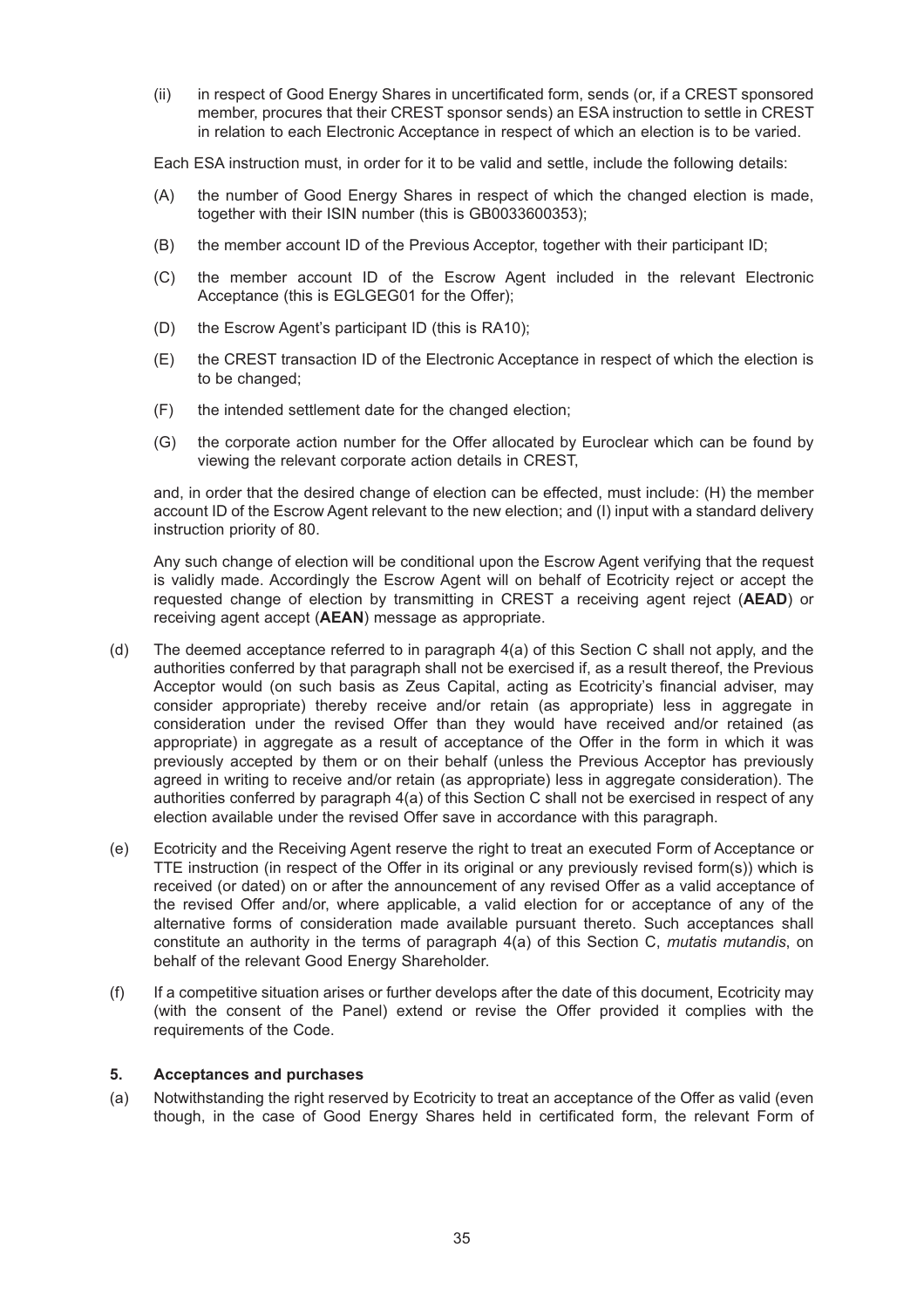Acceptance is not entirely in order or not accompanied by the relevant share certificate(s) and/or other document(s) of title), except as otherwise consented to by the Panel:

- (i) subject to paragraph 5(a)(iv) of this Section C an acceptance of the Offer shall not be treated as valid for the purposes of the Acceptance Condition unless the requirements of Note 4 and, if applicable, Note 6 on Rule 10.1 of the Code are satisfied in respect of it (and the Good Energy Shares to which such acceptance relates do not fall within Note 8 on Rule 10.1 of the Code);
- (ii) subject to paragraph 5(a)(iv) of this Section C a purchase of Good Energy Shares by Ecotricity or its wholly-owned subsidiaries or its or their nominee(s) or, in the case of an offer under Rule 9 of the Code, any person acting or deemed to be acting in concert with Ecotricity (or such person's nominee) will only be treated as valid for the purposes of the Acceptance Condition if the requirements of Note 5 and, if applicable, Note 6 on Rule 10.1 of the Code are satisfied in respect of it (and the Good Energy Shares to which such purchase relates do not fall within Note 8 on Rule 10.1 of the Code);
- (iii) Good Energy Shares which have been borrowed by Ecotricity may not be counted towards satisfying the Acceptance Condition; and
- (iv) before the Acceptance Condition can be satisfied or the Offer can lapse as a result of the Acceptance Condition not having been satisfied (or being regarded as incapable of satisfaction), the Receiving Agent must have issued a certificate to Ecotricity or to Zeus Capital, acting as Ecotricity's financial adviser, which states:
	- (A) the number of Good Energy Shares in respect of which acceptances have been received and which are to be treated as valid for the purposes of paragraph 5(a) of this Section C; and
	- (B) the number of Good Energy Shares otherwise acquired, whether before or during the Offer Period, which are to be treated as valid for the purposes of paragraph 5(b) of this Section C.

Copies of such certificate will be sent to the Panel and to Good Energy's financial adviser as soon as possible after it is issued.

(b) For the purpose of determining at any particular time whether the Acceptance Condition has been satisfied, Ecotricity is not bound (unless otherwise required by the Code) to take into account any Good Energy Shares which have been unconditionally allotted or issued or which arise as a result of the exercise of subscription or conversion rights before the determination takes place unless written notice of such allotment, issue, subscription or conversion, containing all the relevant details, has been received before that time by the Receiving Agent from Good Energy or its agents at the address specified in paragraph 3(b) of this Section C. Notification by e-mail or facsimile or other electronic transmission will not constitute written notice for these purposes.

#### **6. General**

(a) It is intended that the Offer will be implemented by way of a takeover offer within the meaning of the 2006 Act. However, Ecotricity reserves the right to elect, with the consent of the Panel (where necessary), to implement the Offer by way of a Court sanctioned scheme of arrangement in accordance with Part 26 of the 2006 Act (**Scheme**). If the Offer is implemented by way of a Scheme, such Scheme will be implemented on the same terms, so far as applicable, as those that would apply to the Offer subject to appropriate amendments to reflect the change in method of effecting the Offer, including (without limitation and subject to the consent of the Panel) such amendments as may be required by law or regulation. In particular: the Long-stop Date may cease to apply (and Ecotricity may, in accordance with the Code, specify a new long-stop date by which the Scheme must become effective and specific dates by which by which the shareholder meetings and Court hearing to sanction the Scheme must be held); and the Acceptance Condition would not apply and instead the Scheme would become effective and binding following: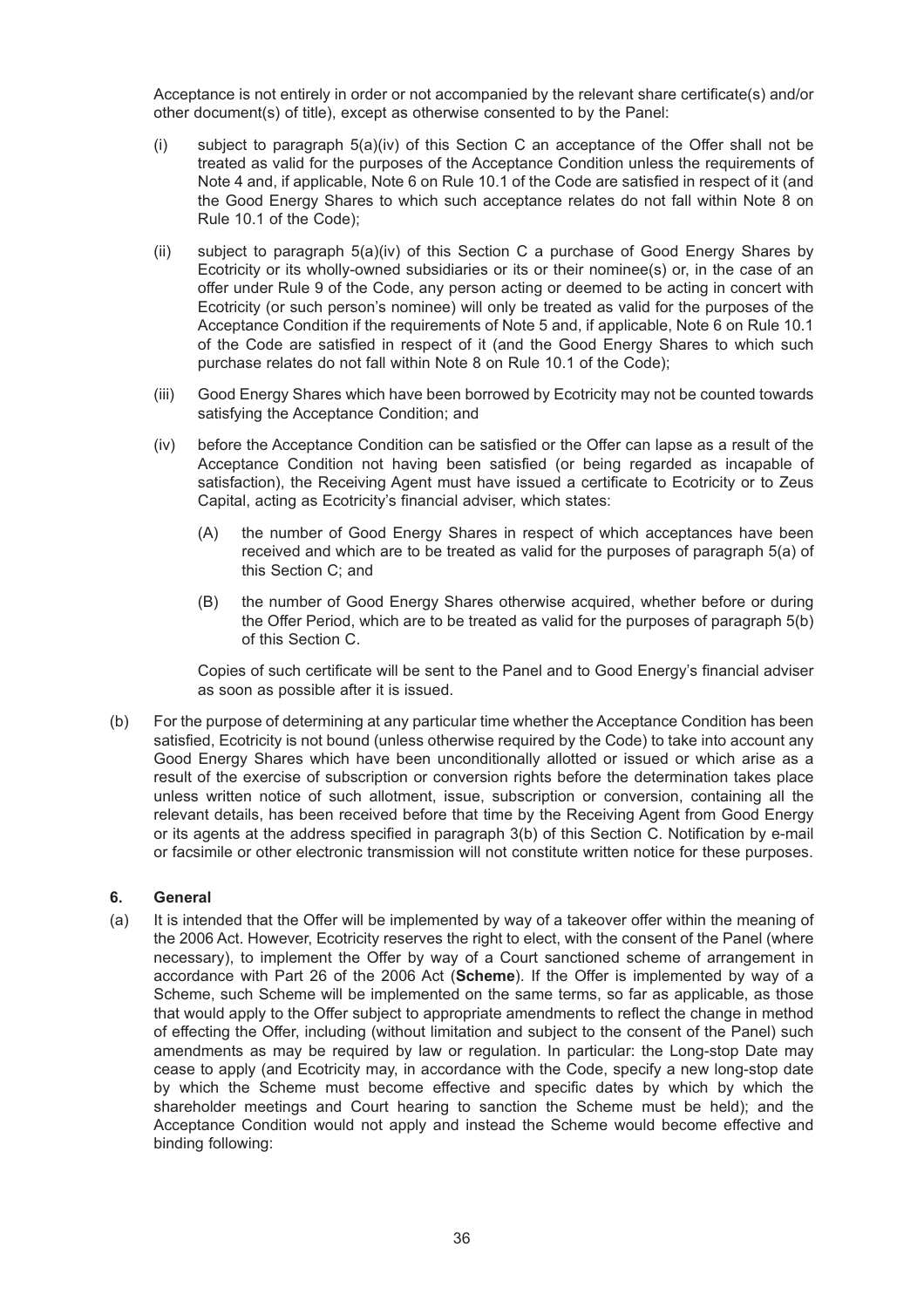- (i) its approval by a majority in number representing 75 per cent or more in value of the relevant Good Energy Shareholders (or the relevant class or classes thereof, if applicable) present and voting, either in person or by proxy, at the applicable court meeting and at any separate class meeting which may be required by the Court or at any adjournment of any such meeting;
- (ii) all resolutions necessary to approve and implement the Scheme being duly passed by the requisite majority or majorities at a Good Energy general meeting or at any adjournment of that meeting; and
- (iii) the sanction of the Scheme by the Court with or without modification (but subject to any such modification being acceptable to Ecotricity) and the delivery of a copy of the applicable Scheme order to the Registrar of Companies in England and Wales.
- (b) In addition, if the Offer is implemented by way of the Scheme, the Scheme will be conditional upon the Conditions (other than the Acceptance Condition) and, accordingly, the necessary actions to make the Scheme effective will not be taken unless such Conditions have either been waived (if permitted) or fulfilled.
- (c) Good Energy Shares will be acquired by Ecotricity fully paid and free from all liens, charges, equitable interests, encumbrances, rights of pre-emption and any other rights and interests of any nature whatsoever and together with all rights now and hereafter attaching thereto, including without limitation voting rights and the right to receive and retain in full all dividends and other distributions (if any) declared, made or paid, or any other return of capital (whether by way of reduction of share capital or share premium account or otherwise) made or paid, on or after 22 July 2021.
- (d) If any dividend or other distribution or return of value is proposed, declared, made, paid or becomes payable by Good Energy in respect of a Good Energy Share on or after 22 July 2021, Ecotricity will have the right to reduce the value of the consideration payable for each Good Energy Share by up to the amount per Good Energy Share of such dividend, distribution or return of value except where the Good Energy Share is or will be acquired pursuant to the Offer on a basis which entitles Ecotricity to receive the dividend, distribution or return of value and to retain it. If any such dividend, distribution or return of value is paid or made on or after 22 July 2021 and Ecotricity exercises its rights described above, any reference in this document to the consideration payable under the Offer shall be deemed to be a reference to the consideration as so reduced. Any exercise by Ecotricity of its rights referred to in this paragraph shall be the subject of an announcement and, for the avoidance of doubt, shall not be regarded as constituting any revision or variation of the terms of the Offer. In the event that Ecotricity exercises its right to reduce the value of the consideration payable under the Offer by all or any part of the amount of any dividend or other distribution or return of value that has not been paid, Good Energy Shareholders will be entitled to receive and retain that dividend or other distribution or return of value.
- (e) Except with the Panel's consent, settlement of the consideration to which any Good Energy Shareholder is entitled under the Offer will be implemented in full in accordance with the terms of the Offer without regard to any lien, right of set-off, counterclaim or other analogous right to which Ecotricity or Zeus Capital may otherwise be, or claim to be, entitled as against such Good Energy Shareholder and will be effected in the manner described in this document.
- (f) The Offer is made on 11 August 2021 and is capable of acceptance from that date. Copies of this document, the Form of Acceptance and any related documents are available (subject to certain restrictions relating to persons outside the UK) for inspection at www.ecotricity.co.uk and from the Receiving Agent at the address set out in paragraph 3(b) of this Section C.
- (g) In respect of Good Energy Shares in certificated form, the terms, provisions, instructions and authorities contained in or deemed to be incorporated in the Form of Acceptance constitute part of the terms of the Offer. The provisions of this Part 2 shall be deemed to be incorporated in and form part of each Form of Acceptance. Words and expressions defined in this document have the same meanings when used in the Form of Acceptance, unless the context otherwise requires.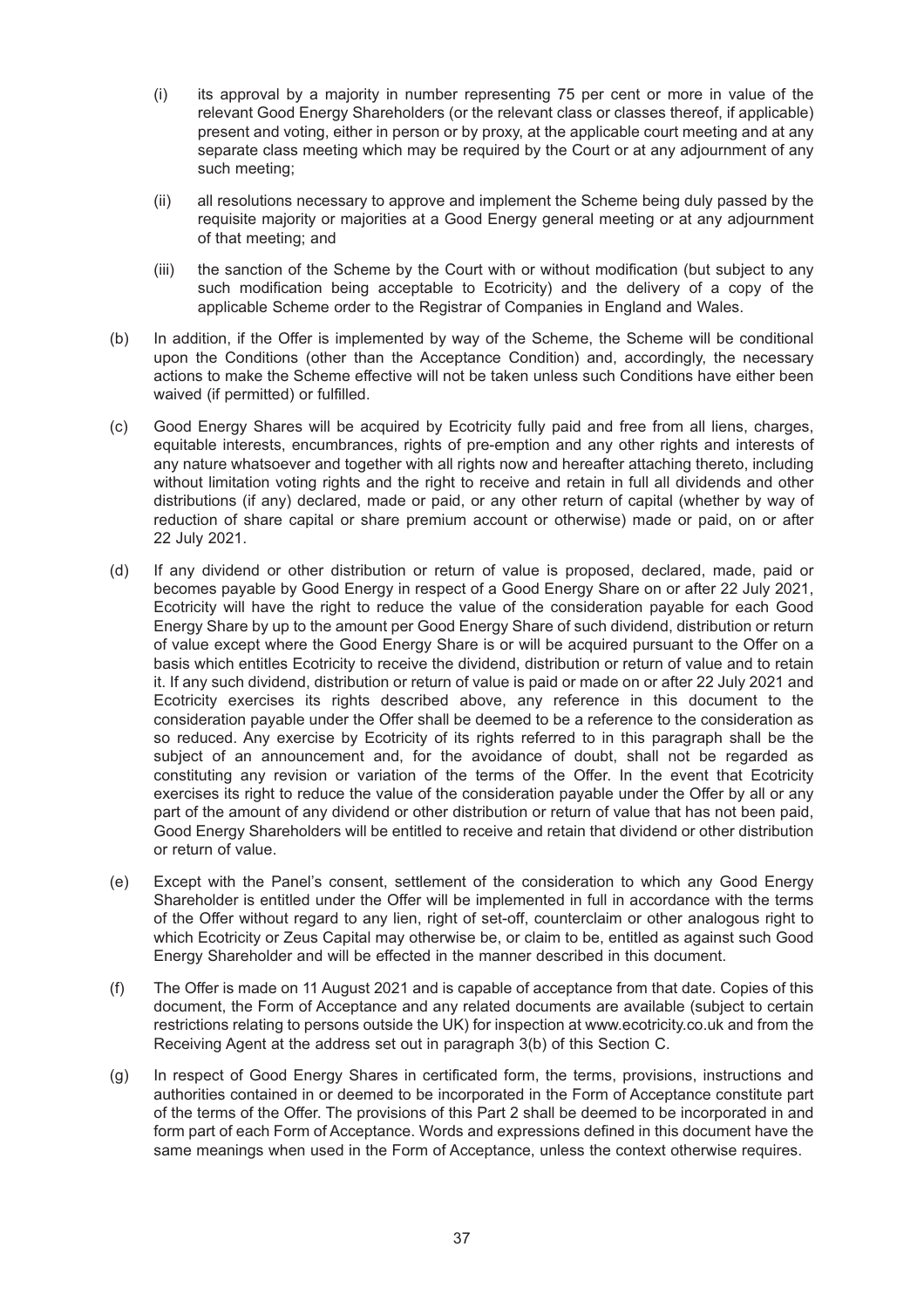- (h) The Offer, all acceptances of it and all elections pursuant to it, the Form of Acceptance and Electronic Acceptances, all contracts made pursuant to the Offer, all action taken or made or deemed to be taken or made pursuant to any of these terms and the relationship between a Good Energy Shareholder and Ecotricity, Zeus Capital or the Receiving Agent shall be governed by and interpreted in accordance with English law.
- (i) The Courts of England have exclusive jurisdiction to settle any dispute which may arise in connection with the creation, validity, effect, interpretation or performance of, or the legal relationships established by the Offer and the Form of Acceptance or the Electronic Acceptance or otherwise arising in connection with the Offer and the Form of Acceptance or the Electronic Acceptance. The execution of a Form of Acceptance or making of an Electronic Acceptance by or on behalf of a Good Energy Shareholder constitutes such Good Energy Shareholder's irrevocable submission to the jurisdiction of the English Courts.
- (j) Any omission or failure to despatch this document or (where relevant) the Form of Acceptance or any other document relating to the Offer or any notice required to be despatched under the terms of the Offer to, or any failure to receive the same by, any person to whom the Offer is made, or should be made, shall not invalidate the Offer in any way or create any implication that the Offer has not been made to any such person. Subject to paragraph 7 of this Section C, the Offer extends to any such person and to all Good Energy Shareholders to whom this document, (where relevant) the Form of Acceptance and any related documents may not be despatched and who may not receive such documents, and such persons may (subject to certain restrictions relating to persons outside the UK) collect copies of those documents from the Receiving Agent at the address set out in paragraph 3(b) of this Section C or inspect the Offer Document at www.ecotricity.co.uk while the Offer remains open for acceptances.
- (k) If the Offer lapses for any reason or is withdrawn:
	- (i) it will cease to be capable of further acceptance;
	- (ii) Ecotricity and accepting Good Energy Shareholders will cease to be bound by: (A) in the case of Good Energy Shares held in certificated form, Forms of Acceptance submitted; and (B) in the case of Good Energy Shares held in uncertificated form, Electronic Acceptances inputted and settled, in each case before the time the Offer lapses;
	- (iii) in respect of Good Energy Shares held in certificated form, Forms of Acceptance, share certificate(s) and/or other document(s) of title will be returned by post (or by such other method as the Panel may approve) within seven days of the Offer lapsing, at the risk of the Good Energy Shareholder concerned, to the person or agent whose name and address is set out in the relevant box of the Form of Acceptance or, if none is set out, to the first-named holder at such holder's registered address. No such documents will be sent to an address in any Restricted Jurisdiction; and
	- (iv) in respect of Good Energy Shares held in uncertificated form, the Receiving Agent will, immediately after the Offer lapses (or within such longer period as the Panel may permit), give TTE instructions to Euroclear to transfer all Good Energy Shares held in escrow balances and in relation to which it is the Escrow Agent for the purposes of the Offer to the original available balances of the Good Energy Shareholders concerned.
- (l) All powers of attorney, appointments as agent and authorities on the terms conferred by or referred to in this Part 2 or (where relevant) in the Form of Acceptance are given by way of security for the performance of the obligations of the Good Energy Shareholder concerned and are irrevocable (in respect of powers of attorney in accordance with Section 4 of the Powers of Attorney Act 1971) except in the circumstances where the donor of such power of attorney, appointment or authority is entitled to withdraw their acceptance in accordance with paragraph 3 of this Section C and duly and validly does so.
- (m) Without prejudice to any other provisions of this Section C and subject to the requirements of the Code, Ecotricity, Zeus Capital and the Receiving Agent reserve the right to treat acceptances of the Offer as valid (in whole or in part) if not entirely in order or not accompanied by the relevant TTE instruction or (as applicable) relevant share certificate(s) and/or other document(s) of title or if received by or on behalf of any of them at any place or places or in any manner determined by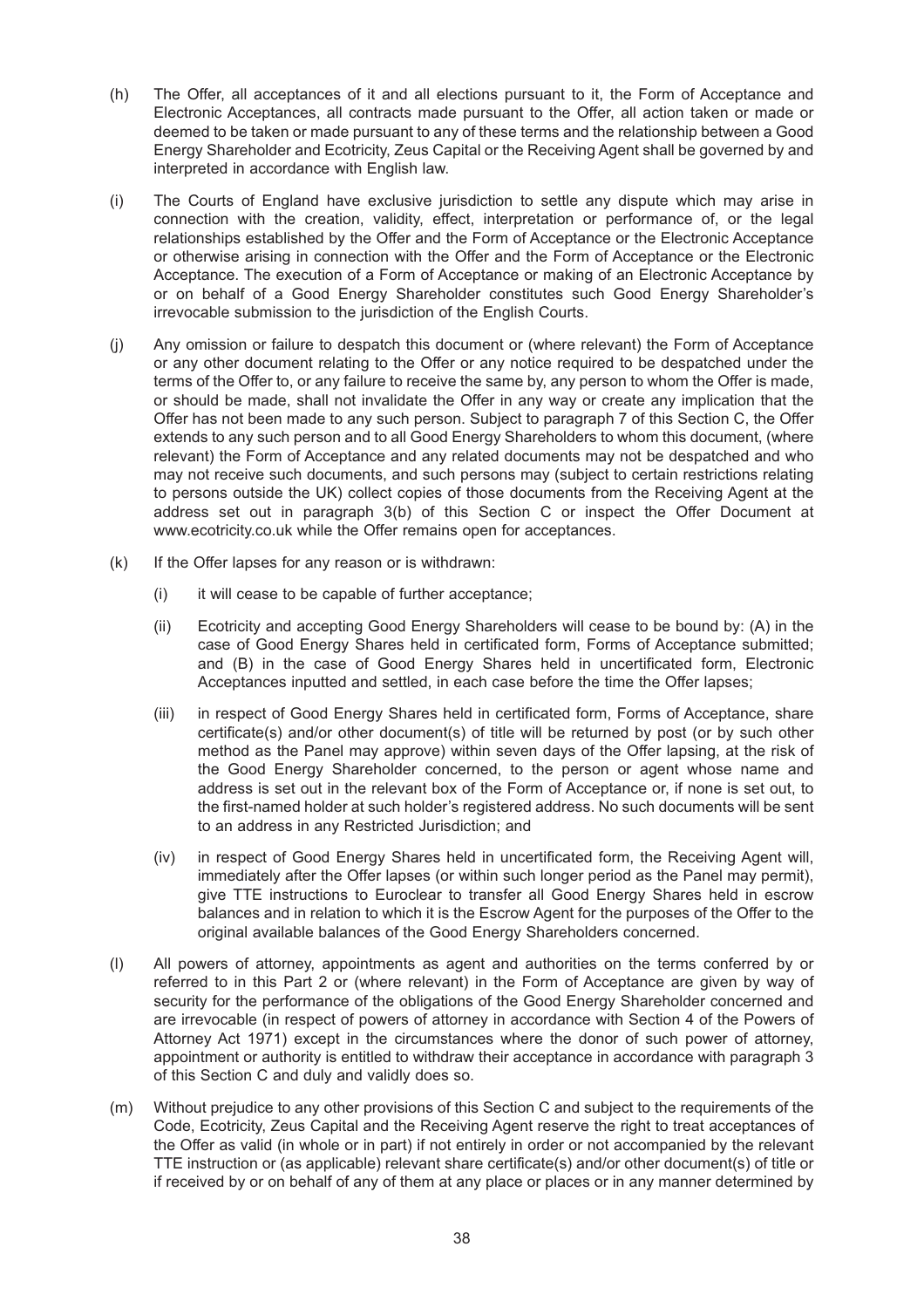any of them or otherwise than as set out in this document or, in respect of Good Energy Shares held in certificated form, in the Form of Acceptance. In that event, no settlement of consideration of the Offer will be made until after the acceptance is entirely in order and (as applicable) the relevant transfer to escrow has settled or the relevant share certificate(s) and/or other document(s) of title or indemnities satisfactory to Ecotricity have been received by the Receiving Agent.

- (n) All communications, notices, certificates, documents of title and remittances to be delivered by or sent to or from any Good Energy Shareholders will be delivered by or sent to or from them (or their designated agents) at their risk. No acknowledgement of receipt of any Form of Acceptance, transfer by means of CREST, communication, notice, share certificate(s) and/or other document(s) of title will be given by or on behalf of Ecotricity.
- (o) If Ecotricity receives acceptances under the Offer in respect of, and/or otherwise acquires, both 90 per cent. or more in value of the Good Energy Shares to which the Offer relates and 90 per cent. or more of the voting rights carried by those shares, and assuming that all of the other Conditions of the Offer have been satisfied or waived (if capable of being waived), Ecotricity intends to exercise its rights in accordance with sections Chapter 3 of Part 28 of the 2006 Act to acquire compulsorily the remaining Good Energy Shares on the same terms as the Offer.
- (p) If the Offer becomes or is declared unconditional, and valid acceptances in respect of Good Energy Shares which, together with Good Energy Shares acquired, or agreed to be acquired, before or during the Offer by Ecotricity, represent not less than 75 per cent. of the voting rights attaching to the Good Energy Shares, Ecotricity intends to procure that Good Energy will make applications to cancel the admission of the Good Energy Shares to trading on AIM and to withdraw the trading in Good Energy Shares on AQSE not less than 20 Business Days after the Offer becomes or is declared unconditional.
- (q) Any reference in this Part 2 to any law or regulation of any jurisdiction includes: (i) any subordinate legislation or regulation made under it; (ii) any law or regulation which it has amended, supplemented or replaced; and (iii) any law or regulation amending, supplementing or replacing it (whether before or after the date of this document).
- (r) In relation to any acceptance of the Offer in respect of a holding of Good Energy Shares which are in uncertificated form, Ecotricity reserves the right to make such alterations, additions or modifications to the terms of the Offer as may be necessary or desirable to give effect to any purported acceptance of the Offer, whether in order to comply with the facilities or requirements of CREST or otherwise, provided such alterations, additions or modifications are consistent with the requirements of the Code or are otherwise made with the Panel's consent.
- (s) For the purposes of this document, the time of receipt of a TTE instruction, an ESA instruction or an Electronic Acceptance shall be the time at which the relevant instruction settles in CREST.
- (t) Neither Ecotricity nor any person acting on behalf of Ecotricity, shall have any liability to any person for any loss or alleged loss arising from any decision as to the treatment of acceptances of the Offer or otherwise in connection therewith.
- (u) The Offer is subject to applicable requirements of the London Stock Exchange and the Code. In the event of any conflict or inconsistency between the terms and conditions of the Offer and the Code, the provisions of the Code shall prevail, and Ecotricity reserves the right to (and shall if required by the Panel) make such alterations, additions or modifications to the terms and conditions of the Offer so that any such conflict or inconsistency is removed.
- (v) Any question as to the validity (including time of receipt) of any acceptance of the Offer and any question as to, or the acceptance of, any words of markings on a Form of Acceptance will be determined by Ecotricity, whose determination (save as the Panel otherwise determines) will be final and binding. None of Ecotricity, Zeus Capital, the Receiving Agent or any other person will be under any duty to give notification of any defect or irregularity in any purported acceptance of the Offer or will incur any liability for failure to do so or for any determination under this paragraph (v).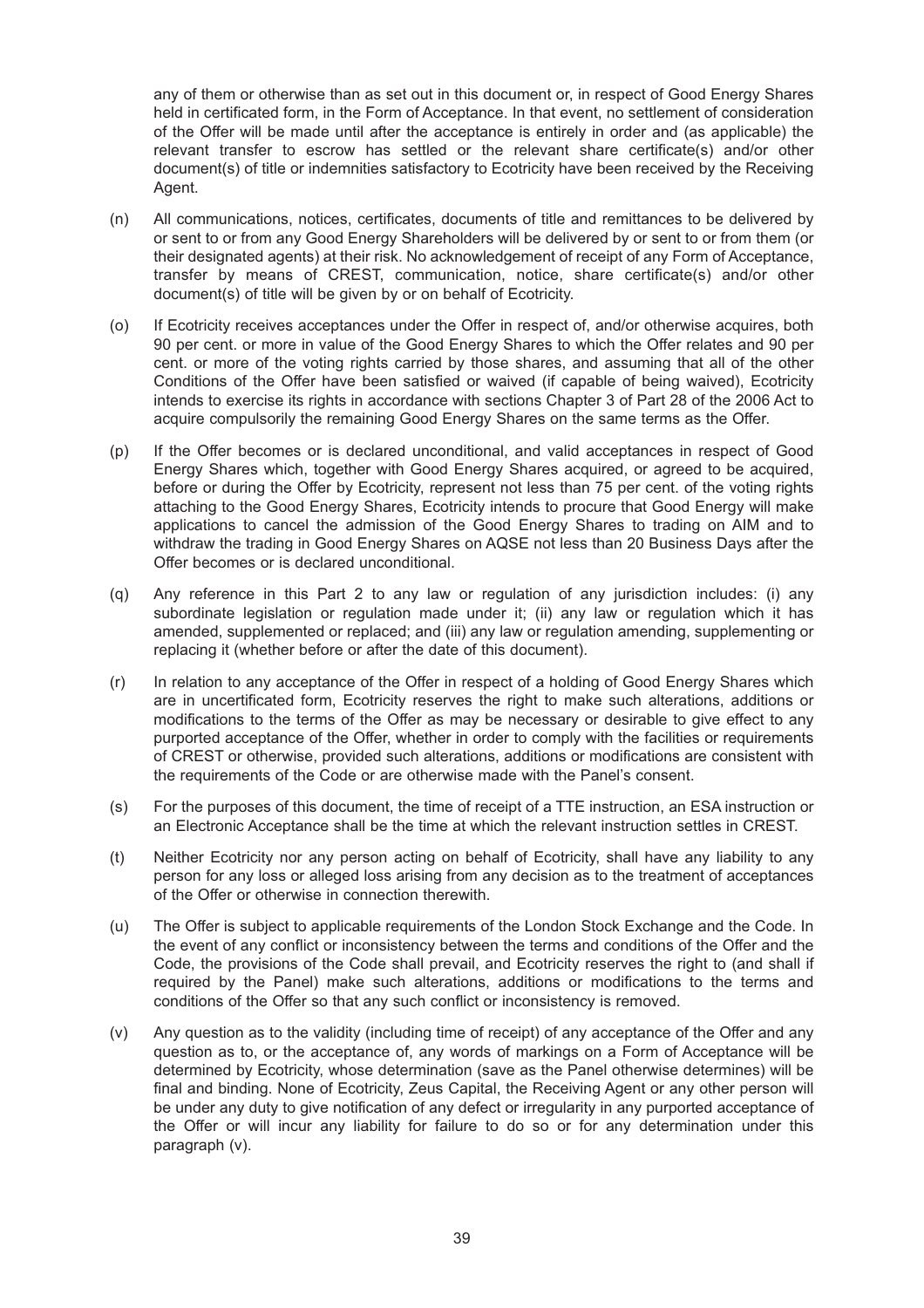#### **7. Overseas Shareholders**

(a) The making of the Offer in, or to persons resident in, or to nationals or citizens of, jurisdictions outside the United Kingdom or to nominees of, or custodians or trustees for, citizens or nationals of other countries (**Overseas Shareholders**) may be prohibited or affected by the laws of the relevant jurisdictions. Such Overseas Shareholders should inform themselves about and observe any applicable legal requirements. No person receiving a copy of this document and/or a Form of Acceptance in any jurisdiction other than the UK may treat the same as constituting an invitation or offer to them, nor should they in any event use such Form of Acceptance if, in the relevant jurisdiction, such invitation or offer cannot lawfully be made to them or such Form of Acceptance cannot lawfully be used without contravention of any relevant or other legal requirements. In such circumstances, this document and/or Form of Acceptance are sent for information only. It is the responsibility of such Overseas Shareholder receiving a copy of this document and/or Form of Acceptance and wishing to accept the Offer to satisfy themselves as to the full observance of the laws and regulatory requirements of the relevant jurisdiction in connection with the Offer, including obtaining any governmental, exchange control or other consents which may be required, or compliance with other necessary formalities needing to be observed and payment of any issue, transfer or other taxes or duties due in such jurisdiction. Any such Overseas Shareholder will be responsible for any such issue, transfer or other taxes or other payments by whomsoever payable and Ecotricity and Zeus Capital (and any person acting on behalf of either of them) shall be fully indemnified and held harmless by such Overseas Shareholder for any such issue, transfer or other taxes or duties as Ecotricity or Zeus Capital (and any person acting on behalf of either of them) may be required to pay.

If you are an Overseas Shareholder and you are in doubt about your position, you should consult your independent professional adviser in the relevant jurisdiction.

(b) In particular, the Offer is not being made, directly or indirectly, in or into, and is not capable of acceptance in or from a Restricted Jurisdiction. Accordingly, copies of this document are not being, and must not be, mailed or otherwise forwarded, distributed or sent in or into or from a Restricted Jurisdiction.

Persons receiving such documents (including without limitation, custodians, trustees and nominees) must not mail or otherwise forward, distribute or send them, directly or indirectly, in, into or from a Restricted Jurisdiction or use Restricted Jurisdiction mails or any such means or instrumentality or facility for any purpose, directly or indirectly, in connection with the Offer. Doing so may invalidate any purported acceptance of the Offer. Persons wishing to accept the Offer must not use such mails or any such means or instrumentality or facility directly or indirectly for any purpose directly or indirectly related to acceptance of the Offer.

Envelopes containing a Form of Acceptance, evidence of title or any other document relating to the Offer should not be postmarked in a Restricted Jurisdiction or otherwise despatched from a Restricted Jurisdiction and all accepting Good Energy Shareholders must provide addresses outside a Restricted Jurisdiction for the remittance of cash or for the return of the Form of Acceptance, share certificates and/or other document(s) of title.

- (c) A Good Energy Shareholder will be deemed not to have validly accepted the Offer if:
	- (i) such Good Energy Shareholder puts "NO" in box 5 of the Form of Acceptance and thereby does not give the representations and warranties set out in sub-paragraph (b) of Section D of this Part 2:
	- (ii) having inserted in or having completed box 3 of the Form of Acceptance with a registered address in a Restricted Jurisdiction, such Good Energy Shareholder does not insert in box 4 of the Form of Acceptance the name and address of a person or agent outside a Restricted Jurisdiction to whom such Good Energy Shareholder wishes the consideration to which they are entitled under the Offer and/or any documents to be sent;
	- (iii) such Good Energy Shareholder inserts in box 4 of the Form of Acceptance the name and address of a person or agent in a Restricted Jurisdiction to whom such Good Energy Shareholder wishes the consideration to which they are entitled under the Offer and/or any documents to be sent;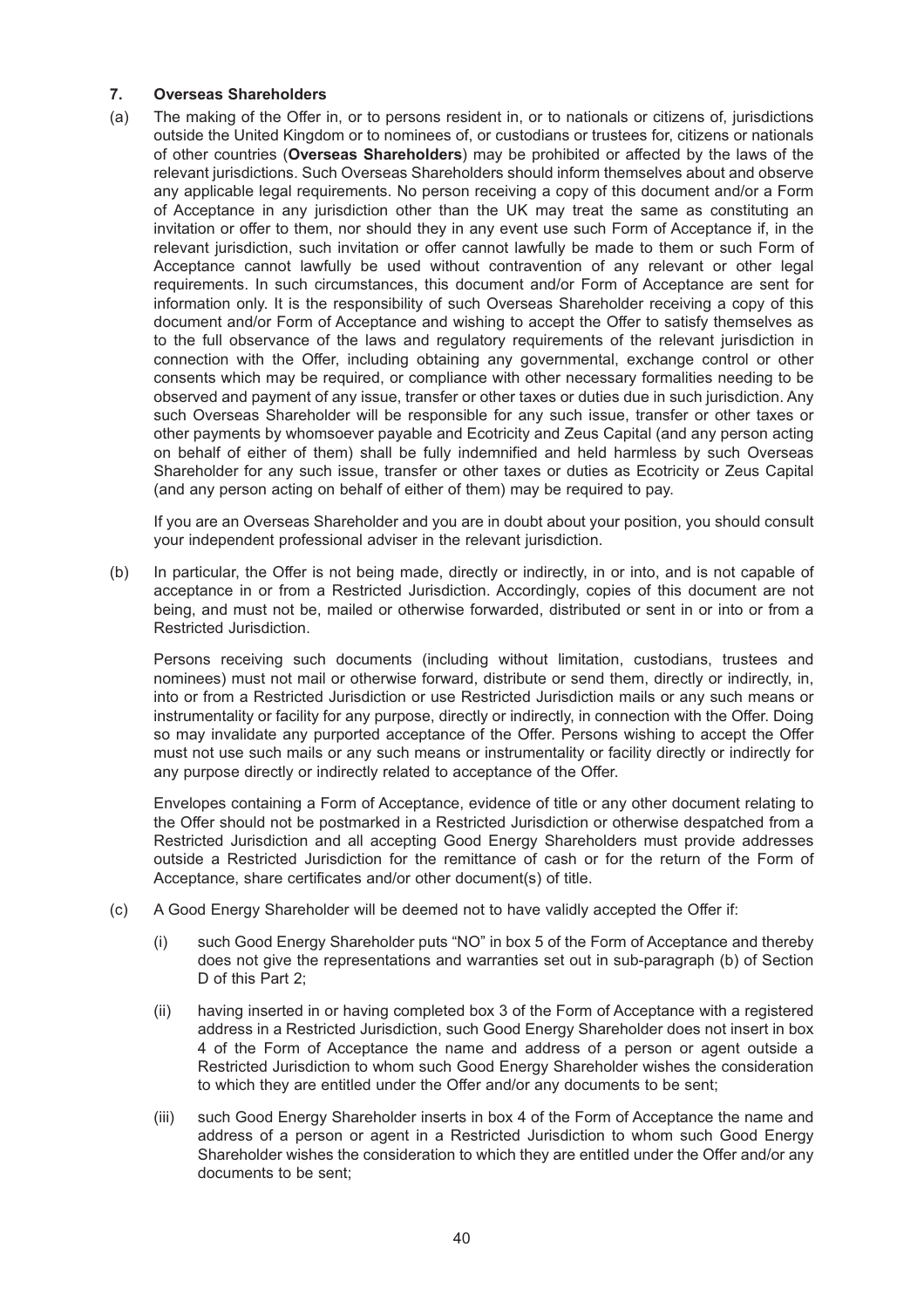- (iv) in any case, the Form of Acceptance is received in an envelope postmarked in, or which otherwise appears to Ecotricity or its agent to have been sent from, a Restricted Jurisdiction;
- (v) such Good Energy Shareholder inserts in box 3 of the Form of Acceptance a telephone number in a Restricted Jurisdiction; or
- (vi) such Good Energy Shareholder makes a Restricted Escrow Transfer pursuant to paragraph 7(g) of this Section C unless they also make a related Restricted ESA instruction which is accepted by the Receiving Agent.

Ecotricity reserves the right, in its sole discretion, to investigate, in relation to any acceptance, whether the representations and warranties set out in paragraph (b) of Section D of this Part 2 or (as the case may be) paragraphs (b) to (d) of Section E of this Part 2 could have been truthfully given by the relevant Good Energy Shareholder and, if such investigation is made and, as a result, Ecotricity cannot satisfy itself that such representation and warranty was true and correct, the acceptance shall not be valid.

- (d) If, in connection with the making of the Offer, notwithstanding the restrictions described above, any person (including, without limitation, custodians, nominees and trustees), whether pursuant to a contractual or legal obligation or otherwise, forwards this document, the Form of Acceptance or any related offering documents, in, into or from a Restricted Jurisdiction or uses the mails or any means or instrumentality (including without limitation, facsimile transmission, telephone or internet) of interstate or foreign commerce of, or any facility of a national securities exchange of, a Restricted Jurisdiction in connection with such forwarding, such person should:
	- (i) inform the recipient of such fact;
	- (ii) explain to the recipient that such action may invalidate any purported acceptance by the recipient; and
	- (iii) draw the attention of the recipient to paragraph 7 of this Section C.
- (e) If any written notice from a Good Energy Shareholder withdrawing such Good Energy Shareholder's acceptance in accordance with paragraph 3 of this Section C is received in an envelope postmarked in, or which otherwise appears to Ecotricity or its agents to have been sent from, a Restricted Jurisdiction, Ecotricity reserves the right in its absolute discretion to treat that notice as invalid.

#### **Any acceptance of the Offer by Good Energy Shareholders who are unable to give the representations and warranties set out in paragraph (b) of Section D of this Part 2 or (as the case may be) paragraphs (b) to (d) of Section E of this Part 2 is liable to be disregarded.**

- (f) Ecotricity reserves the right, in its absolute discretion, to treat any acceptance as invalid if it believes that such acceptance may violate applicable legal or regulatory requirements.
- (g) If a Good Energy Shareholder holding Good Energy Shares in uncertificated form cannot give the representations and warranties set out in paragraphs (b) to (d) of Section E of this Part 2, but nevertheless can provide evidence satisfactory to Ecotricity that they can accept the Offer in compliance with all relevant legal and regulatory requirements, such Good Energy Shareholder may only purport to accept the Offer by sending (or if a CREST sponsored member, procuring that their CREST sponsor sends) both:
	- (i) a TTE instruction to a designated escrow balance detailed below (a **Restricted Escrow Transfer**); and
	- (ii) one or more valid ESA instructions (a **Restricted ESA instruction**) which specify the form of consideration which such Good Energy Shareholder wishes to receive (consistent with the alternatives offered under the Offer).

Such purported acceptance will not be treated as a valid acceptance unless both the Restricted Escrow Transfer and the Restricted ESA instruction(s) settle in CREST and Ecotricity decides, in its absolute discretion, to exercise its right described in paragraph 7(h) of this Section C to waive,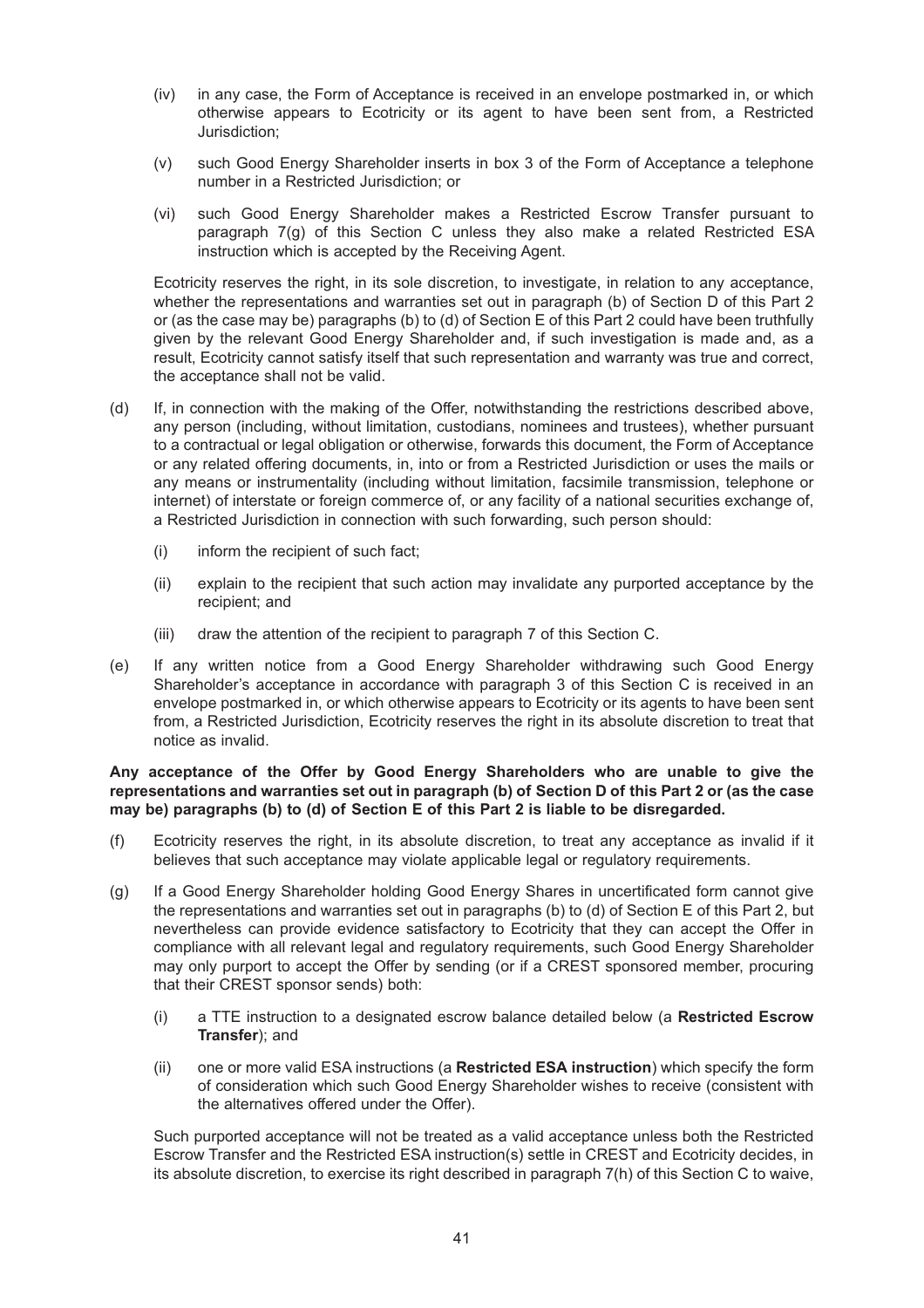vary or modify the terms of the Offer relating to Overseas Shareholders, to the extent required to permit such acceptance to be made, in each case during the acceptance period for which the Offer is open for acceptance. If Ecotricity accordingly decides to permit such acceptance to be made, the Receiving Agent will, on behalf of Ecotricity, accept the purported acceptance as an Electronic Acceptance on the terms of this document (as so waived, varied or modified) by transmitting in CREST a receiving agent accept (AEAN) message. Otherwise, the Receiving Agent will, on behalf of Ecotricity, reject the purported acceptance by transmitting in CREST a receiving agent reject (AEAD) message. Each Restricted Escrow Transfer must, in order for it to be valid and settle, include the following details:

- the ISIN number for the Good Energy Shares. This is GB0033600353;
- the number of Good Energy Shares in uncertificated form in respect of which the Offer is to be accepted;
- the member account ID and participant ID of the Good Energy Shareholder;
- the participant ID of Link Group (this is RA10) and its member account ID specific to a Restricted Escrow Transfer (this is RESTRICT);
- the intended settlement date. This should be as soon as possible and in any event not later than 1.00 pm on 10 October 2021 or, if earlier, the Unconditional Date;
- the corporate action number for the Offer allocated by Euroclear;
- input with a standard delivery instruction priority of 80; and
- the contact name and telephone number inserted in the shared note file.

Each Restricted ESA instruction must, in order for it to be valid and settle, include the following details:

- the ISIN number for the Good Energy Shares (this is GB0033600353);
- the number of Good Energy Shares relevant to that Restricted ESA instruction;
- the member account ID and participant ID of the accepting Good Energy Shareholder;
- the member account ID and participant ID of Link Group set out in the Restricted Escrow Transfer;
- the participant ID and the member account ID of Link Group relevant to the form of consideration required (details of which are set out in this document);
- the CREST transaction ID of the Restricted Escrow Transfer to which the Restricted ESA instruction relates to be inserted at the beginning of the shared note field;
- the intended settlement date. This should be as soon as possible and in any event not later than 1.00 pm on 10 October 2021 or, if earlier, the Unconditional Date;
- input with a standard delivery instruction priority of 80; and
- the corporate action number for the Offer.
- (h) These provisions and any other terms of the Offer relating to Overseas Shareholders may be waived, varied or modified as regards specific Good Energy Shareholders or on a general basis by Ecotricity in its absolute discretion. Subject thereto, the provisions of paragraph 7 of this Section C supersede any terms of the Offer inconsistent with them. References in paragraph 7 of this Section C to a Good Energy Shareholder include references to the person or persons executing a Form of Acceptance and, if more than one person executes the Form of Acceptance, the provisions of paragraph 7 of this Section C shall apply to them jointly and severally.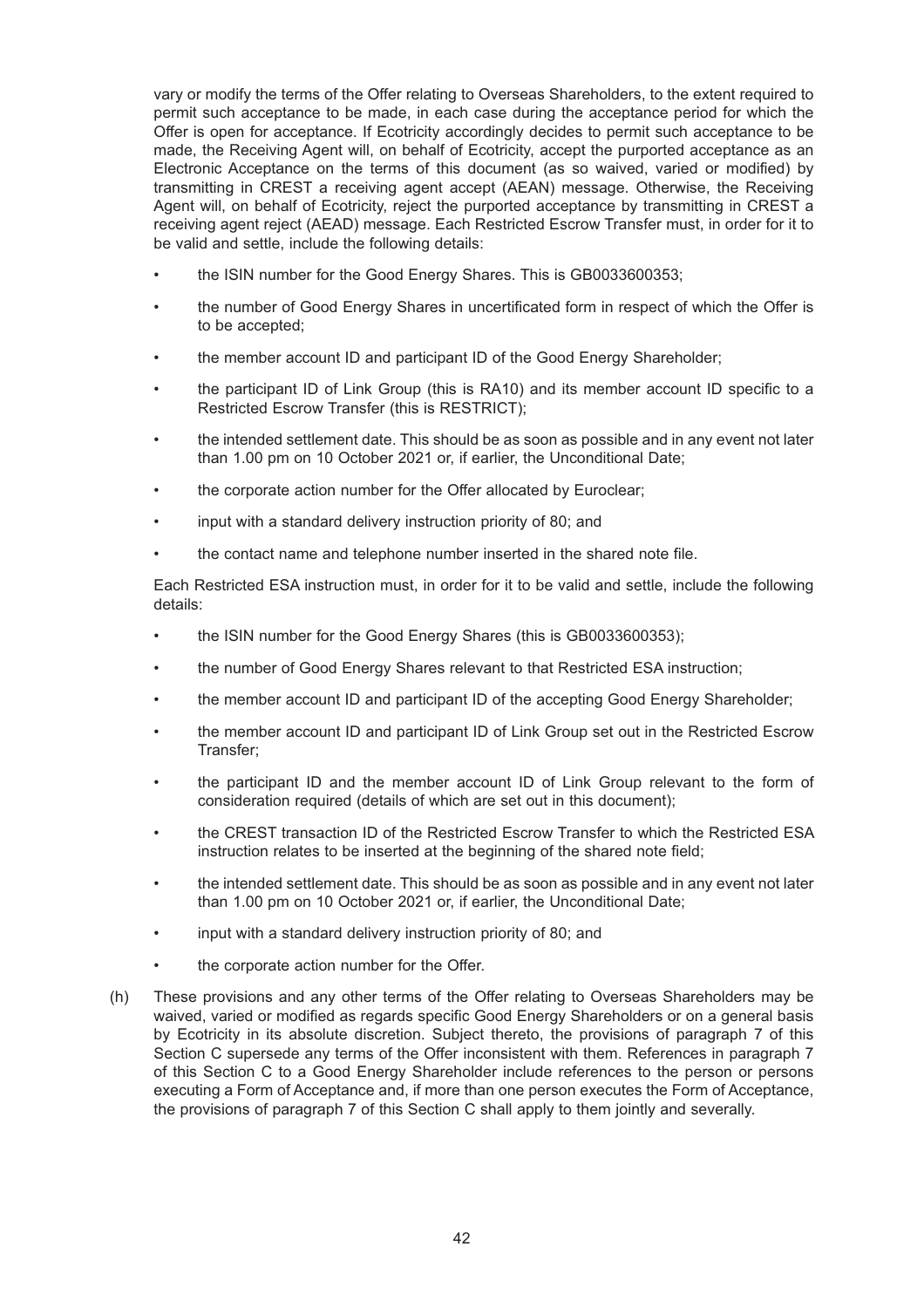- (i) Ecotricity reserves the right to notify any matter, including the making of the Offer, to all or any Good Energy Shareholders:
	- (i) with a registered address outside the United Kingdom; or
	- (ii) whom Ecotricity knows to be a custodian, trustee or nominee holding Good Energy Shares for persons who are citizens, residents or nationals of jurisdictions outside the United Kingdom,

by announcement in the United Kingdom through a Regulatory Information Service or in any other appropriate manner or by notice in the London Gazette or paid advertisement in one or more newspapers published and circulated in the United Kingdom. Such notice shall be deemed to have been sufficiently given, despite any failure by any such Good Energy Shareholder to receive or see that notice.

A reference in this document to a notice or the provision of information in writing by or on behalf of Ecotricity is to be construed accordingly. No such document shall be sent to an address in a Restricted Jurisdiction.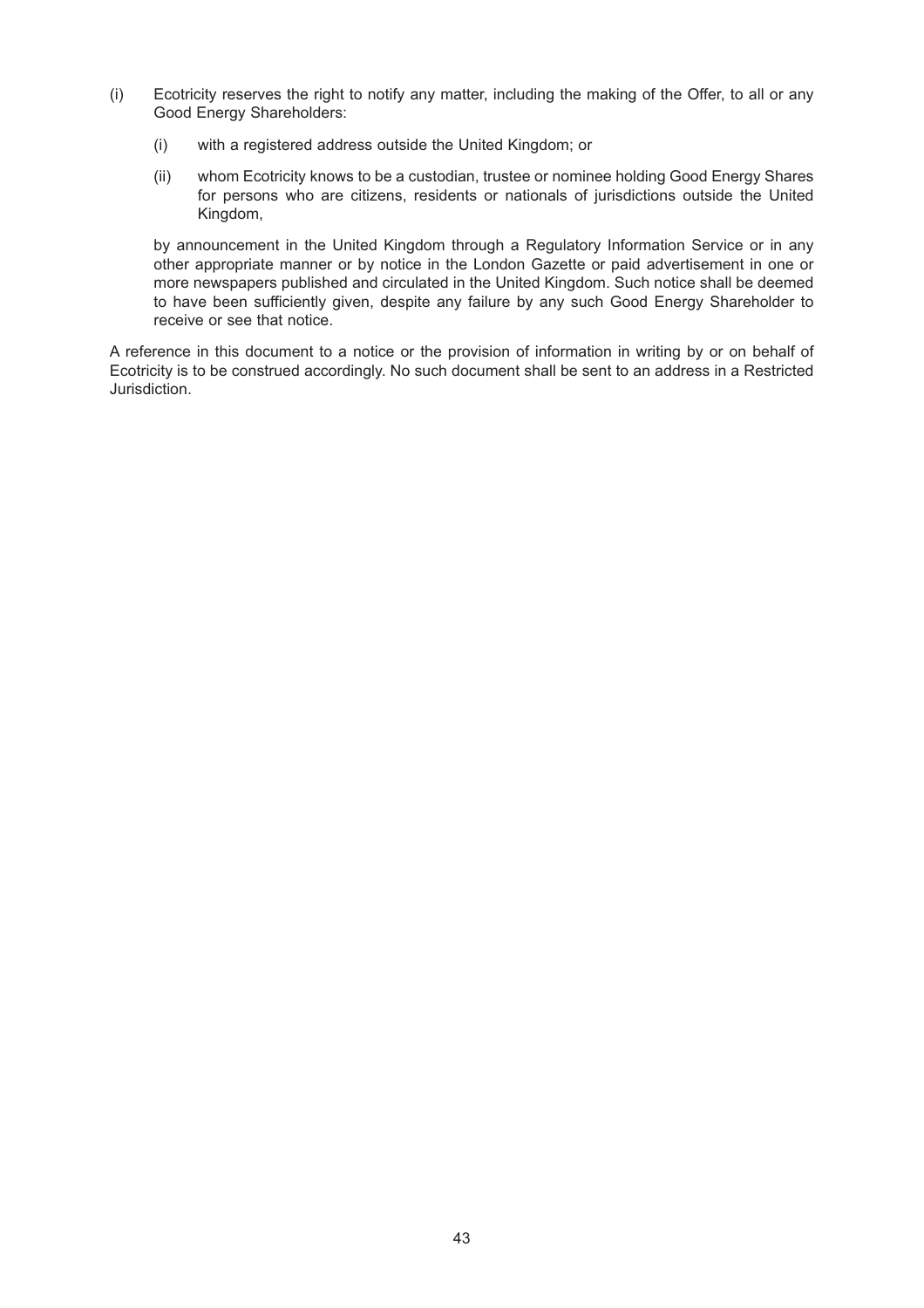#### **Section D: Form of Acceptance**

**This Section D applies only to Good Energy Shares held in certificated form. If you hold all of your Good Energy Shares in uncertificated form, you should ignore this Section D and instead read Section E of this Part 2.**

Each Good Energy Shareholder by whom, or on whose behalf, a Form of Acceptance is executed and delivered to the Receiving Agent irrevocably undertakes, represents, warrants and agrees to and with Ecotricity, Zeus Capital and the Receiving Agent (so as to bind such Good Energy Shareholder and such Good Energy Shareholder's personal or legal representatives, heirs, successors and assigns) to the following effect:

- (a) that the execution of the Form of Acceptance shall constitute:
	- (i) an acceptance of the Offer in respect of the number of Good Energy Shares in certificated form inserted or deemed to be inserted in box 1 of the Form of Acceptance; and
	- (ii) an undertaking to execute any further documents and give any further assurances which may be required to enable Ecotricity to obtain the full benefit of this Section D and/or to perfect any of the authorities expressed to be given in this Section D,

in each case on and subject to the terms and conditions set out or referred to in this document and in the Form of Acceptance and that, subject only to the rights of withdrawal set out or referred to in paragraph 3 of Section C of this Part 2, each such acceptance shall be irrevocable provided that if:

- (i) box 1 or any other box is not completed; or
- (ii) the total number of Good Energy Shares inserted in box 1 is greater than the number of Good Energy Shares comprised in the acceptance,

but the Form of Acceptance is signed, it will be deemed to be an acceptance of the Offer in respect of all of the Good Energy Shares comprised in the acceptance.

For the purposes of this Part 2 and the Form of Acceptance, the phrase **Good Energy Shares comprised in the acceptance** shall mean the number of Good Energy Shares inserted in box 1 of the Form of Acceptance or if no number (or a number greater than the relevant Good Energy Shareholder's registered holding of Good Energy Shares) is inserted, the greater of:

- (i) the relevant Good Energy Shareholder's entire holding of Good Energy Shares as disclosed by the register of members made available to the Receiving Agent prior to the time the relevant Form of Acceptance is processed by the Receiving Agent;
- (ii) the relevant Good Energy Shareholder's entire holding of Good Energy Shares as disclosed by the register of members made available to the Receiving Agent prior to the latest time for receipt of the Form of Acceptance which can be taken into account for determining whether the Offer is unconditional; or
- (iii) the number of Good Energy Shares in respect of which certificates or an indemnity in lieu thereof is received by the Receiving Agent;
- (b) unless "NO" is put in box 5 of the Form of Acceptance, that such Good Energy Shareholder:
	- (i) has not, directly or indirectly, received or sent copies or originals of this document, the Form of Acceptance or any related offering documents in, into or from a Restricted Jurisdiction, has not utilised in connection with the Offer or the execution or delivery of the Form of Acceptance, directly or indirectly, the mails or any means or instrumentality (including, without limitation, facsimile transmission, telephone or internet) of interstate or foreign commerce of, or any facilities of a national securities exchange of, a Restricted Jurisdiction;
	- (ii) if an Overseas Shareholder, has observed the laws of the relevant jurisdiction, obtained all requisite governmental, exchange control and other required consents, complied with all necessary formalities and paid any issue, transfer or other taxes or other requisite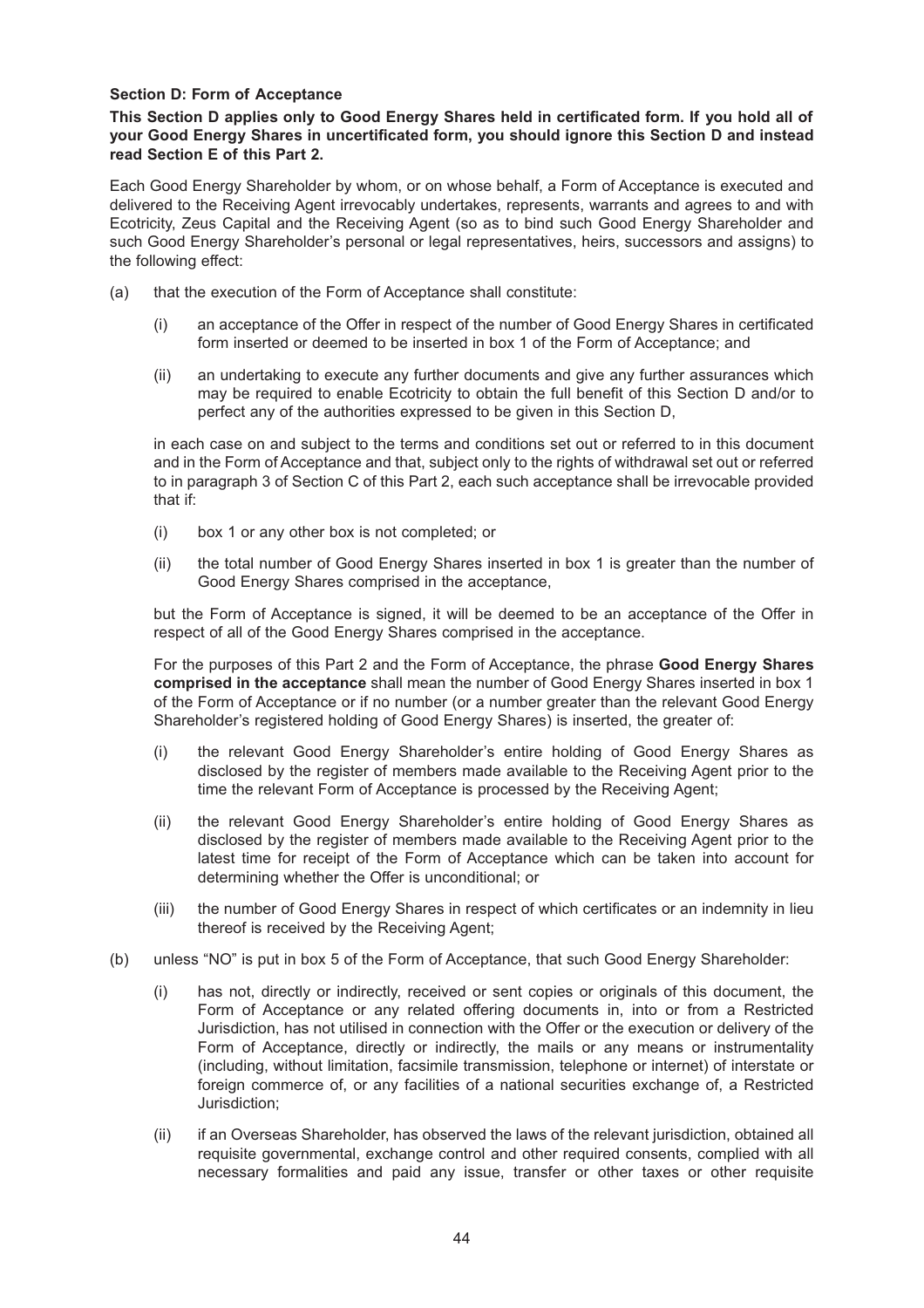payments due in any such jurisdiction in connection with such acceptance and has not taken or omitted to take any action that will or may result in Ecotricity, Zeus Capital or any other person acting in breach of the legal or regulatory requirements of any such jurisdiction in connection with the Offer or such Good Energy Shareholder's acceptance thereof;

- (iii) is accepting the Offer from outside a Restricted Jurisdiction and has not executed, mailed or sent the Form of Acceptance in or from a Restricted Jurisdiction; and
- (iv) is not an agent or fiduciary acting on a non-discretionary basis for a principal, unless such agent or fiduciary is an authorised employee of such principal or such principal has given all instructions with respect to the Offer from outside a Restricted Jurisdiction;
- (c) that the execution of the Form of Acceptance and its delivery to the Receiving Agent constitutes, subject to the Offer becoming unconditional in accordance with its terms and to an accepting Good Energy Shareholder not having validly withdrawn their acceptance, the irrevocable and separate appointment of each of Ecotricity and/or Zeus Capital and any director of, or any person authorised, by them as such shareholder's attorney and/or agent (the **attorney**) and an irrevocable instruction and authorisation to the attorney:
	- (i) to complete and execute all or any form(s) of transfer and/or other document(s) at the discretion of the attorney in relation to the Good Energy Shares referred to in paragraph (a) of this Section D in favour of Ecotricity or such other person or persons as Ecotricity or its agents may direct in connection with acceptance of the Offer;
	- (ii) to deliver such form(s) of transfer and/or other document(s) in the attorney's discretion and/or the certificate(s) and/or other document(s) of title relating to such Good Energy Shares for registration within six months of the Offer becoming unconditional; and
	- (iii) to execute all such other documents and do all such other acts and things as may in the attorney's opinion be necessary or expedient for the purpose of, or in connection with, the acceptance of the Offer pursuant to the Form of Acceptance and to vest the Good Energy Shares referred to in paragraph (a) of this Section D in Ecotricity or its nominee;
- (d) that, in relation to Good Energy Shares in certificated form, the execution of the Form of Acceptance and its delivery to the Receiving Agent constitutes, subject to the Offer becoming unconditional and to an accepting Good Energy Shareholder not having validly withdrawn their acceptance, an irrevocable authority and request, subject to the provisions of paragraph 7 of Section C of this Part 2:
	- (i) to Good Energy or its agents to procure the registration of the transfer of those Good Energy Shares referred to in paragraph (a) of this Section D pursuant to the Offer and the delivery of the share certificate(s) and/or other document(s) of title in respect of the Good Energy Shares to Ecotricity or as it may direct; and
	- (ii) to Ecotricity and Zeus Capital or their respective agents to procure the despatch by post (or by such other method as the Panel may approve) of the cheque for the cash consideration to which an accepting Good Energy Shareholder is entitled, at the risk of such shareholder, to the person or agent whose name and address outside a Restricted Jurisdiction is set out in box 4 of the Form of Acceptance, or if no name and address is set out in box 4, to the first named holder at such holder's registered address outside a Restricted Jurisdiction;
- (e) that the execution of the Form of Acceptance and its delivery to the Receiving Agent constitutes a separate authority to Ecotricity and/or Zeus Capital and/or their respective directors within the terms of paragraph 4 of Section C of this Part 2 in respect of the Good Energy Shares in certificated form comprised in the acceptance;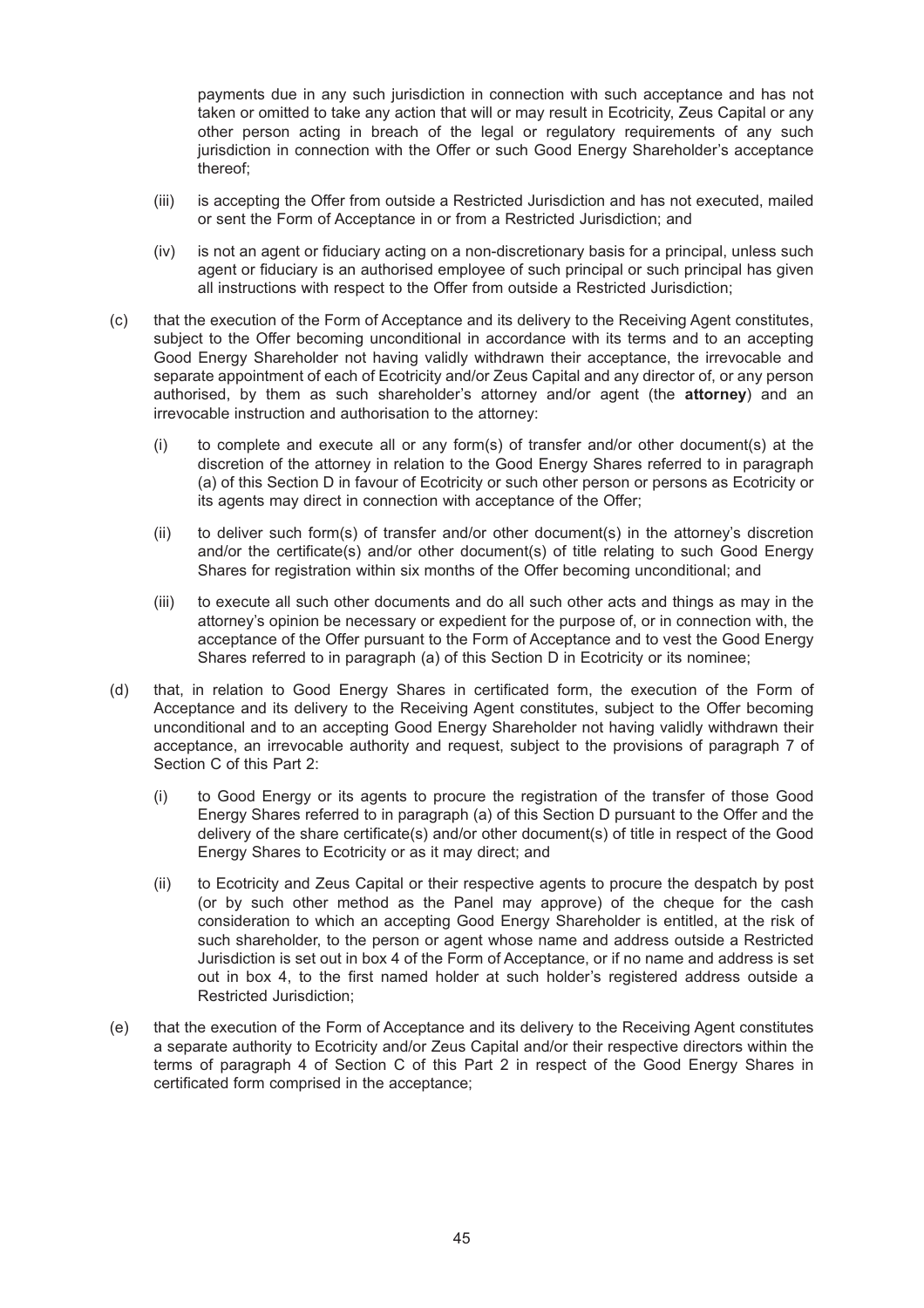- (f) that, subject to the Offer becoming or being declared unconditional (or if the Offer will become unconditional or lapse immediately upon the outcome of the resolution in question or if the Panel consents) and pending registration:
	- (i) Ecotricity or its agents shall be entitled to direct the exercise of any votes and any or all other rights and privileges (including the right to requisition the convening of a general meeting of Good Energy or of any class of its shareholders) attaching to any Good Energy Shares in certificated form in respect of which the Offer has been accepted or is deemed to have been accepted and not validly withdrawn; and
	- (ii) the execution of a Form of Acceptance in respect of the Good Energy Shares comprised in such acceptance and in respect of which such acceptance has not been validly withdrawn:
		- (A) constitutes an authority to Good Energy and its agents from such Good Energy Shareholder to send any notice, circular, warrant, document or other communication which may be required to be sent to such Good Energy Shareholder as a member of Good Energy (including any share certificate(s) or other document(s) of title) to Ecotricity at its registered office;
		- (B) constitutes an authority to Ecotricity or any director of, or any person authorised by, Ecotricity to sign any document and to do such things as may, in the opinion of that agent and/or attorney, seem necessary or desirable in connection with the exercise of any votes or other rights or privileges attaching to the Good Energy Shares held by such Good Energy Shareholder in certificated form (including, without limitation, signing any consent to short notice of a general or separate class meeting as such Good Energy Shareholder's attorney and/or agent and on such Good Energy Shareholder's behalf and/or to attend and/or execute a form of proxy in respect of such Good Energy Shares appointing any person nominated by Ecotricity to attend general and separate class meetings of Good Energy (and any adjournments thereof) and to exercise the votes attaching to such shares on such Good Energy Shareholder's behalf, where relevant, such votes to be cast so far as possible to satisfy any outstanding condition of the Offer); and
		- (C) will also constitute the agreement of such Good Energy Shareholder not to exercise any of such rights without the consent of Ecotricity and the irrevocable undertaking of such Good Energy Shareholder not to appoint a proxy to attend any such general meeting or separate class meeting,

save that this authority will cease to be valid if the acceptance is validly withdrawn;

- (g) that such Good Energy Shareholder will deliver or procure the delivery to the Receiving Agent at the address referred to in paragraph 3(b) of Section C of this Part 2 of share certificate(s) or other document(s) of title in respect of all Good Energy Shares in certificated form held by such Good Energy Shareholder in respect of which the Offer has been accepted or is deemed to have been accepted and not validly withdrawn, or an indemnity acceptable to Ecotricity in lieu thereof, as soon as possible and in any event within six months of the Offer becoming unconditional;
- (h) that such Good Energy Shareholder is the sole legal and beneficial owner of the Good Energy Shares in certificated form in respect of which the Offer is accepted or deemed to be accepted or is the legal owner of such Good Energy Shares and has the necessary capacity and authority to execute the Form(s) of Acceptance;
- (i) that the Good Energy Shares in certificated form in respect of which the Offer is accepted or deemed to be accepted are sold fully paid and free from all liens, charges, equitable interests, encumbrances, rights of pre-emption and any other rights and interests of any nature whatsoever and together with all rights now and hereafter attaching thereto, including without limitation voting rights and the right to receive and retain in full all dividends and other distributions (if any) declared, made or paid, or any other return of capital (whether by way of reduction of share capital or share premium account or otherwise) made or paid, on or after 22 July 2021;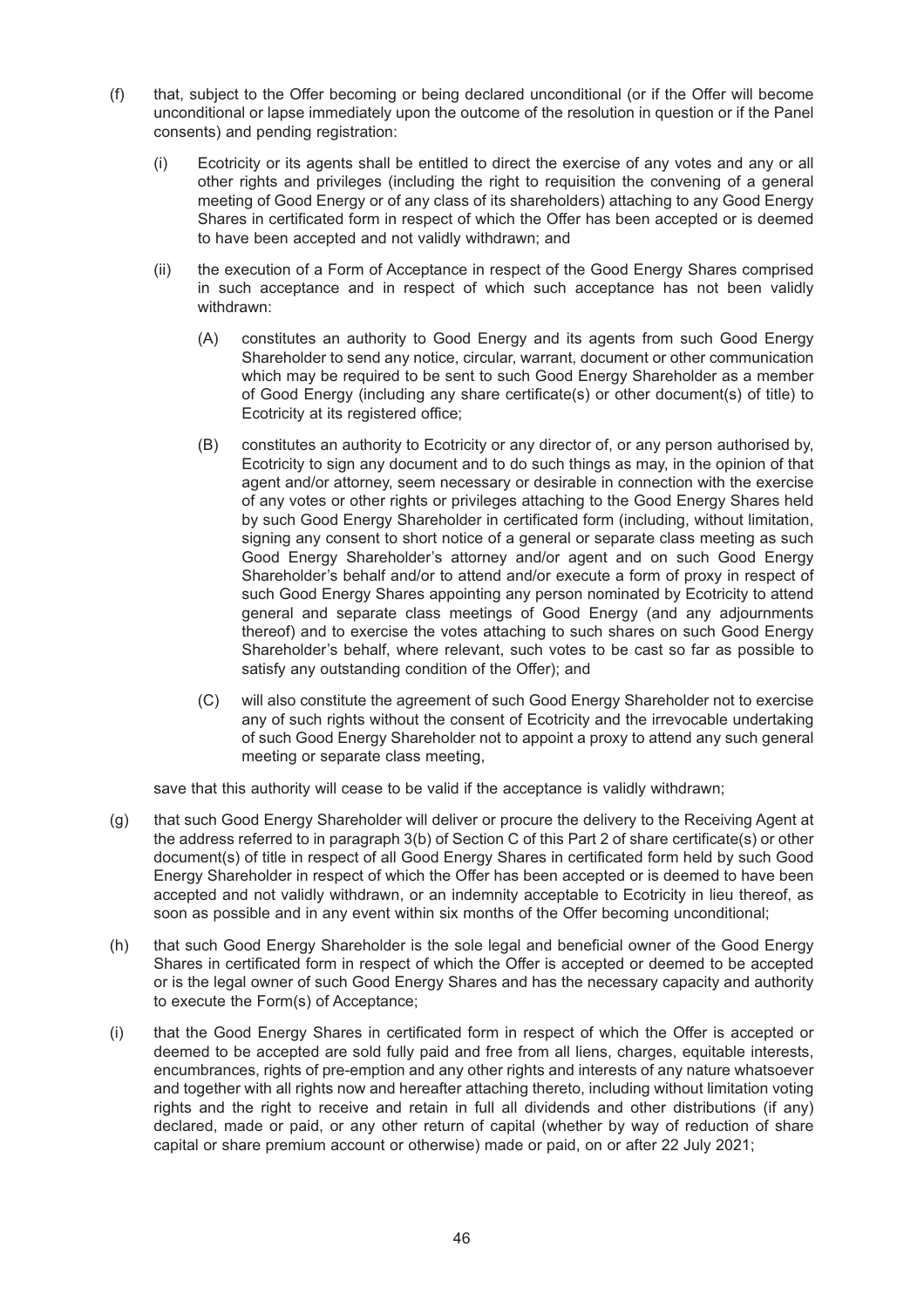- (j) that the terms and conditions of the Offer contained in this document shall be deemed to be incorporated in, and form part of, the Form of Acceptance which shall be read and construed accordingly;
- (k) that, if such Good Energy Shareholder accepts the Offer, they will do all such acts and things as shall be necessary or expedient to vest the Good Energy Shares referred to in paragraph (a) of this Section D in Ecotricity or its nominee(s) or such other persons as Ecotricity may decide;
- (l) that such Good Energy Shareholder agrees to ratify each and every act or thing which may be done or effected by Ecotricity or Zeus Capital or the Receiving Agent or any director of Ecotricity, any director of Zeus Capital or any director of the Receiving Agent or their respective agents or Good Energy or its agents, as the case may be, in the exercise of any of any such person's powers and/or authorities under this document;
- (m) that the execution of the Form of Acceptance constitutes such Good Energy Shareholder's agreement to the terms of paragraphs 6(i) and 6(j) of Section C of this Part 2;
- (n) that on execution the Form of Acceptance shall take effect as a deed;
- (o) that if any provision of Section C or Section D of this Part 2 shall be unenforceable or invalid or shall not operate so as to afford Ecotricity or Zeus Capital or the Receiving Agent or any director of any of them the benefit or authority expressed to be given therein, such Good Energy Shareholder shall with all practicable speed do all such acts and things and execute all such documents as may be required to enable Ecotricity and/or Zeus Capital and/or the Receiving Agent and/or any director of any of them to secure the full benefits of Section C and Section D of this Part 2; and
- (p) that such Good Energy Shareholder is not a customer (as defined by the rules of the FCA) of Zeus Capital in connection with the Offer.

References in this Section D to a Good Energy Shareholder shall include references to the person or persons executing a Form of Acceptance, and if more than one person executes a Form of Acceptance, the provisions of this Section D shall apply to them jointly and severally.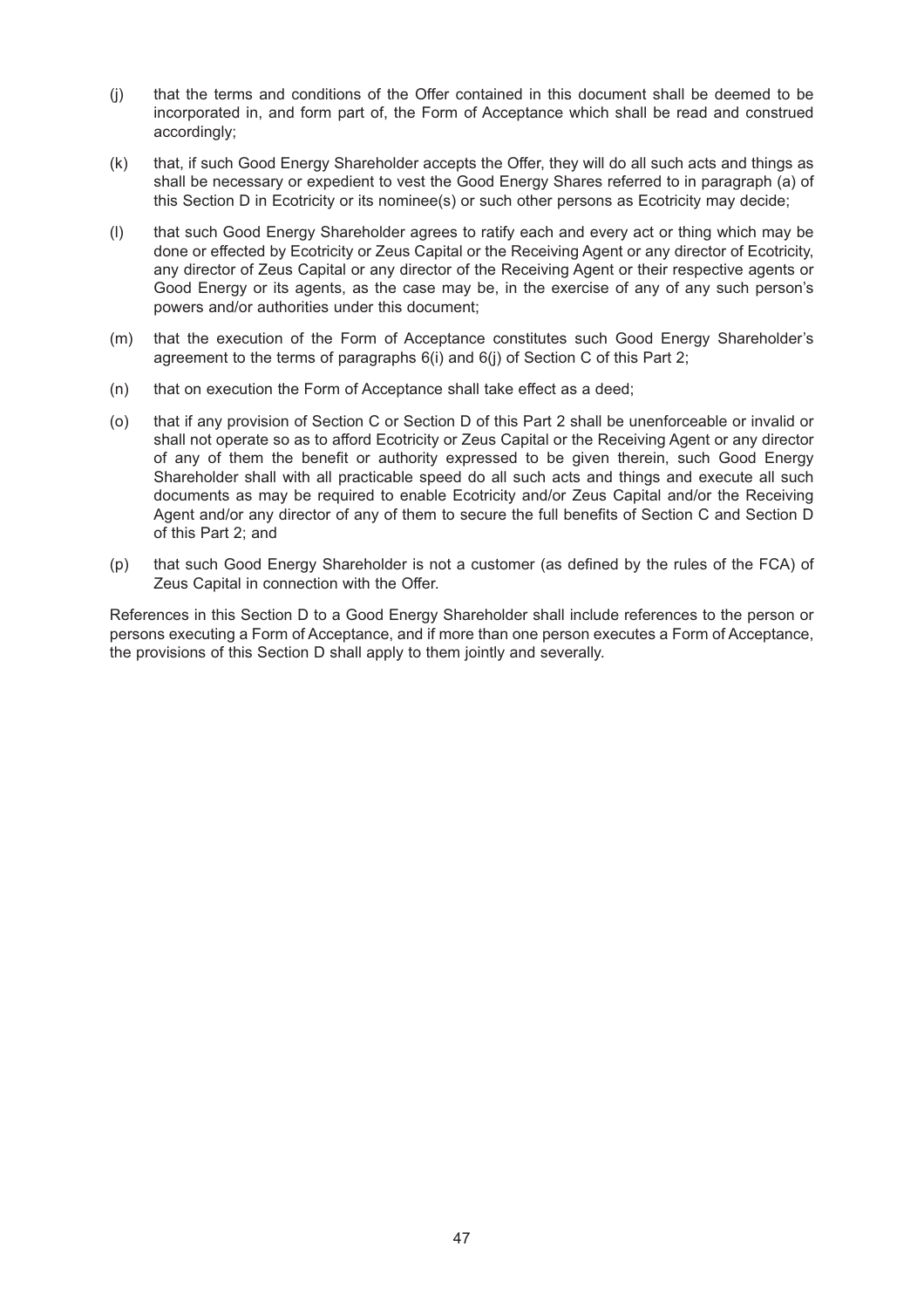#### **Section E: Electronic Acceptance**

#### **This Section E applies only to Good Energy Shares held in uncertificated form. If you hold all of your Good Energy Shares in certificated form, you should ignore this Section E and instead read Section D of this Part 2.**

Each Good Energy Shareholder by whom, or on whose behalf, an Electronic Acceptance is made irrevocably undertakes, represents, warrants and agrees to and with Ecotricity, the Zeus Capital and the Receiving Agent (so as to bind such Good Energy Shareholder and such Good Energy Shareholder's personal representatives, heirs, successors and assigns) to the following effect:

- (a) that the Electronic Acceptance shall constitute an acceptance of the Offer in respect of the number of Good Energy Shares in uncertificated form to which a TTE instruction relates on and subject to the terms and conditions set out or referred to in this document and that, subject only to the rights of withdrawal set out or referred to in paragraph 3 of Section C of this Part 2, each such acceptance and election shall be irrevocable;
- (b) that such Good Energy Shareholder has not, directly or indirectly, received or sent copies or originals of this document, the Form of Acceptance or any related offering documents, in, into or from a Restricted Jurisdiction, has not utilised in connection with the Offer, directly or indirectly, the mails or any means or instrumentality (including, without limitation, by means of facsimile transmission, telephone or internet) of interstate or foreign commerce of, or any facilities of a national securities exchange of, a Restricted Jurisdiction, was outside a Restricted Jurisdiction at the time of the input and settlement of the relevant TTE instruction(s), and in respect of the Good Energy Shares to which an Electronic Acceptance relates, is not an agent or fiduciary acting on a non-discretionary basis for a principal, unless such agent or fiduciary is an authorised employee of such principal or such principal has given all instructions with respect to the Offer from outside a Restricted Jurisdiction;
- (c) that, if such Good Energy Shareholder is an Overseas Shareholder, they have observed the laws of the relevant jurisdiction, obtained all requisite governmental, exchange control and other required consents, complied with all necessary formalities and paid any issue, transfer or other taxes or other requisite payments due in any such jurisdiction in connection with such acceptance and have not taken or omitted to take any action that will or may result in Ecotricity, Zeus Capital or any other person acting in breach of the legal or regulatory requirements of any such jurisdiction in connection with the Offer or such Good Energy Shareholder's acceptance thereof;
- (d) that no TTE instruction has been sent from a Restricted Jurisdiction and such Good Energy Shareholder is accepting the Offer from outside a Restricted Jurisdiction;
- (e) that the Electronic Acceptance constitutes, subject to the Offer becoming unconditional in accordance with its terms and to an accepting Good Energy Shareholder not having validly withdrawn their acceptance, the irrevocable appointment of each of Ecotricity and/or Zeus Capital and any director of, or any person authorised by, them as such shareholder's attorney and/or agent and an irrevocable instruction and authorisation to the attorney to execute all such documents and do all such acts and things as may in the attorney's opinion be necessary or expedient for the purpose of, or in connection with, the acceptance of the Offer and to vest the Good Energy Shares referred to in paragraph (a) of this Section E in Ecotricity or its nominee;
- (f) that the Electronic Acceptance constitutes the irrevocable appointment of the Receiving Agent as such shareholder's attorney and an irrevocable instruction and authority to the attorney (i) subject to the Offer becoming unconditional in accordance with its terms and to an accepting Good Energy Shareholder not having validly withdrawn their acceptance, to transfer to itself (or to such other person or persons as Ecotricity or its agents may direct) by means of CREST all or any of the Good Energy Shares in uncertificated form (but not exceeding the number of Good Energy Shares in uncertificated form in respect of which the Offer is accepted or deemed to be accepted); and (ii) if the Offer does not become unconditional, to give instructions to Euroclear, immediately after the lapsing of the Offer (or within such longer period as the Panel may permit), to transfer all such Good Energy Shares to the original available balance of the accepting Good Energy Shareholder;
- (g) that the Electronic Acceptance constitutes, subject to the Offer becoming unconditional and to an accepting Good Energy Shareholder not having validly withdrawn their acceptance, an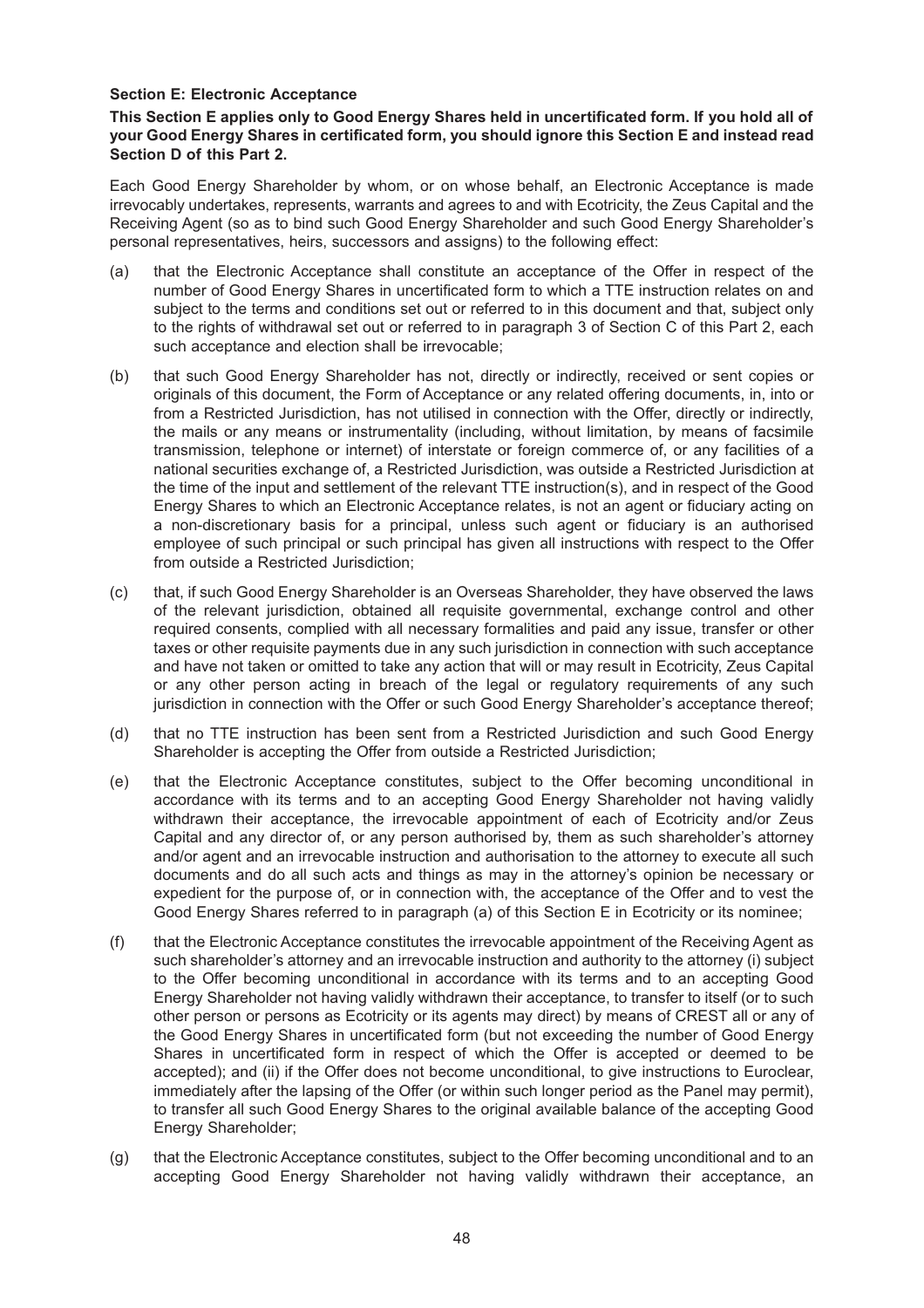irrevocable authority and request to Ecotricity or its agents to procure the making of a CREST payment obligation in favour of the Good Energy Shareholder's payment bank in accordance with the CREST payment arrangements in respect of any cash consideration to which such shareholder is entitled, provided that:

- (i) Ecotricity may (if, for reasons outside its reasonable control, it is not able to effect settlement through CREST in accordance with paragraph (g) of this Section E) determine that all or any part of any such cash consideration shall be paid by cheque despatched by post; and
- (ii) if the Good Energy Shareholder concerned is a CREST member whose registered address is in a Restricted Jurisdiction, any cash consideration to which such shareholder is entitled may be paid by cheque despatched by post, in any case at the risk of such shareholder, and such cheque shall be despatched to the first named holder at such holder's registered address outside a Restricted Jurisdiction or as otherwise determined by Ecotricity;
- (h) that the Electronic Acceptance constitutes a separate authority to Ecotricity and/or Zeus Capital and/or their respective directors within the terms of paragraph 4 of Section C of this Part 2 in respect of the Good Energy Shares in uncertificated form referred to in paragraph (a) of this Section E;
- (i) that, subject to the Offer becoming or being declared unconditional (or if the Offer will become unconditional or lapse immediately upon the outcome of the resolution in question or if the Panel consents) and pending registration:
	- (i) Ecotricity and/or its agents shall be entitled to direct the exercise of any votes and any or all other rights and privileges (including the right to requisition the convening of a general meeting of Good Energy or of any class of its shareholders) attaching to such Good Energy Shares in uncertificated form in respect of which the Offer has been accepted or is deemed to have been accepted and not validly withdrawn; and
	- (ii) an Electronic Acceptance in respect of the Good Energy Shares comprised in such acceptance and in respect of which such acceptance has not been validly withdrawn:
		- (A) constitutes an authority to Good Energy from such Good Energy Shareholder to send any notice, circular, warrant, document or other communication which may be required to be sent to such Good Energy Shareholder as a member of Good Energy (including any share certificate(s) or other document(s) of title issued as a result of a conversion of such Good Energy Shares into certificated form) to Ecotricity at its registered office;
		- (B) constitutes an authority to Ecotricity or any director of, or any other person authorised by, Ecotricity to sign any document and to do such things as may, in the opinion of that agent and/or attorney, seem necessary or desirable in connection with the exercise of any votes or other rights or privileges attaching to the Good Energy Shares held by such Good Energy Shareholder in uncertificated form (including, without limitation, signing any consent to short notice of a general or separate class meeting as such Good Energy Shareholder's attorney and/or agent and on such Good Energy Shareholder's behalf and/or to attend and/or execute a form of proxy in respect of such Good Energy Shares appointing any person nominated by Ecotricity to attend general and separate class meetings of Good Energy (and any adjournments thereof) and to exercise the votes attaching to such shares on such Good Energy Shareholder's behalf, where relevant, such votes to be cast so far as possible to satisfy any outstanding condition of the Offer); and
		- (C) will also constitute the agreement of such Good Energy Shareholder not to exercise any of such rights without the consent of Ecotricity and the irrevocable undertaking of such Good Energy Shareholder not to appoint a proxy to attend any such general meeting or separate class meeting,

save that this authority will cease to be valid if the acceptance is validly withdrawn;

(j) that such Good Energy Shareholder's is the sole legal and beneficial owner of the Good Energy Shares in uncertificated form in respect of which the Offer is accepted or deemed to be accepted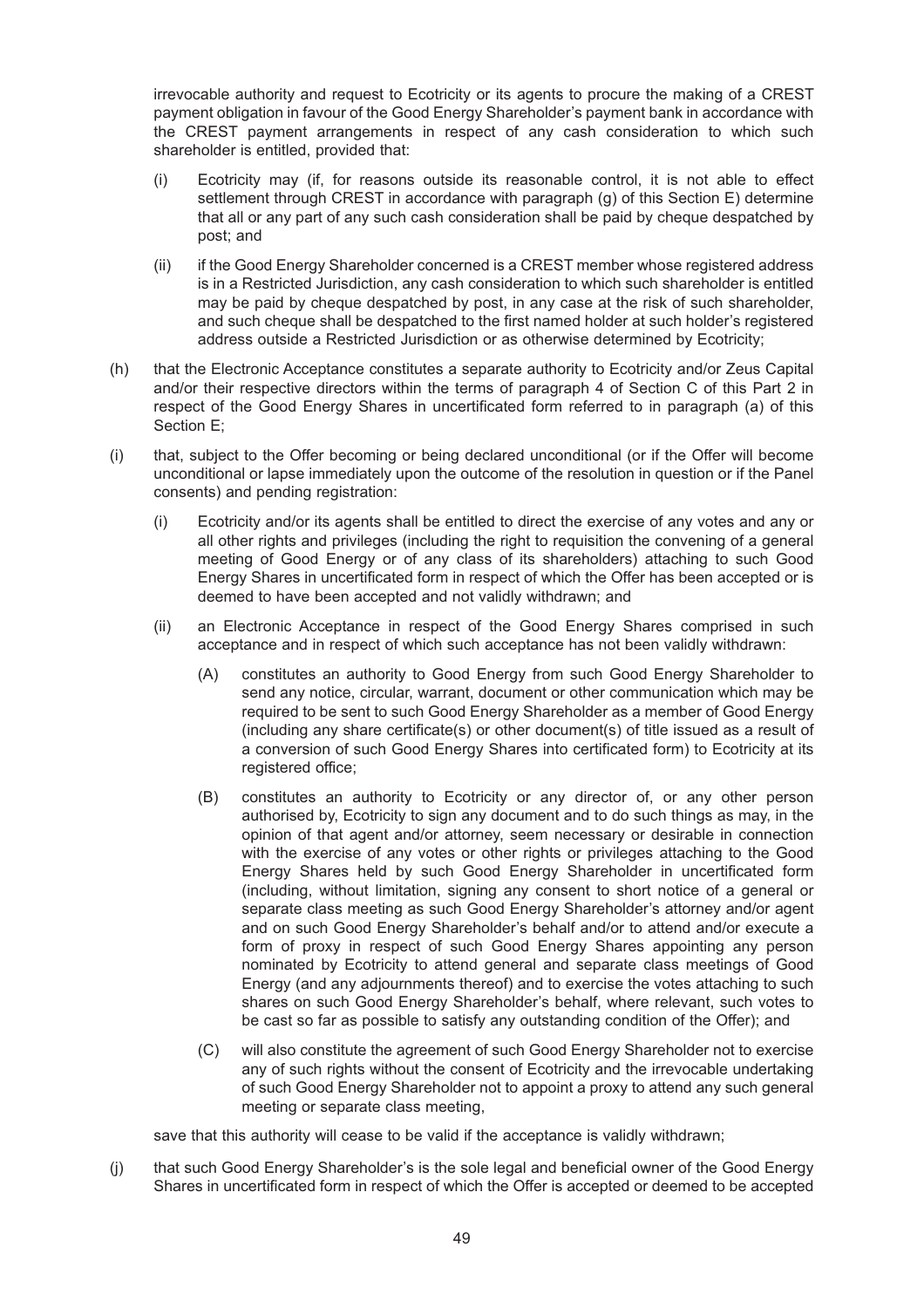or is the legal owner of such Good Energy Shares has the necessary capacity and authority to effect an Electronic Acceptance;

- (k) that the Good Energy Shares in uncertificated form in respect of which the Offer is accepted or deemed to be accepted are sold fully paid up and free from all liens, charges, equitable interests, encumbrances, rights of pre-emption and any other rights and interests of any nature whatsoever and together with all rights now and hereafter attaching thereto, including without limitation voting rights and the right to receive and retain in full all dividends and other distributions (if any) declared, made or paid, or any other return of capital (whether by way of reduction of share capital or share premium account or otherwise) made or paid, on or after 22 July 2021;
- (l) that such Good Energy Shareholder will do all such acts and things as shall be necessary or expedient to vest the Good Energy Shares referred to in paragraph (a) of this Section E in Ecotricity or its nominee(s) or such other persons as Ecotricity may decide and all such acts and things as may be necessary or expedient to enable the Receiving Agent to perform its functions as Escrow Agent for the purposes of the Offer;
- (m) that such Good Energy Shareholder agrees to ratify each and every act or thing which may be done or effected by Ecotricity or Zeus Capital or the Receiving Agent or any director of Ecotricity or any director of Zeus Capital or any director of the Receiving Agent or their respective agents or Good Energy or its agents, as the case may be, in the exercise of any of such person's powers and/or authorities under this document;
- (n) that if, for any reason, any Good Energy Shares in respect of which a TTE instruction has been effected in accordance with paragraph 13.2 of the letter from Ecotricity contained in this document are converted to certificated form, such Good Energy Shareholder will (without prejudice to paragraph (i)(ii)(A) of this Section E) immediately deliver or procure the immediate delivery of the share certificate(s) or other document(s) of title in respect of all such Good Energy Shares as so converted to the Receiving Agent at the address referred to in paragraph 3(b) of Section C of this Part 2 or to Ecotricity at its registered office or as Ecotricity or its agents may direct; and such Good Energy Shareholder shall be deemed upon conversion to undertake, represent, warrant and agree in the terms set out in Section D of this Part 2 in relation to such Good Energy Shares without prejudice to the application of this Section E as far as Ecotricity deems appropriate;
- (o) that the creation of a CREST payment obligation in favour of such Good Energy Shareholder's payment bank in accordance with the CREST payment arrangements referred to in paragraph (g) of this Section E shall, to the extent of the obligation so created, discharge in full any obligation of Ecotricity and/or Zeus Capital to pay such Good Energy Shareholder the cash consideration to which they are entitled pursuant to the Offer;
- (p) that the making of an Electronic Acceptance constitutes such Good Energy Shareholder's agreement to the terms of paragraphs 6(i) and 6(j) of Section C of this Part 2;
- (q) that, by virtue of the Regulations, the making of an Electronic Acceptance constitutes an irrevocable power of attorney by the relevant Good Energy Shareholder in the terms of all the powers and authorities expressed to be given by Section C, Section E and (where applicable by virtue of paragraph (n) of this Section E) Section D of this Part 2 to Ecotricity, Zeus Capital and the Receiving Agent and any of their respective agents;
- (r) that if any provision of Section C or Section E of this Part 2 shall be unenforceable or invalid or shall not operate so as to afford Ecotricity or Zeus Capital or the Receiving Agent or any director of any of them the benefit or authority expressed to be given therein, such Good Energy Shareholder shall with all practicable speed do all such acts and things and execute all such documents that may be required to enable Ecotricity and/or Zeus Capital and/or the Receiving Agent and/or any director of either of them to secure the full benefits of Section C and Section E of this Part 2; and
- (s) that such Good Energy Shareholder is not a customer (as defined by the rules of the Financial Conduct Authority) of Zeus Capital in connection with the Offer.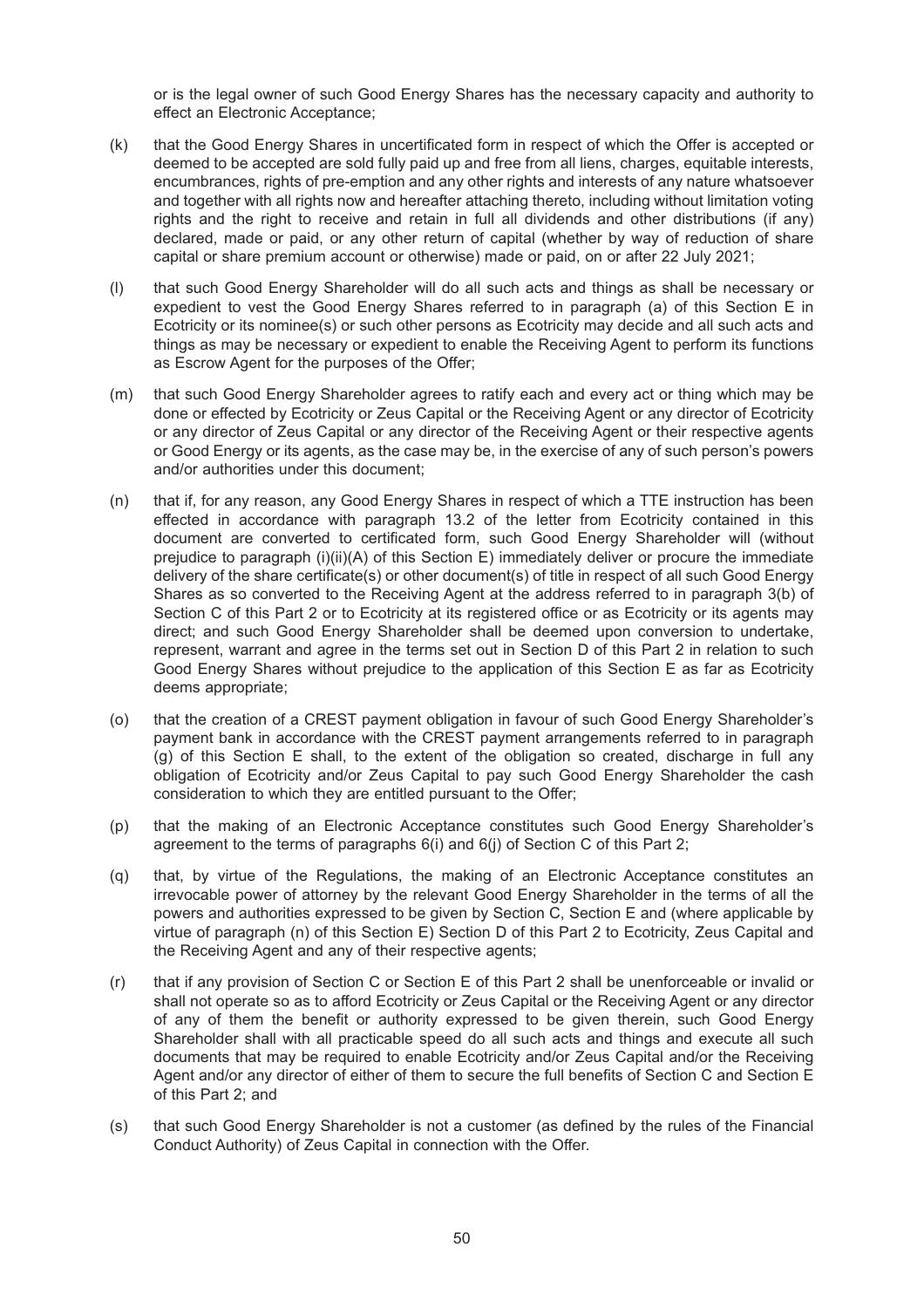References in this Section E to a Good Energy Shareholder shall include references to the person or persons making an Electronic Acceptance and, if more than one makes an Electronic Acceptance, the provisions of this Section E shall apply to them jointly and severally.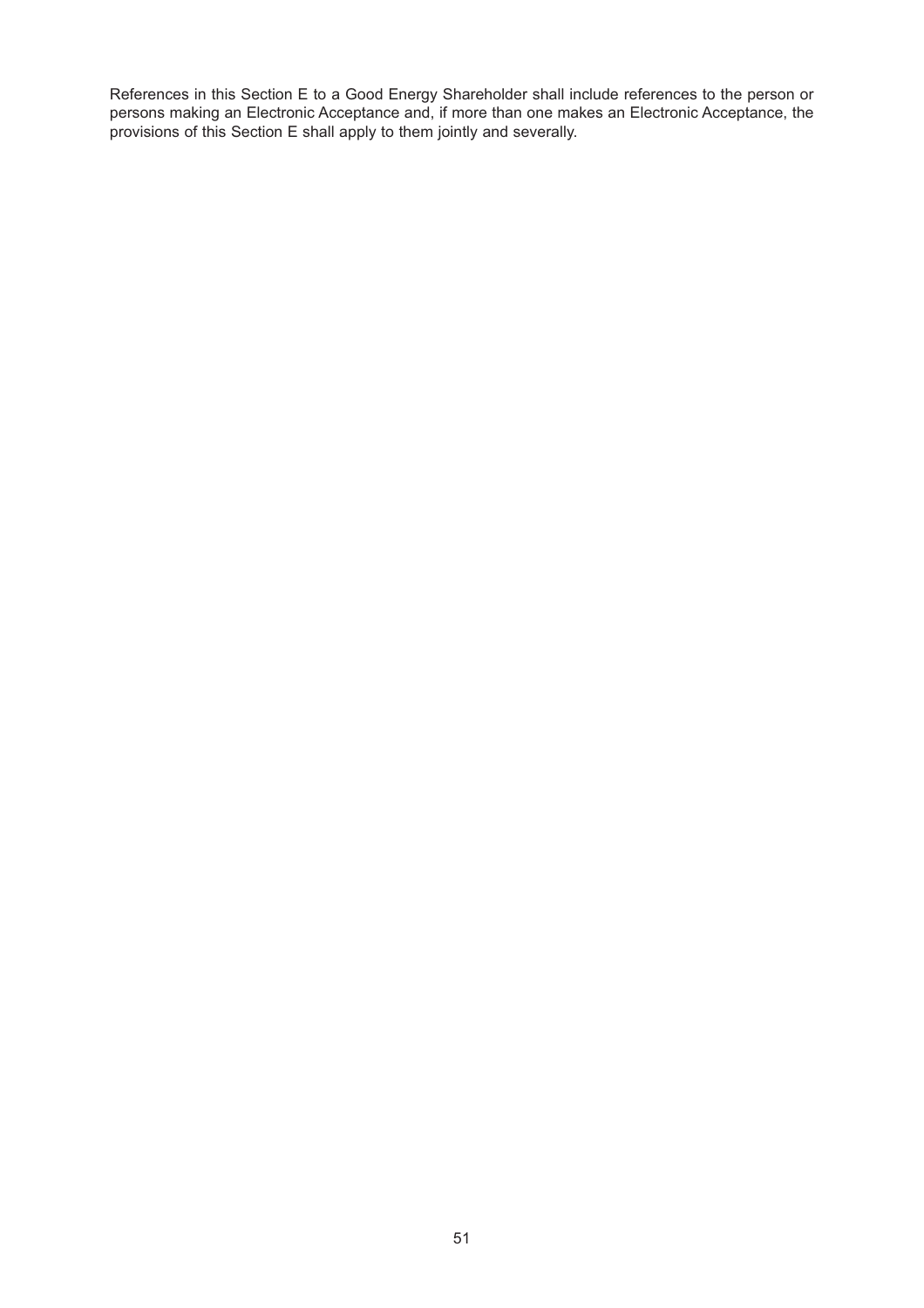## **FINANCIAL INFORMATION ON ECOTRICITY**

#### **Financial information incorporated by reference**

Your attention is drawn to the following documents that are incorporated by reference into this document in accordance with Rule 24.15 of the Code:

This information is available in "read-only" format and can be printed from the web addresses detailed below.

| <b>Document</b>                                      | Website where document is available for inspection |
|------------------------------------------------------|----------------------------------------------------|
| Ecotricity's audited<br>financial statements for the | www.ecotricity.co.uk                               |
| year ended 30 April 2020                             | (pages 14 to 53, inclusive)                        |
| Ecotricity's audited<br>financial statements for the | www.ecotricity.co.uk                               |
| year ended 30 April 2019                             | (pages 13 to 50, inclusive)                        |

Full acceptance of the Offer (and assuming Good Energy becomes a wholly owned subsidiary of both Ecotricity and Green Britain) would result in the earnings, assets and liabilities of the Good Energy Group being consolidated into the earnings, assets and liabilities of the Green Britain Group, of which the Ecotricity Group forms part. The earnings, assets and liabilities of both the Ecotricity Group and the Green Britain Group would thereby be increased.

#### **Request for hard copies**

You may request a hard copy of the above information incorporated into this document by contacting the Receiving Agent, Link Group, Central Square, 29 Wellington Street, Leeds LS1 4DL or on 0371 664 0321 with an address to which the hard copy may be sent. Calls from outside the United Kingdom will be charged at the applicable international rate. Lines are open 9.00 am to 5.30 pm (London time) Monday to Friday. Calls may be recorded and randomly monitored for security and training purposes. The helpline cannot provide advice on the merits of the Offer nor give any financial, legal or tax advice.

A hard copy of the information incorporated into this document by reference will not be sent to you unless requested in accordance with the instructions above.

#### **No incorporation of website information**

Neither the content of Ecotricity's website, nor the content of any website accessible from hyperlinks on Ecotricity's website, is incorporated by reference into, or forms part of, this document.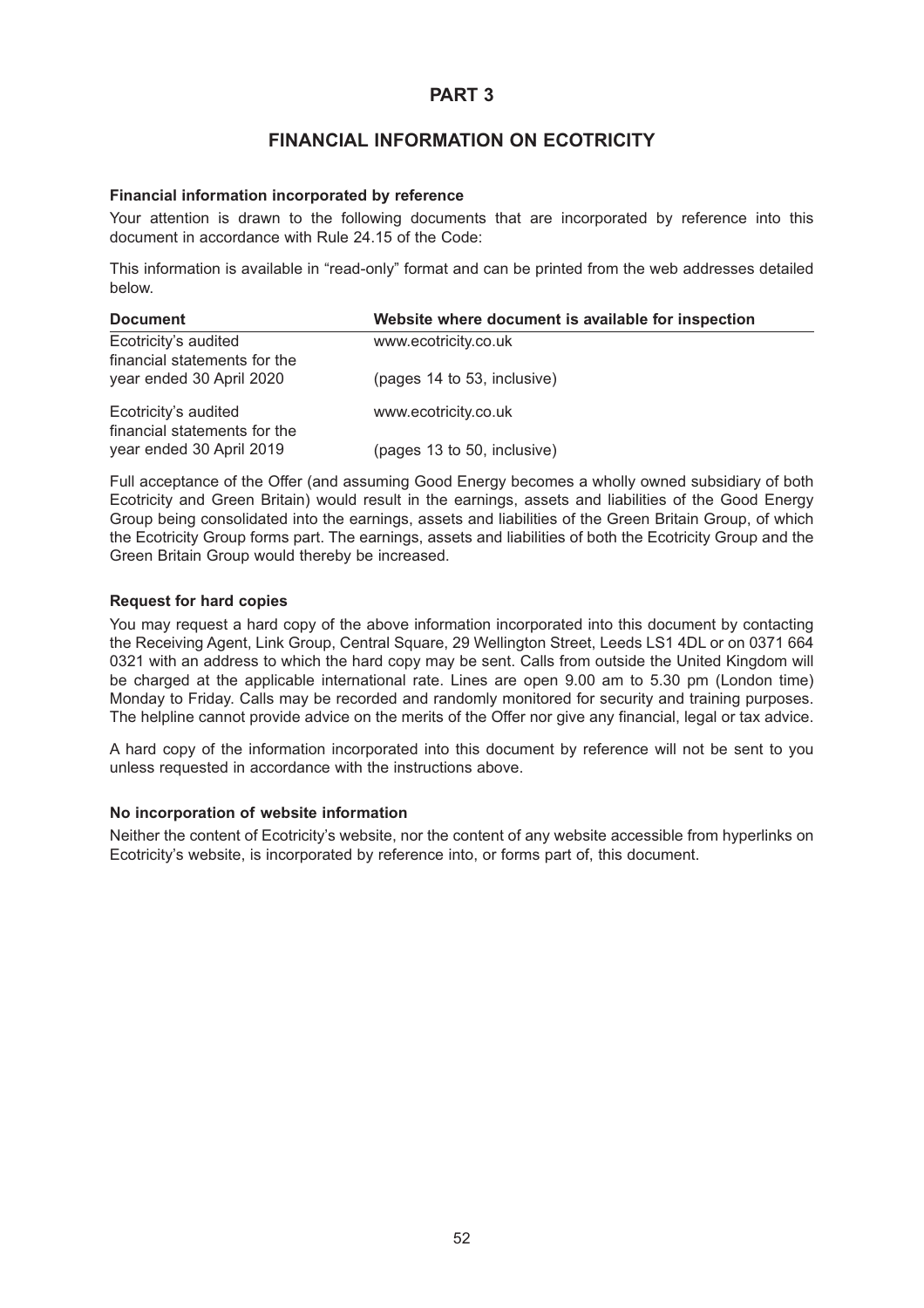## **FINANCIAL INFORMATION ON GOOD ENERGY**

#### **Financial information incorporated by reference**

Your attention is drawn to the following documents that are incorporated by reference into this document in accordance with Rule 24.15 of the Code:

This information is available in "read-only" format and can be printed from the web addresses detailed below.

| <b>Document</b>              | Website where document is available for inspection             |
|------------------------------|----------------------------------------------------------------|
| Good Energy's audited        | www.group.goodenergy.co.uk/reporting-and-news-centre/investor- |
| financial statements for the | presentations/                                                 |
| year ended 31 December 2020  | (pages 100 to 177, inclusive)                                  |
| Good Energy's audited        | www.group.goodenergy.co.uk/reporting-and-news-centre/investor- |
| financial statements for the | presentations/                                                 |
| year ended 31 December 2019  | (pages 97 to 168, inclusive)                                   |

#### **Request for hard copies**

You may request a hard copy of the above information incorporated into this document by contacting the Receiving Agent, Link Group, Central Square, 29 Wellington Street, Leeds LS1 4DL or on 0371 664 0321 with an address to which the hard copy may be sent. Calls from outside the United Kingdom will be charged at the applicable international rate. Lines are open 9.00 am to 5.30 pm (London time) Monday to Friday. Calls may be recorded and randomly monitored for security and training purposes. The helpline cannot provide advice on the merits of the Offer nor give any financial, legal or tax advice.

A hard copy of the information incorporated into this document by reference will not be sent to you unless requested in accordance with the instructions above.

#### **No incorporation of website information**

Neither the content of Good Energy's website, nor the content of any website accessible from hyperlinks on Good Energy's website, is incorporated by reference into, or forms part of, this document.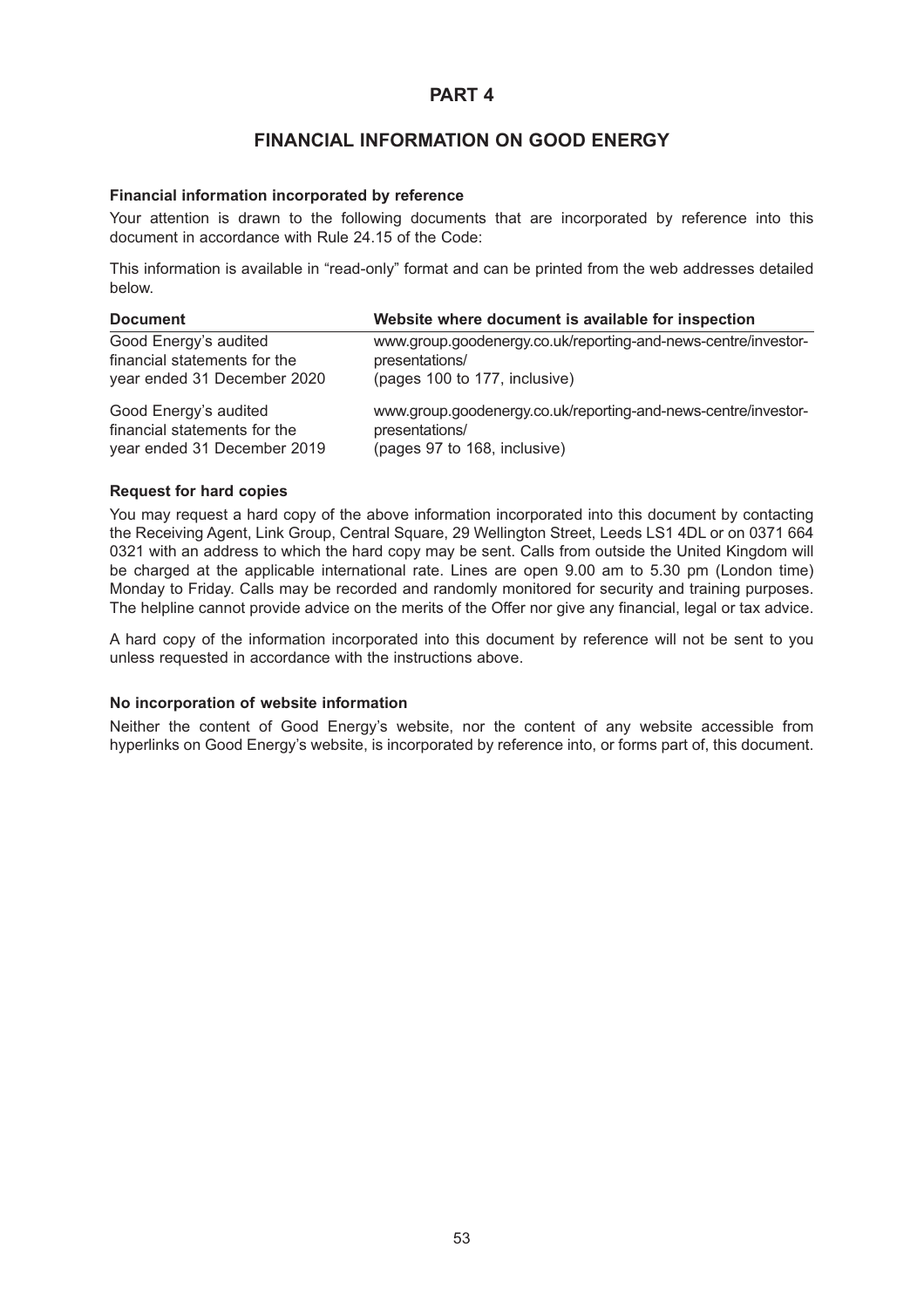## **SOURCE OF INFORMATION AND BASES OF CALCULATION**

In this document, unless otherwise stated, or the context otherwise requires, the following bases and sources have been used:

- (a) As at the close of business on 10 August 2021, Good Energy had 16,643,067 ordinary shares of 5 pence each in issue and admitted to trading on AIM and AQSE. The International Securities Identification Number for the Good Energy Shares is GB0033600353.
- (b) The value attributed to the issued and to be issued ordinary share capital of Good Energy is based upon the 16,643,067 Good Energy Shares publicly disclosed as being in issue as at the date of this document, and the 843,320 Good Energy Shares which have been publicly disclosed as being the subject of outstanding options granted under the Good Energy Share Option Schemes with an exercise price lower than the Offer Price.
- (c) Unless otherwise stated, the financial information concerning Good Energy has been extracted from the audited annual report and accounts for Good Energy for the period ended 31 December 2020.
- (d) The statement in paragraph 3 of the letter in Part 1 of this document that there has been negative inflation adjusted compound annual growth since 2016 in Good Energy's gross margin, gross profit, EBITDA and profit before tax is based on the applicable figures stated in the audited annual report and accounts for Good Energy for the period ended 31 December 2016, adjusted by reference to the CAGR of the RPI All Items Index of 2.7 per cent. from January 2016 to December 2020 according to the Office of National Statistics, then compared to the corresponding figures stated in the audited annual report and accounts for Good Energy for the period ended 31 December 2020.
- (e) The information contained in paragraph 3 of the letter in Part 1 of this document concerning Good Energy's revenues, gross profit, EBITDA and profit before tax over the last three years has been derived or extracted from the audited annual report and accounts for Good Energy for the periods ended 31 December 2018 and 31 December 2020, and, in the case of revenues, by reference to average inflation of 2.5 per cent. over three years based on the Retail Price Index data according to the Office of National Statistics from January 2018 to December 2020.
- (f) Unless otherwise stated, the financial information concerning Ecotricity has been extracted from the audited annual report and accounts for Ecotricity for the period ended 30 April 2020.
- (g) Good Energy Share prices have been derived from Bloomberg and represent the Closing Prices on the relevant date.
- (h) References to a percentage of Good Energy's issued ordinary share capital are based on the number of Good Energy Shares in issue as set out in paragraph (a) above.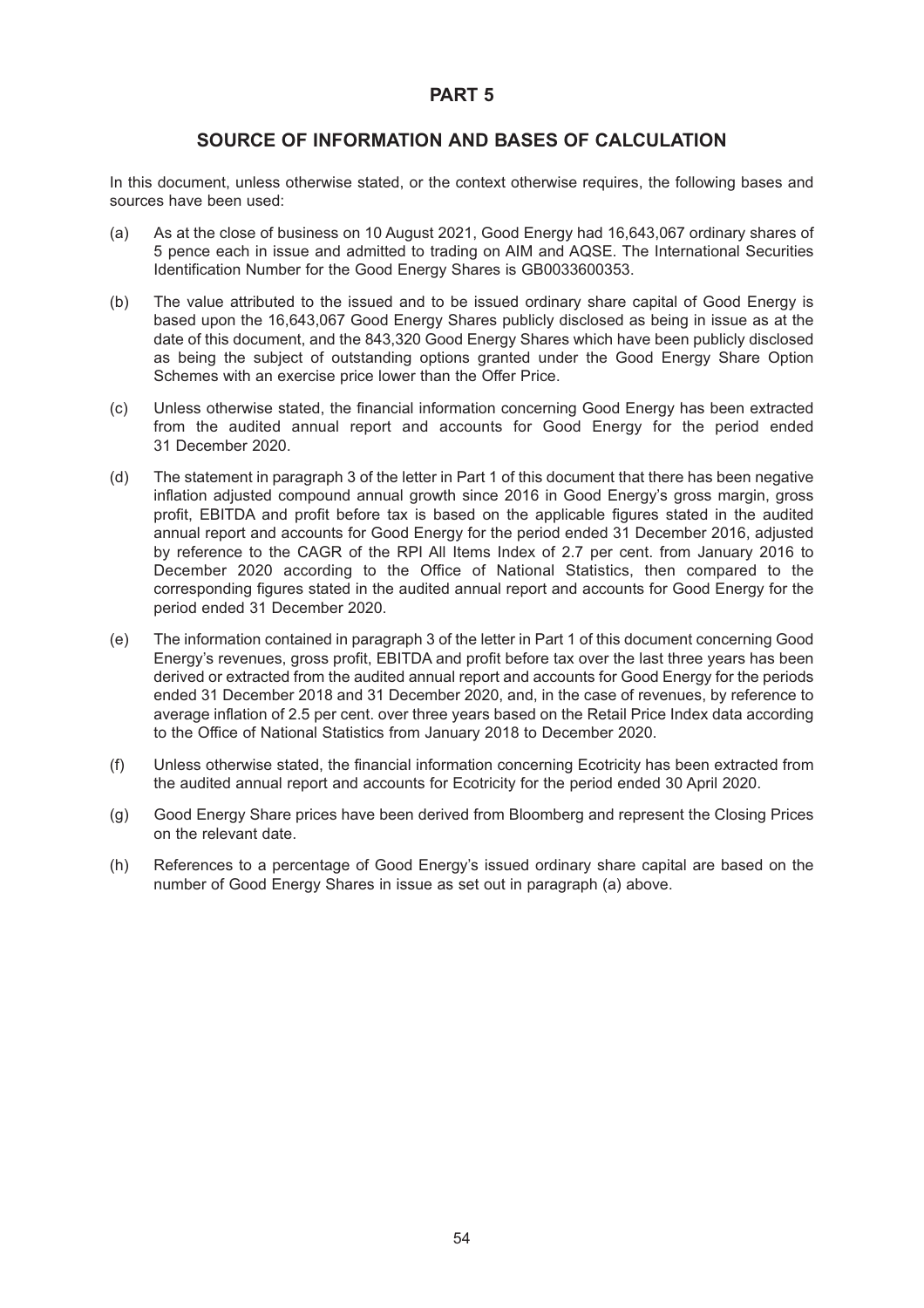## **ADDITIONAL INFORMATION**

#### **1. Responsibility**

- 1.1 The Ecotricity Directors, whose names are set out in paragraph 2.1 below, accept responsibility for the information contained in this document except that the only responsibility accepted by them in respect of information relating to Good Energy, the Wider Good Energy Group and the Good Energy Directors, which has been compiled from previously published sources, is to ensure that such information is correctly and fairly reproduced and presented.
- 1.2 To the best of the knowledge and belief of the Ecotricity Directors (who have taken all reasonable care to ensure that such is the case), the information contained in this document (including any expressions of opinion) for which they accept responsibility is in accordance with the facts and does not omit anything likely to affect the import of such information.

#### **2. Directors**

2.1 The Ecotricity Directors and their respective positions are set out below:

| <b>Name</b>         | <b>Position</b>      |
|---------------------|----------------------|
| Dale Vince          | Founder and Chairman |
| Kate Vince          | Director             |
| Alistair Harrison   | <b>Director</b>      |
| Asif Rehmanwala     | <b>Director</b>      |
| Paul Sands          | <b>Director</b>      |
| Anita Yandell-Jones | <b>Director</b>      |

The registered office of Ecotricity and the business address of each of the Ecotricity Directors is Lion House, Rowcroft, Stroud, Gloucestershire GL5 3BY.

#### *Dale Vince*

Dale Vince, OBE, has dedicated his life to challenging conventional wisdom in pursuit of a better and more sustainable way to live by championing green energy, transport and food.

He is the founder and owner of Ecotricity, which was the first company in the world to sell green electricity direct to customers when it was formed in 1995. Ecotricity is a mission-led, not-fordividend company.

Dale pioneered renewable energy projects which have become mainstream, producing the UK's first megawatt class windmill in 1999 and first megawatt scale solar project in 2010. He built Britain's first electric super car in 2008 and, from 2011, the Electric Highway – a national network of charging points – to power electric cars.

He introduced green gas to the UK in 2010, together with new way to produce it from grass.

Dale is chairman of Forest Green Rovers which FIFA, the world governing body of football, and the United Nations describe as the world's greenest football club. After several years of research, he created sustainable diamonds out of carbon in the sky, and founded The Devil's Kitchen, a supplier of plant-based food to primary schools.

Awarded an OBE in 2004 for services to the environment and the electricity industry, Dale is also the UN Climate Champion for Sport. He recently launched the Green Britain Campaign with the Daily Express. He is a director of marine conservation body, Sea Shepherd UK, executive producer of global hit film, 'Seaspiracy' and the author of 'Manifesto' which was published by Penguin in 2020.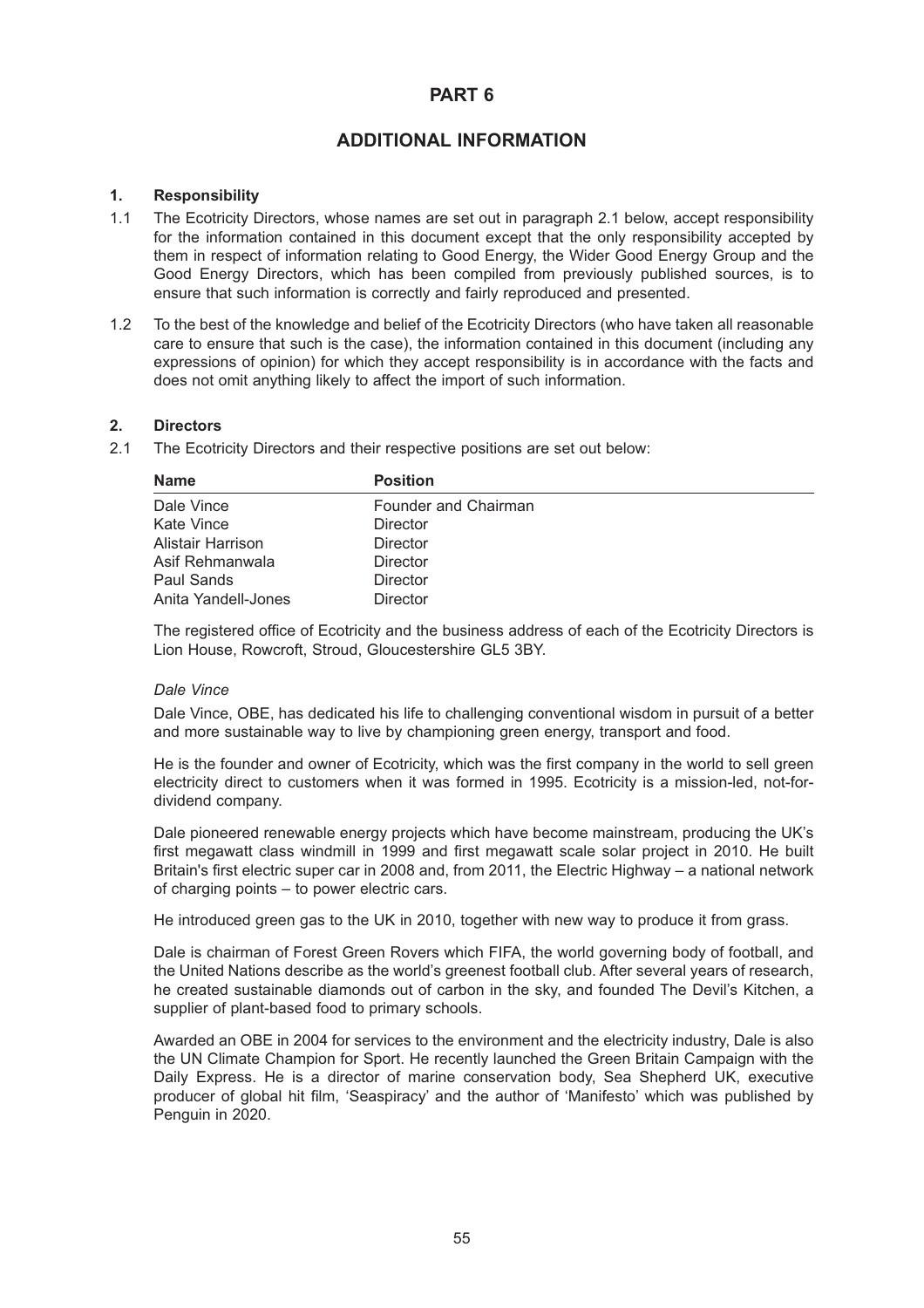2.2 The Good Energy Directors and their respective positions are as follows:

| <b>Name</b>             | <b>Position</b>                      |
|-------------------------|--------------------------------------|
| William Whitehorn       | Chairman                             |
| Nigel Pocklington       | <b>Chief Executive Officer</b>       |
| <b>Rupert Sanderson</b> | <b>Chief Financial Officer</b>       |
| <b>Juliet Davenport</b> | <b>Founder and Director</b>          |
| Emma Tinker             | Non-Executive Director (Independent) |
| Timothy Jones           | Non-Executive Director (Independent) |
| Nemone Wynn-Evans       | Non-Executive Director (Independent) |

The registered office of Good Energy and the business address of each of the Good Energy Directors is Good Energy, Monkton Park Offices, Monkton Park, Chippenham, Wiltshire, United Kingdom, SN15 1GH.

#### **3. Market quotations**

Set out below are the Closing Prices of Good Energy Shares taken from Bloomberg on:

- (a) the first dealing day in each of the six months immediately before the date of this document;
- (b) 9 July 2021 (the last dealing day before the start of the Offer Period); and
- (c) 10 August 2021 (the latest practicable date before the publication of this document):

| <b>Date</b>    | <b>Good Energy Shares</b><br>(pence per share) |
|----------------|------------------------------------------------|
| 1 March 2021   | 196.0                                          |
| 1 April 2021   | 224.0                                          |
| 4 May 2021     | 292.0                                          |
| 1 June 2021    | 283.5                                          |
| 1 July 2021    | 286.0                                          |
| 9 July 2021    | 307.5                                          |
| 2 August 2021  | 329.0                                          |
| 10 August 2021 | 328.0                                          |

#### **4. Interests and dealings**

#### 4.1 *Definitions*

For the purposes of this paragraph 4:

**acting in concert** with a party means any other person acting or deemed to be acting in concert with that party for the purposes of the Code and/or the Offer;

**arrangement** includes any indemnity or option arrangements and any agreement or understanding, formal or informal, of whatever nature relating to relevant securities which may be an inducement to deal or refrain from dealing;

**control** means an interest or interests in shares carrying in aggregate 30 per cent. or more of the voting rights attributable to the share capital of a company which are currently exercisable at a general meeting, irrespective of whether the holding or holdings gives de facto control;

**dealing** includes: (i) the acquisition or disposal of relevant securities, of the right (whether conditional or absolute) to exercise or direct the exercise of the voting rights attaching to relevant securities or of general control of relevant securities; (ii) the taking, granting, acquisition, disposal of, entering into, closing out, termination, exercise (by either party) or variation of an option (including a traded option contract) in respect of any relevant securities; (iii) subscribing or agreeing to subscribe for relevant securities; (iv) the exercise or conversion, whether in respect of any new or existing securities, or any relevant securities carrying conversion or subscription rights; (v) the acquisition, disposal of, entering into, closing out, exercising (by either party) of any rights under, or variation of, a derivative referenced, directly or indirectly, to relevant securities; (vi) entering into, terminating or varying the terms of any agreement to purchase or sell relevant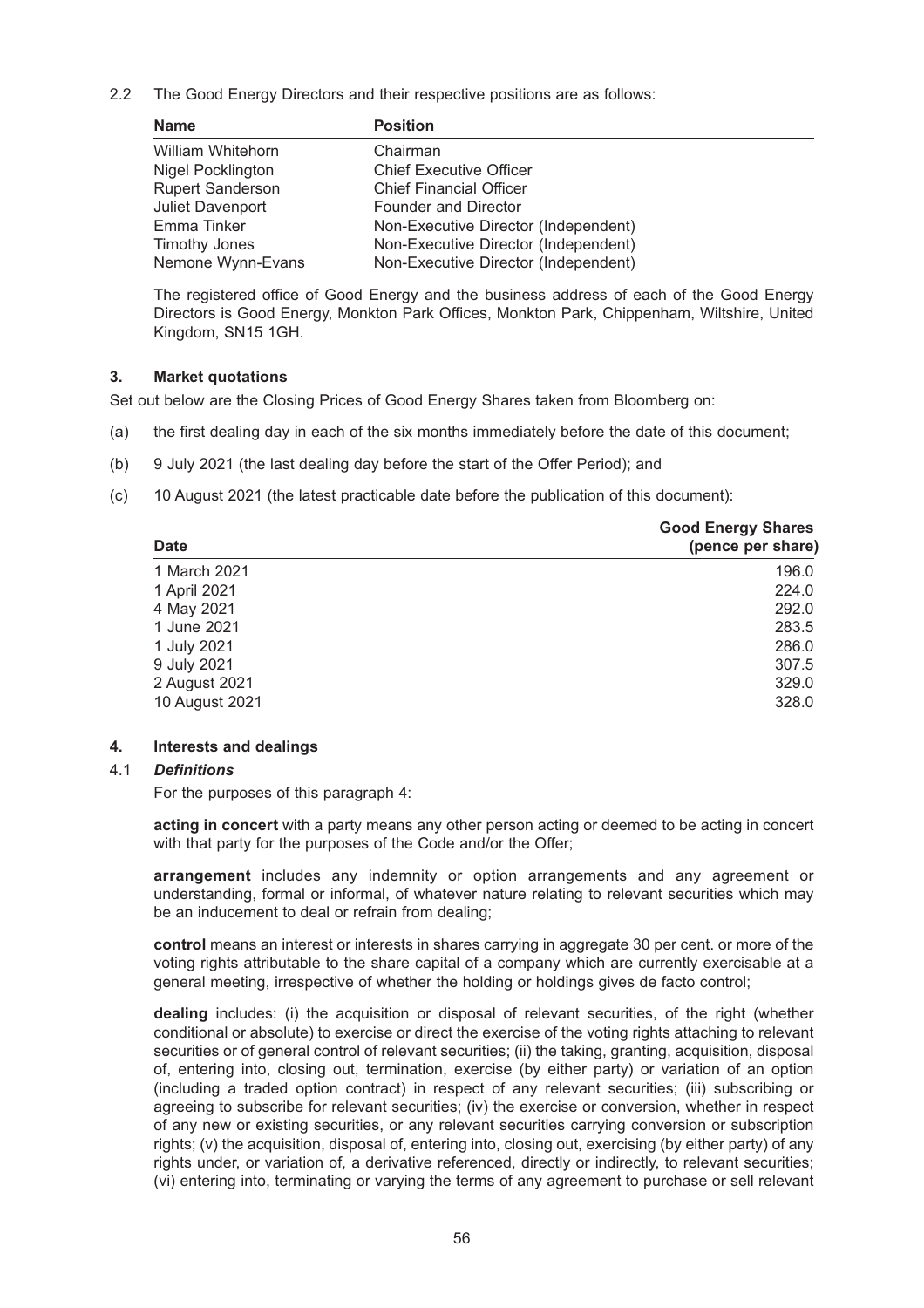securities; and (vii) any other action resulting, or which may result, in an increase or decrease in the number of relevant securities in which a person is interested or in respect of which he has a short position;

**derivative includes** any financial product the value of which, in whole or in part, is determined directly or indirectly by reference to the price of an underlying security;

**disclosure date** means 10 August 2021, being the latest practicable date before publication of this document;

**disclosure period** means the period which began on 12 July 2020 (the date 12 months before the start of the Offer Period) and ended on 10 August 2021 (being the latest practicable date before the publication of this document);

a person has an **interest** or is **interested** in relevant securities if he has a long economic exposure, whether absolute or conditional, to changes in the price of those securities (but not if he only has a short position in such securities) and in particular if: (i) he owns them; (ii) he has the right (whether conditional or absolute) to exercise or direct the exercise of the voting rights attaching to them or has general control of them; (iii) by virtue of any agreement to purchase, option or derivative, he: (A) has the right or option to acquire them or call for their delivery; or (B) is under an obligation to take delivery of them, whether the right, option or obligation is conditional or absolute and whether it is in the money or otherwise; or (iv) he is party to any derivative: (A) whose value is determined by reference to their price; and (B) which results, or may result, in his having a long position in them;

**Note 11 arrangement** means any indemnity or option arrangement, and any agreement or understanding, formal or informal, of whatever nature, relating to relevant securities of Good Energy which may be an inducement to deal or refrain from dealing therein; and

**relevant securities** means relevant securities (such term having the meaning given to it in the Code in relation to an offeree) of Good Energy including Good Energy Shares and any securities convertible into or carrying rights to subscribe for Good Energy Shares.

#### 4.2 *Interests in relevant securities of Good Energy*

As at the close of business on the disclosure date, Ecotricity had an interest in 4,169,948 Good Energy Shares, representing approximately 25.1 per cent. of the Good Energy Shares in issue.

#### 4.3 *General*

Save as disclosed in paragraph 4.2 above, as at the disclosure date:

- (a) none of:
	- (i) Ecotricity;
	- (ii) the Ecotricity Directors (and their close relatives and related trusts and controlled companies); nor
	- (iii) any other person acting in concert with Ecotricity,

held any interest or right to subscribe for or any short position, including any short position under a derivative, any agreement to sell or any delivery obligation or right to require another person to purchase or take delivery, in any relevant securities of Good Energy, nor, save for any borrowed shares which have either been on-lent or sold, had borrowed or lent any relevant securities of Good Energy (including for these purposes any financial collateral arrangements of the kind referred to in Note 4 on Rule 4.6 of the Code), nor had any such person dealt in any relevant securities of Good Energy during the disclosure period; and

(b) neither Ecotricity nor any person acting in concert with Ecotricity has any Note 11 arrangement.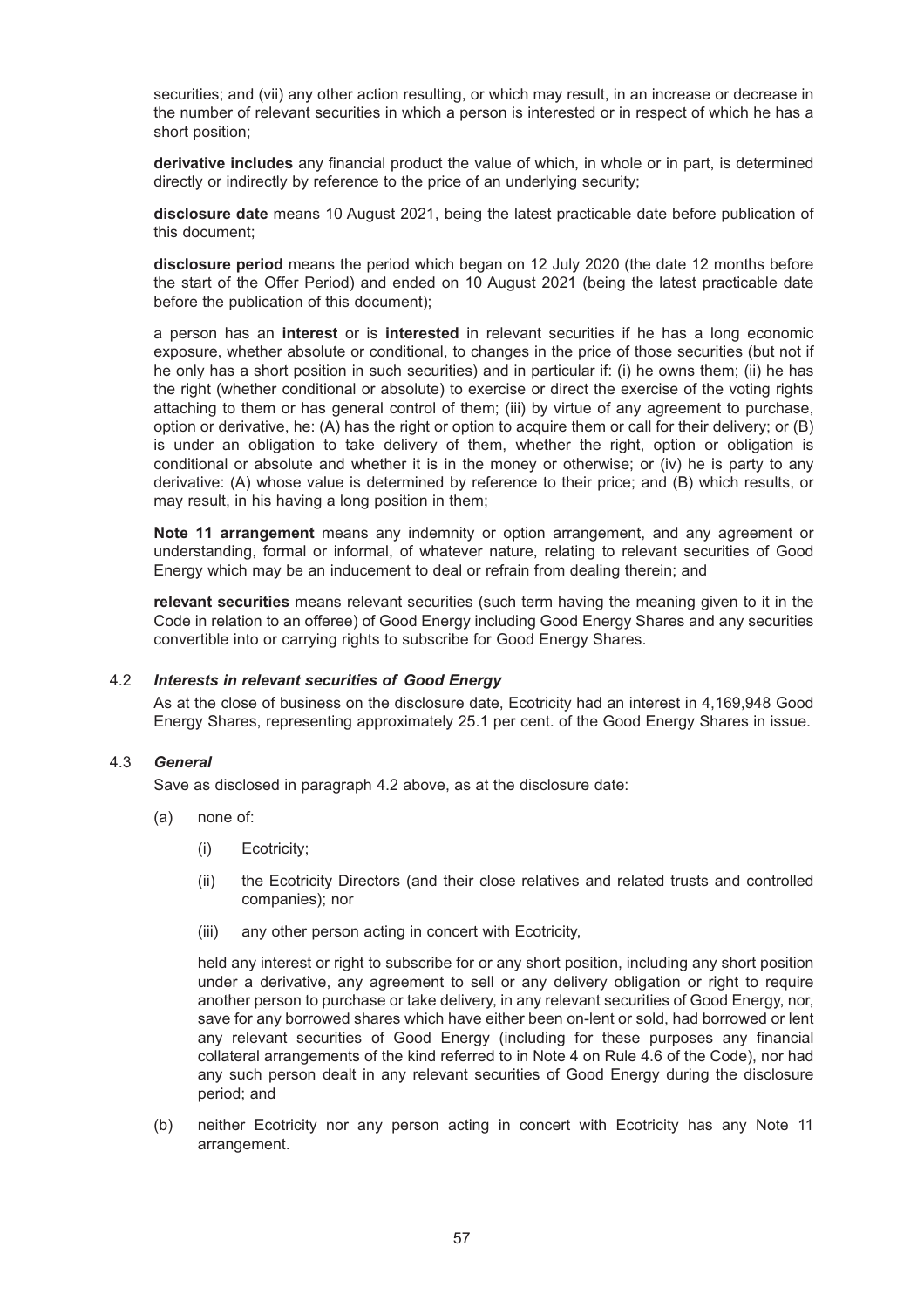### **5. Material contracts**

Save as disclosed below, there have been no contracts entered into by Ecotricity during the period commencing on 12 July 2019 (the date two years before the start of the Offer Period) which are outside the ordinary course of business and which are or may be considered material within the meaning of the Code.

- (a) The Loan Agreement.
- (b) Pursuant to a share purchase agreement (the "**SPA**") entered into on 11 March 2021 between Dale Vince and Ecotricity (the "**Sellers**") and Gridserve HC Ltd ("**Gridserve**"), Gridserve purchased from the Sellers 25 per cent. of the issued share capital of The Electric Highway Company Ltd, the owner and operator of the Electric Highway chargepoints, ("**The Electric Highway**"). The consideration paid by Gridserve under the SPA was a confidential sum, divided equally between the Sellers in accordance with the number of shares in The Electric Highway respectively sold by them. The SPA included customary warranties by the Sellers in favour of Gridserve, and the parties agreed to certain restrictions on their respective business activities following completion. The SPA contained a call option under which the Sellers granted Gridserve the right (the "**Call Option**") to purchase from the Sellers the remaining 75 per cent of the issued share capital of The Electric Highway owned by the Sellers (the "**Remaining Shareholding**"), at an exercise price which varied according to the time of exercise of the Call Option. Following the exercise by Gridserve of the Call Option on 21 May 2021, Gridserve purchased the Remaining Shareholding from the Sellers, in connection with which, as contemplated by the SPA, the Sellers and Gridserve, together with Gridserve EMEA DEPC Ltd and Gridserve Holdings Limited as guarantors of Gridserve's obligations, entered into a further share purchase agreement ("**SPA2**") on 4 June 2021 recording the terms upon which Gridserve purchased the Remaining Shareholding from the Sellers. The consideration paid by Gridserve under SPA2 was a confidential sum, of which Ecotricity received approximately 59 per cent. and Dale Vince received approximately 41 per cent. in accordance with the number of shares in The Electric Highway comprised in the Remaining Holding respectively sold by them. Under SPA2, the Sellers gave certain further warranties in favour of Gridserve and agreed to certain further restrictions on their business activities.
- (c) On 6 October 2020 Ecotricity Limited (a wholly owned subsidiary of Ecotricity) (the "**Borrower**"), Ecotricity and Ecotricity Bonds PLC entered into a Coronavirus Large Business Interruption Loan Agreement ("**CLBIL Agreement**") with HSBC UK Bank PLC ("**HSBC**"), pursuant to which HSBC agreed to make available to the Borrower a three-year term loan facility in the sum of £15,000,000 ("**CLBIL**"). The purpose of the CLBIL, which was fully drawn down upon signature of the CLBIL Agreement, was to reduce the Borrower's overdraft with HSBC and to provide working capital to the Ecotricity Group. The rate of interest in relation to the CLBIL is 2.28 per cent. per annum above the applicable London interbank offered rate. The CLBIL is guaranteed by Green Britain, Ecotricity, certain other members of the Ecotricity Group and Ecotricity Bonds PLC (the "**Guarantors**") and is secured on the assets of the Guarantors and of the Borrower. Repayment of the CLBIL commences on 31 October 2021, when the first of eight equal quarterly instalments is repayable. Under the terms of the CLBIL Agreement, HSBC has discretion to demand repayment of all amounts due under the CLBIL Agreement, to declare that any part of the CLBIL is repayable on demand and/or to enforce any security or guarantees in connection with the CLBIL if there is a breach of any of the representations, undertakings and covenants given to HSBC in the CLBIL Agreement or, subject to certain exceptions, if the Borrower or any of the Guarantors (other than Green Britain) ceases to be a wholly owned subsidiary of Green Britain. All amounts due under the CLBIL Agreement become immediately repayable if there is a change of control of Green Britain, if Ecotricity ceases to be a wholly owned subsidiary of Green Britain or if there is a flotation of Green Britain or any member of the Ecotricity Group.

### **6. Other information**

- 6.1 Zeus Capital has given and has not withdrawn its written consent to the issue of this document and the inclusion in it of the references to its name in the form and context in which they are included.
- 6.2 Save as disclosed in this document, no agreement, arrangement or understanding (including any compensation arrangement) exists between Ecotricity or any concert party of Ecotricity and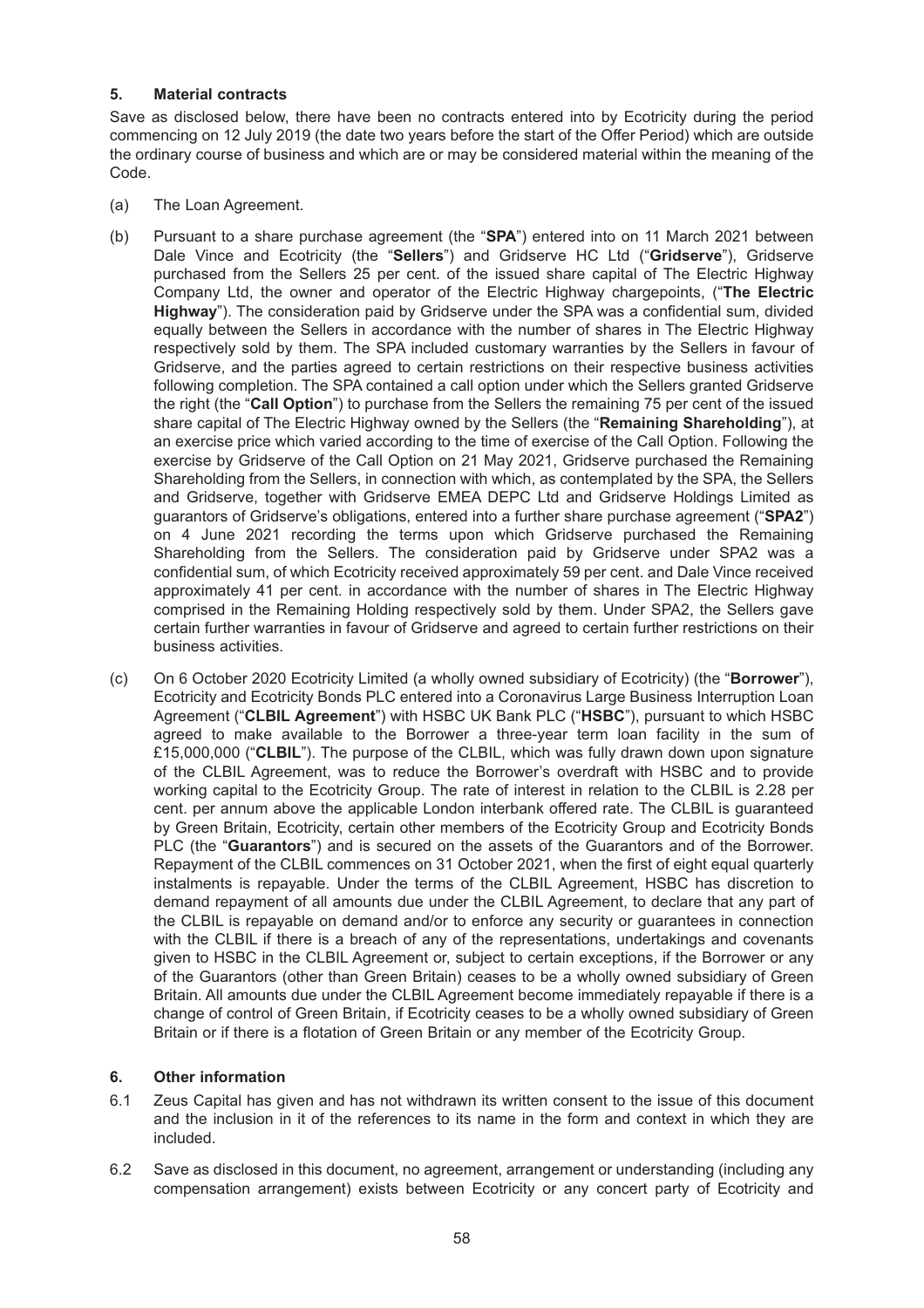any of the directors, recent directors, shareholders or recent shareholders of Good Energy or any person interested or recently interested in Good Energy Shares having any connection with or dependence on the Offer.

- 6.3 Save as disclosed in this document, no agreement, arrangement or understanding of whatever nature, whether formal or informal (including indemnity or option arrangements), relating to relevant securities which may be an inducement to deal or refrain from dealing exists between Ecotricity or any concert party of Ecotricity and any other person.
- 6.4 Save as disclosed in this document, there is no agreement, arrangement or understanding by which any securities acquired in pursuance of the Offer will be transferred to any other person.
- 6.5 There have been no discussions with respect to future management incentivisation arrangements and no such arrangements have been proposed or agreed with the management of Good Energy.
- 6.6 There are no current ratings or outlooks publicly accorded to Ecotricity or Good Energy by ratings agencies.
- 6.7 There are no agreements or arrangements to which Ecotricity is a party which relate to the circumstances in which it may or may not invoke or seek to invoke a Condition.
- 6.8 Ecotricity has not had access to any information about the Good Energy Group otherwise than from published sources. Subject thereto, so far as the Ecotricity Directors are aware, there has been no significant change in the financial or trading position of Good Energy since 22 June 2021, being the date of the most recent trading update published by Good Energy.

### **7. Persons acting in concert**

7.1 In addition to the Ecotricity Directors, the persons who, for the purposes of the Code, are acting, or deemed to be acting, in concert with Ecotricity in respect of the Offer are:

| Party                                | Tvpe | <b>Registered Office</b>             | <b>Relationship with</b><br><b>Ecotricity</b>                      |
|--------------------------------------|------|--------------------------------------|--------------------------------------------------------------------|
| Zeus Capital Limited Limited company |      | 82 King Street,<br>Manchester M2 4WQ | Financial adviser to<br>Ecotricity in connection<br>with the Offer |

7.2 So far as Ecotricity is aware, in addition to the Good Energy Directors, the persons who, for the purposes of the Code, are acting, or deemed to be acting, in concert with Good Energy in respect of the Offer are:

| <b>Party</b>                        | Type            | <b>Registered Office</b>              | <b>Relationship with</b><br><b>Good Energy</b>          |
|-------------------------------------|-----------------|---------------------------------------|---------------------------------------------------------|
| Investec Bank plc                   | Limited company | 30 Gresham Street,<br>London EC2V 7QP | Nominated Advisor and<br>Joint Broker to Good<br>Energy |
| <b>Canaccord Genuity</b><br>Limited | Limited company | 88 Wood Street,<br>London EC2V 7QR    | Joint Broker to Good<br>Energy                          |

#### **8. Fees and expenses**

The aggregate fees and expenses expected to be incurred by Ecotricity in connection with the Offer are estimated to amount to between £565,000 and £1,125,000 (excluding applicable VAT and disbursements save where otherwise stated). This aggregate number (excluding applicable VAT and disbursements) consists of the following categories:

(a) financial and corporate broking advice: between £175,000 and £520,000 (including legal fees and any disbursements). A proportion of the fee is success based, and shall depend on timing of acceptances and whether the Offer proceeds on a recommended or unrecommended basis;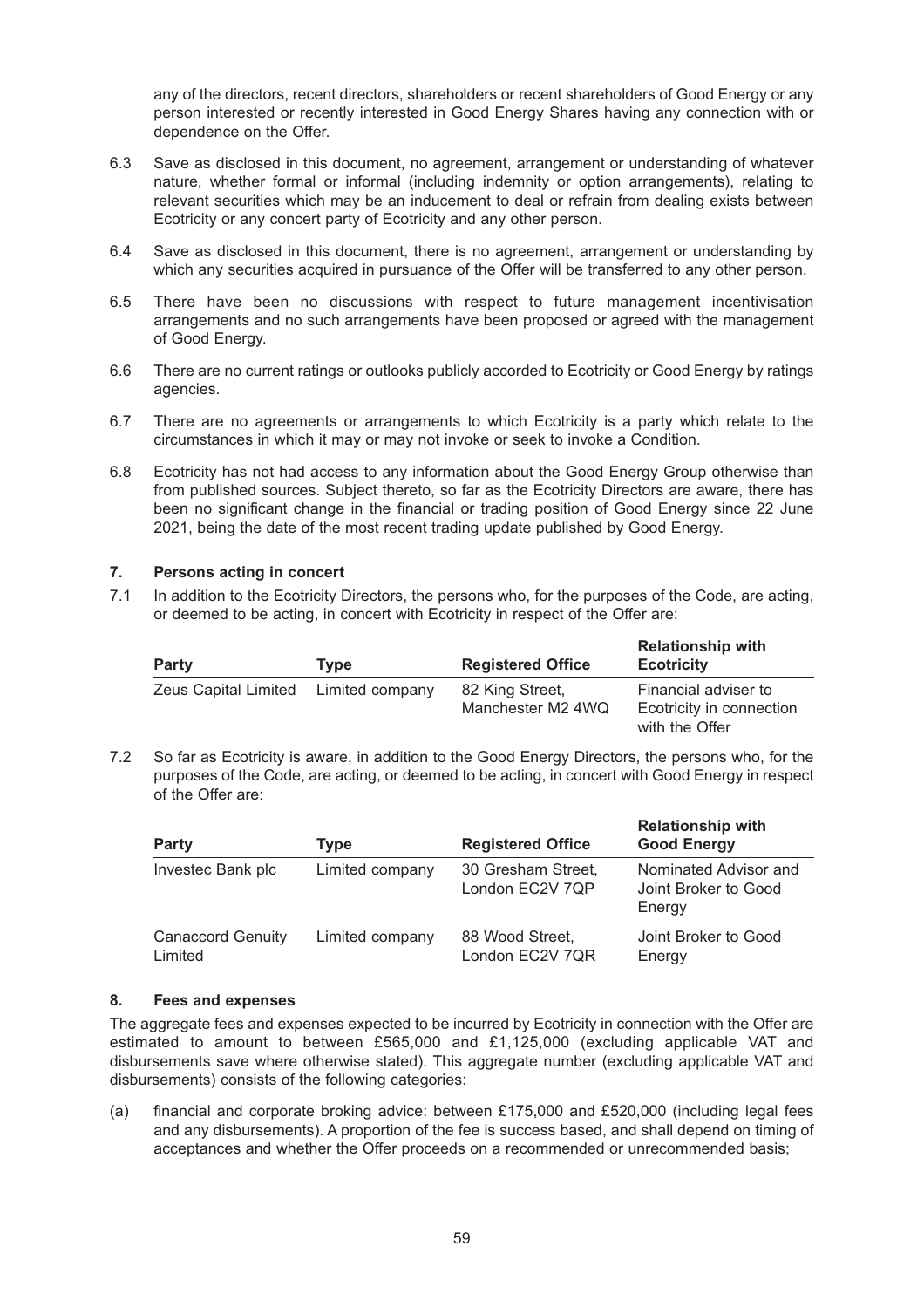- (b) legal advice: between £325,000 and £435,000 (legal fees are estimated as they are charged by reference to hourly rates and amounts included here reflect the time incurred up to the latest practicable date before the publication of this document and an estimate of the further time required);
- (c) public relations advice: between £20,000 and £40,000; and
- (d) other costs and expenses: between £45,000 and £130,000.

#### **9. Documents available on website**

Copies of the following documents will be available, free of charge, for inspection on Ecotricity's website at www.ecotricity.co.uk until the end of the Offer:

- (a) the Rule 2.4 Announcement;
- (b) the Rule 2.7 Announcement;
- (c) this document and the Form of Acceptance;
- (d) the articles of association of Ecotricity;
- (e) the Loan Agreement;
- (f) Ecotricity's audited financial statements for the years ended 30 April 2020 and 30 April 2019; and
- (g) the letter of consent referred to in paragraph 6.1 of this Part 6.

For the avoidance of doubt, the content of the Ecotricity website is not incorporated into, and does not form part of, this document, save for the information specifically incorporated by reference pursuant to Part 3 of this document.

#### **10. Right to receive copies in hard copy form**

Any person entitled to receive a copy of documents, announcements and information relating to the Offer is entitled to receive such documents, free of charge, in hard copy form. Such person may request that all future documents, announcements and information in relation to the Offer are sent to them in hard copy form. A hard copy of such documents will not be sent to such persons unless requested by way of written request to the Receiving Agent, Link Group, Corporate Actions, 10th Floor, Central Square, 29 Wellington Street, Leeds LS1 4DL or on 0371 664 0321 with an address to which the hard copy may be sent. Calls from outside the United Kingdom will be charged at the applicable international rate. If requested, copies will be provided within two Business Days of the request.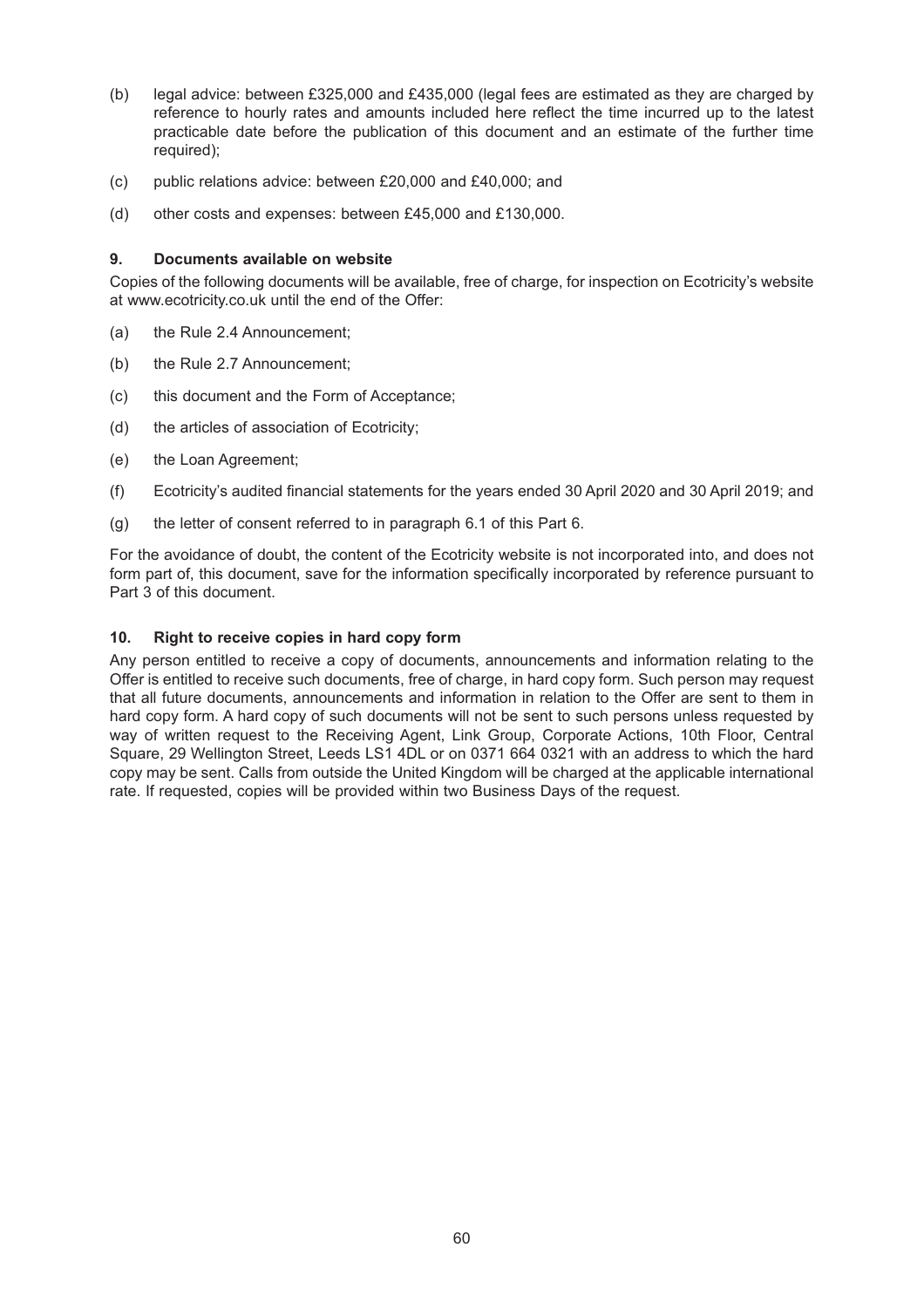# **DEFINITIONS**

The following definitions apply throughout this document unless the context otherwise requires:

| "2006 Act"                            | Companies Act 2006;                                                                                                                                                                                   |
|---------------------------------------|-------------------------------------------------------------------------------------------------------------------------------------------------------------------------------------------------------|
| "Acceptance Condition"                | the Condition as to acceptances set out in paragraph 1 of<br>Section A of Part 2 of this document;                                                                                                    |
| "AIM"                                 | a market of the London Stock Exchange;                                                                                                                                                                |
| "Annual Report"                       | the annual report and accounts of Good Energy Group for the<br>year ended 31 December 2020;                                                                                                           |
| "AQSE"                                | Aquis Stock Exchange Growth Market;                                                                                                                                                                   |
| "Authorisations"                      | authorisations, orders, grants, recognitions, confirmations,<br>consents, licences, clearances, certificates, permissions or<br>approvals;                                                            |
| "Board"                               | as the context requires, the board of directors of Good Energy or<br>the board of directors of Ecotricity and the terms "Good Energy<br>Board" and "Ecotricity Board" shall be construed accordingly; |
| "Business Day"                        | a day (excluding Saturdays, Sundays and public holidays) on<br>which banks are open for business in the City of London;                                                                               |
| "CAGR"                                | compound annual growth rate;                                                                                                                                                                          |
| "certificated" or "certificated form" | in relation to a share or other security, a share or other security<br>which is not in uncertificated form (that is, not in CREST);                                                                   |
| "CGT"                                 | UK capital gains tax or UK corporation tax on chargeable gains<br>(as applicable);                                                                                                                    |
| "Closing Price"                       | the closing middle-market quotation of a Good Energy Share as<br>derived from Bloomberg;                                                                                                              |
| "CMA"                                 | the Competition and Markets Authority;                                                                                                                                                                |
| "Code" or "Takeover Code"             | the City Code on Takeovers and Mergers;                                                                                                                                                               |
| "Conditions"                          | the conditions of the Offer set out in Section A of Part 2 of this<br>document and "Condition" means any one of them;                                                                                 |
| "CREST"                               | the relevant system (as defined in the CREST Regulations) in<br>respect of which Euroclear is the Operator (as defined in the<br><b>CREST Regulations);</b>                                           |
| "CREST Manual"                        | the manual issued by Euroclear for further information on the<br>CREST procedure;                                                                                                                     |
| "CREST member"                        | a person who has been admitted by Euroclear as a system-<br>member (as defined in the CREST Regulations);                                                                                             |
| "CREST participant"                   | a person who is, in relation to CREST, a system-participant (as<br>defined in the CREST Regulations);                                                                                                 |
| "CREST payment"                       | has the meaning given to it in the CREST Manual;                                                                                                                                                      |
| "CREST Regulations"                   | the Uncertificated Securities Regulations 2001;                                                                                                                                                       |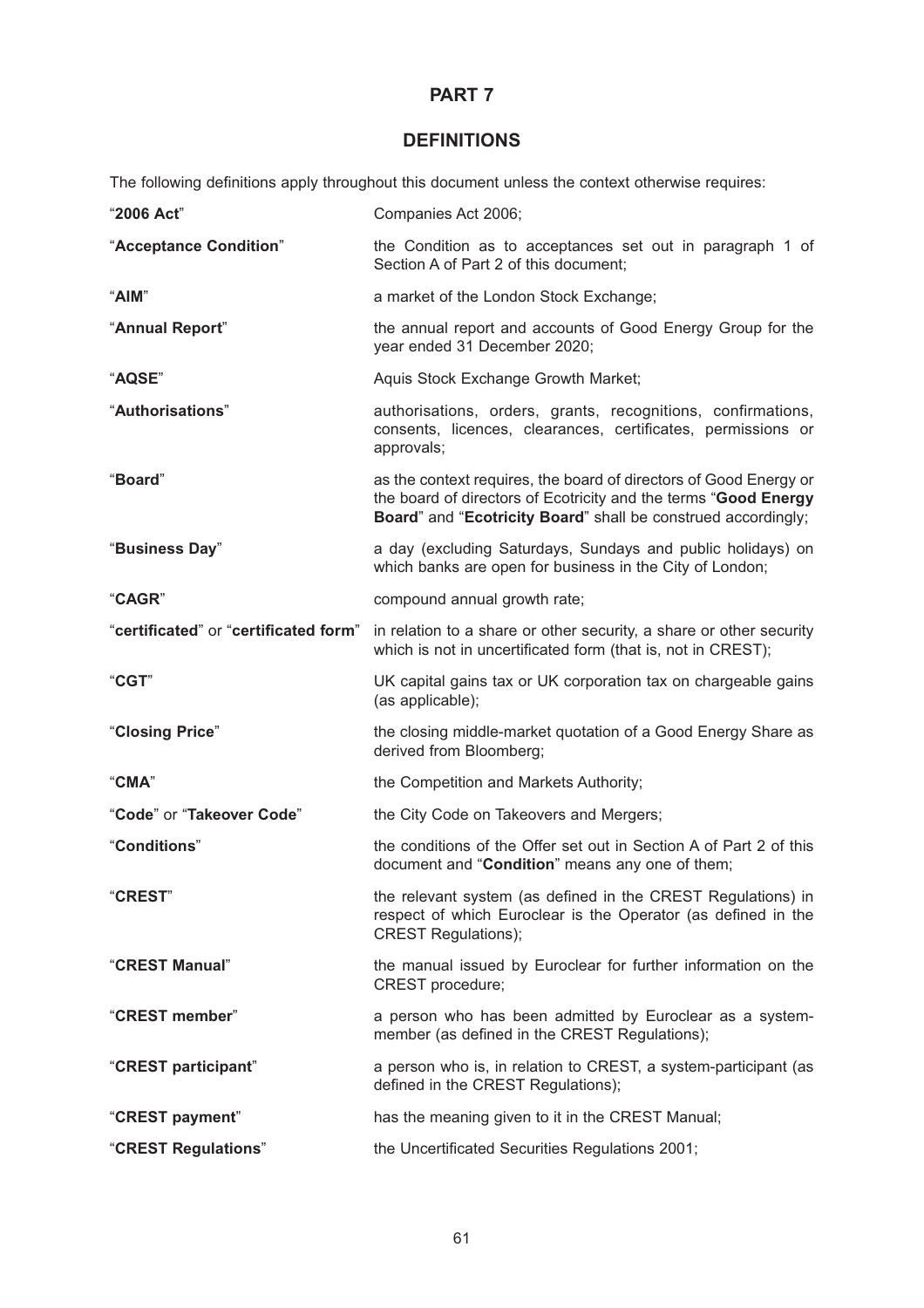| "CREST sponsor"                       | a person who is, in relation to CREST, a sponsoring system-<br>participant (as defined in the CREST Regulations);                                                                                                                  |
|---------------------------------------|------------------------------------------------------------------------------------------------------------------------------------------------------------------------------------------------------------------------------------|
| "CREST sponsored member"              | a CREST member admitted as a sponsored member under the<br>sponsorship of a CREST sponsor;                                                                                                                                         |
| "Dealing Disclosure"                  | has the meaning given in Rule 8 of the Code;                                                                                                                                                                                       |
| "Disclosed"                           | information disclosed by, or on behalf of, Good Energy (i) in the<br>Annual Report; and (ii) in any announcement to a Regulatory<br>Information Service by, or on behalf of, Good Energy, prior to<br>22 July 2021;                |
| "EBITDA"                              | earnings before interest, taxes, depreciation and amortisation;                                                                                                                                                                    |
| "Ecotricity"                          | Ecotricity Group Limited, incorporated in England and Wales<br>with company number 03521776 and whose registered office is<br>at Lion House, Stroud, Gloucestershire GL5 3BY;                                                      |
| "Ecotricity Directors"                | the directors of Ecotricity;                                                                                                                                                                                                       |
| "Ecotricity Group"                    | Ecotricity and its subsidiary undertakings and, where the context<br>permits, each of them;                                                                                                                                        |
| "Electronic Acceptance"               | the inputting and settling of a TTE instruction which constitutes<br>or is deemed to constitute an acceptance of the Offer on the<br>terms set out in this document;                                                               |
| "ESA Instruction"                     | an Escrow Account Adjustment Input (AESN), transaction type<br>"ESA" (as described in the CREST Manual);                                                                                                                           |
| "Escrow Agent"                        | the Receiving Agent in its capacity as escrow agent (as<br>described in the CREST Manual);                                                                                                                                         |
| "Euroclear"                           | Euroclear UK & Ireland Limited;                                                                                                                                                                                                    |
| "FCA"                                 | the Financial Conduct Authority or its successor from time to<br>time;                                                                                                                                                             |
| "FCA Handbook"                        | the handbook of rules and guidance made by the FCA;                                                                                                                                                                                |
| "Form of Acceptance"                  | the form of acceptance and authority relating to the Offer<br>accompanying this document for use by the Good Energy<br>Shareholders holding Good Energy Shares in certificated form;                                               |
| "FSMA"                                | the Financial Services and Markets Act 2000 as amended;                                                                                                                                                                            |
| "Good Energy"                         | Good Energy Group PLC, incorporated in England and Wales<br>with company number 04000623 and whose registered office is<br>at Good Energy, Monkton Park Offices, Monkton Park,<br>Chippenham, Wiltshire, United Kingdom, SN15 1GH; |
| "Good Energy Directors"               | the directors of Good Energy;                                                                                                                                                                                                      |
| "Good Energy Group"                   | Good Energy and its subsidiary undertakings and, where the<br>context permits, each of them;                                                                                                                                       |
| "Good Energy Shareholders"            | holders of Good Energy Shares;                                                                                                                                                                                                     |
| "Good Energy Share Option<br>Schemes" | the Good Energy Employee Share Option Scheme and the<br>Good Energy Performance Share Plan referred to in the Annual<br>Report;                                                                                                    |
| "Good Energy Shares"                  | the existing issued or unconditionally allotted and fully paid (or<br>credited as fully paid) ordinary shares of 5 pence each in the                                                                                               |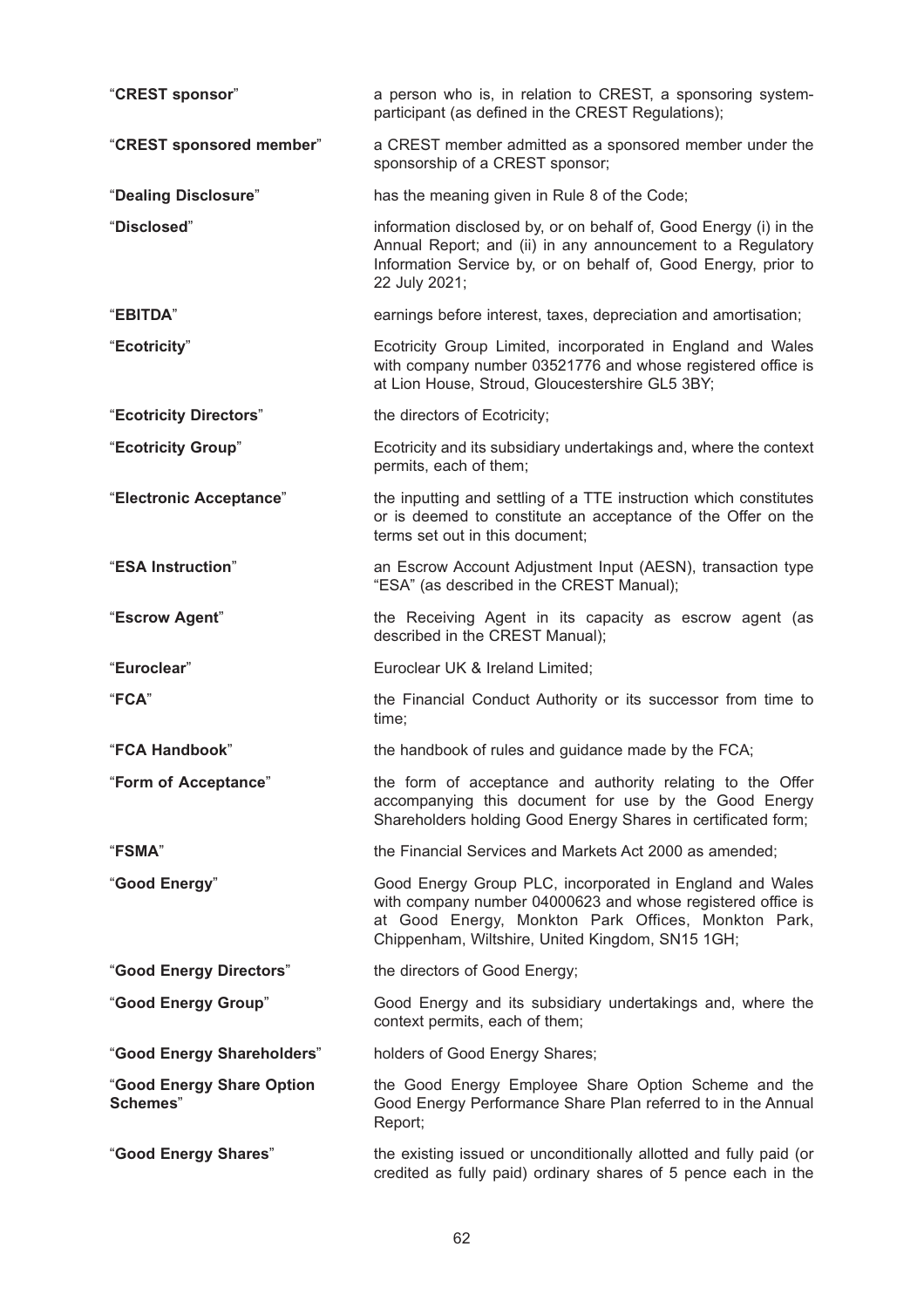|                                  | capital of Good Energy and any further such shares which are<br>unconditionally allotted or issued while the Offer remains open<br>for acceptance or, subject to the provisions of the Code, by such<br>earlier date as Ecotricity may determine;                                                                                                                                                                            |
|----------------------------------|------------------------------------------------------------------------------------------------------------------------------------------------------------------------------------------------------------------------------------------------------------------------------------------------------------------------------------------------------------------------------------------------------------------------------|
| "Green Britain"                  | Green Britain Group Limited, incorporated in England and Wales<br>with company number 12456925 and whose registered office is<br>at Lion House, Stroud, Gloucestershire GL5 3BY;                                                                                                                                                                                                                                             |
| "Green Britain Group"            | Green Britain and its subsidiary undertakings (including the<br>Ecotricity Group) and, where the context permits, each of them;                                                                                                                                                                                                                                                                                              |
| "Loan Agreement"                 | the loan agreement dated 22 July 2021 between Dale Vince and<br>Ecotricity recording the terms of the loan of £26,000,000 made<br>by Dale Vince to Ecotricity on 7 June 2021;                                                                                                                                                                                                                                                |
| "London Stock Exchange"          | London Stock Exchange plc;                                                                                                                                                                                                                                                                                                                                                                                                   |
| "member account ID"              | the identification code or number attached to any member<br>account in CREST;                                                                                                                                                                                                                                                                                                                                                |
| "Offer"                          | the cash offer made by Ecotricity at the Offer Price to acquire all<br>the Good Energy Shares not otherwise held by Ecotricity on the<br>terms and subject to the conditions set out in this document and,<br>in the case of Good Energy Shares held in certificated form, the<br>Form of Acceptance including, where the context so requires,<br>any subsequent revision, variation, extension or renewal of such<br>offer; |
| "Offer Period"                   | the offer period (as defined in the Code) relating to Good Energy<br>that commenced on 12 July 2021 (the date on which Ecotricity<br>made the Rule 2.4 Announcement) and ending on the date when<br>the Offer becomes or is declared unconditional or lapses or is<br>withdrawn;                                                                                                                                             |
| "Offer Price"                    | 340 pence per Good Energy Share;                                                                                                                                                                                                                                                                                                                                                                                             |
| "Opening Position Disclosure"    | has the meaning given to it in Rule 8 of the Code;                                                                                                                                                                                                                                                                                                                                                                           |
| "Overseas Shareholders"          | has the meaning given to it in paragraph 7(a) of Section C of Part<br>2 of this document;                                                                                                                                                                                                                                                                                                                                    |
| "Panel"                          | the Panel on Takeovers and Mergers;                                                                                                                                                                                                                                                                                                                                                                                          |
| "participant ID"                 | the identification code or membership number used in CREST to<br>identify a CREST member or other CREST participant;                                                                                                                                                                                                                                                                                                         |
| "Phase 2 CMA reference"          | a reference pursuant to sections 22 or 33, 45 or 62 of the<br>Enterprise Act 2002 of the Offer and/or the proposed acquisition<br>of Good Energy by Ecotricity to the chair of the CMA for the<br>constitution of a group under Schedule 4 to the Enterprise and<br>Regulatory Reform Act 2013;                                                                                                                              |
| "pounds", "£" or "pence"         | the lawful currency of the United Kingdom;                                                                                                                                                                                                                                                                                                                                                                                   |
| "Previous Acceptor"              | has the meaning given to it in paragraph (a) of Section C of<br>Part 2 of this document;                                                                                                                                                                                                                                                                                                                                     |
| "Receiving Agent"                | Link Group, Corporate Actions;                                                                                                                                                                                                                                                                                                                                                                                               |
| "Regulatory Information Service" | a regulatory information service as defined in the FCA<br>Handbook;                                                                                                                                                                                                                                                                                                                                                          |
| "Restricted ESA Instruction"     | has the meaning given to it in paragraph $7(g)(ii)$ of Section C of<br>Part 2 of this document;                                                                                                                                                                                                                                                                                                                              |